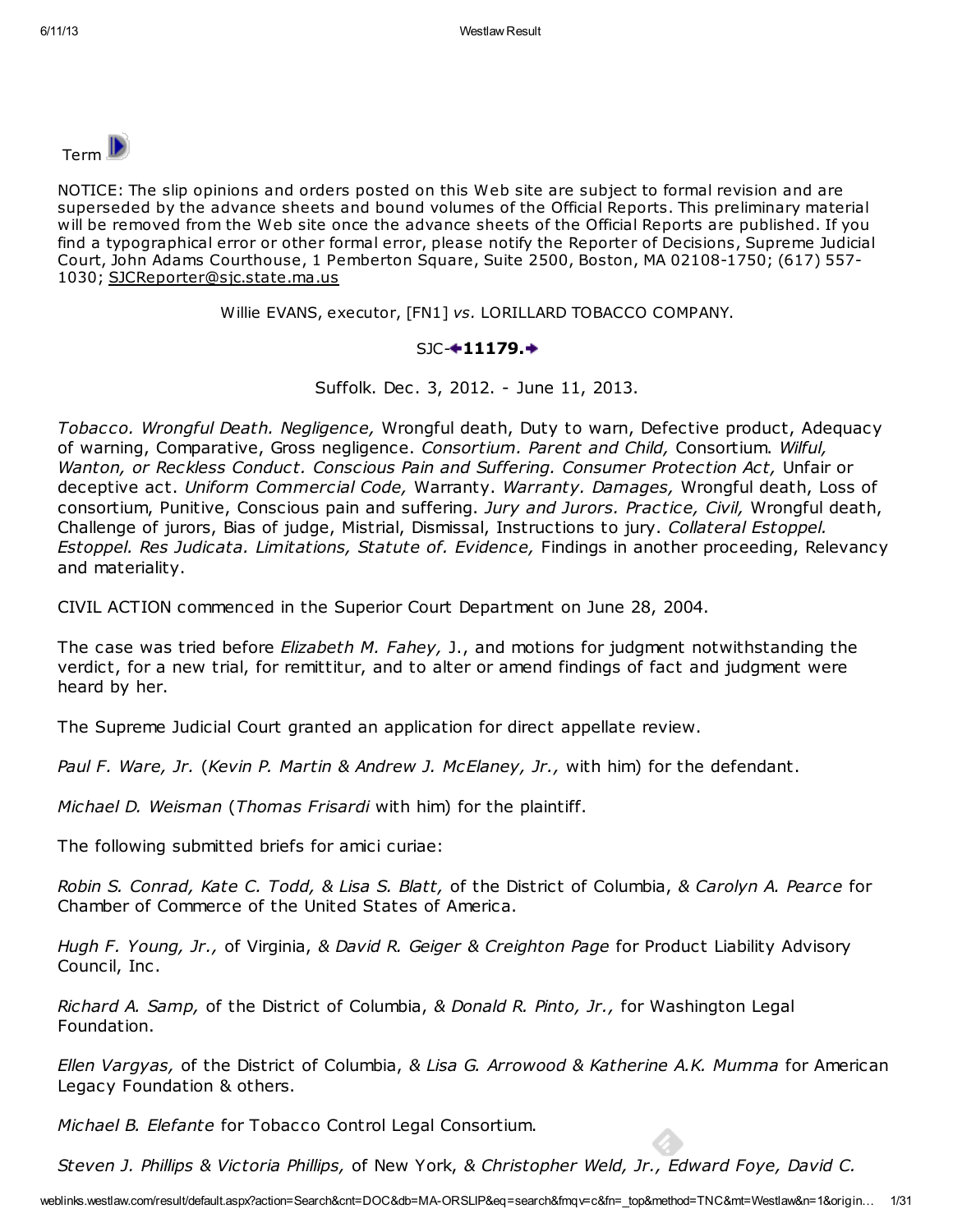Strouss, & Michael A. Lesser for Kathleen Donovan & another.

Emily G. Coughlin & Cynthia M. Kopka for Massachusetts Defense Lawyers Association.

Timothy C. Kelleher, III, & J. Michael Conley for Massachusetts Academy of Trial Attorneys.

Present: Ireland, C.J., Spina, Cordy, Botsford, Gants, & Duffly, JJ.

GANTS, J.

Marie R. Evans (Marie) died in 2002, at the age of fifty-four, from small cell lung cancer caused by smoking cigarettes. A jury found that the defendant, Lorillard Tobacco Company (Lorillard), the designer and manufacturer of Newport brand cigarettes, caused her wrongful death based on various theories of liability: breach of the implied warranty of merchantability because of design defect and inadequate warning of Newport cigarettes' health hazards and addictive properties; negligence in the design, marketing, or distribution of Newport cigarettes; negligent distribution by giving free samples of Newport cigarettes to minors; and negligent performance of a duty Lorillard voluntarily undertook in 1954 to research the health hazards of smoking and disclose accurate information regarding the results of that research to the smoking public. As to the negligence claims, the jury found Marie also to be negligent, and apportioned thirty per cent of the comparative negligence to her. The jury awarded \$21 million to her son, Willie Evans (plaintiff), for the loss of his mother's companionship, comfort, and counsel; and \$50 million to Marie's estate for her conscious pain and suffering. [FN2] The jury also found that Lorillard was grossly negligent and acted in a manner that was malicious, wilful, wanton, or reckless, and awarded punitive damages in the amount of \$81 million. The judge found that Lorillard had violated G.L. c. 93A, § 2, but did not award any additional compensatory or punitive damages for its violation, finding that any further award of damages would be "duplicative" of the jury's award.

Following trial, Lorillard moved for judgment notwithstanding the verdict, a new trial, remittitur, and amendment of the G.L. c. 93A decision. The judge denied the posttrial motions except for the motion for remittitur, which she allowed in part, reducing the amount of compensatory damages to the plaintiff to \$10 million, and to Marie's estate to \$25 million, but denying any remittitur as to punitive damages. The plaintiff accepted the remittitur, Lorillard appealed from the judgment, and we granted the plaintiff's application for direct appellate review.

We affirm the judgment only in part. We conclude that the jury were adequately instructed regarding the claim of wrongful death based on the breach of the implied warranty of merchantability, that the evidence supports the jury's verdict finding such a breach, that this breach alone supports the jury's finding of wrongful death, and that the errors at trial did not deny Lorillard a fair trial as to this claim. But we conclude that the jury were not adequately instructed regarding the claim of wrongful death based on the theories of negligent design and marketing, and that the jury's findings on these theories must be vacated. Because the verdict form asked the jury to determine whether Marie's wrongful death was caused by Lorillard's negligence, and did not request separate findings of causation based on each theory of negligence, we must also vacate the jury's finding that Marie's wrongful death was caused by Lorillard's negligence because the jury may have found that Marie's death was caused by negligent design or marketing, rather than negligent failure to warn or the negligent distribution of cigarettes to minors. We also conclude that, even if Lorillard did not honor its public commitment in 1954 to "accept an interest in people's health as a basic responsibility, paramount to every other consideration in our business," Lorillard did not, by making this statement, voluntarily undertake a legal duty whose negligent breach provides a separate ground to find wrongful death. Because the jury's award of compensatory damages, as reduced by the remittitur, adequately rests on the finding of breach of the implied warranty of merchantability, we affirm that award. However, we vacate the award of punitive damages because it may have been tainted by the errors regarding the theories of negligent design and marketing and the breach of a voluntarily undertaken duty, and we remand the case for a new trial on the issue of punitive damages.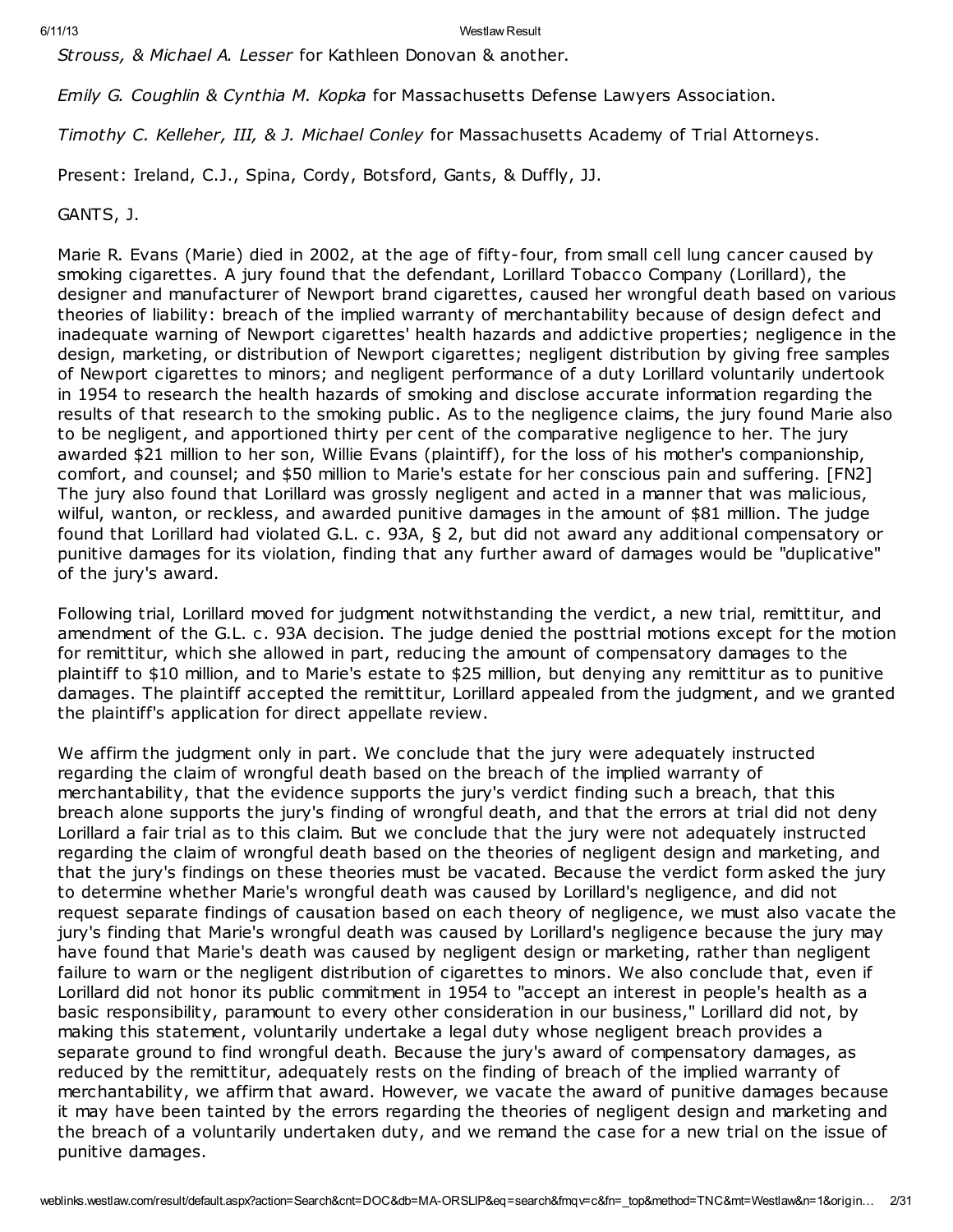We also vacate the judgment arising from the judge's finding that Lorillard committed unfair or deceptive acts or practices in the conduct of trade or commerce, in violation of G.L. c. 93A, § 2(§ 2). We conclude that the judge erred in finding that Lorillard voluntarily undertook a legal duty through its public commitment in 1954, and that the judge improperly applied the doctrine of offensive collateral estoppel against Lorillard by adopting over thirty-eight findings from a Federal racketeering case against Lorillard and other cigarette manufacturers. In addition, because the judge found that Lorillard "was negligent in the design, marketing, and/or distribution of Newport cigarettes" (emphasis added), the judge's finding of negligence was potentially based exclusively on a theory of either negligent marketing or distribution, and not on a theory of negligent design. However, any negligence in Lorillard's marketing or distribution of its cigarettes to minors could not have caused injury to Marie after 1979, because she was an adult by 1979. Because these various errors, when considered cumulatively, may have affected the judge's ultimate determination that Lorillard caused injury to Marie after 1979 through its violation of § 2, we conclude that the prudent course is to vacate the judgment on the plaintiff's claim under c. 93A and remand the case to the judge. On remand, the judge shall determine whether, based solely on the relevant evidence presented at trial, Lorillard violated § 2, and, if liability is found under G.L. c. 93A, § 9, what actual damages should appropriately be awarded to Marie's estate for injury suffered by her that was caused by the § 2 violation. If the judge finds a violation of § 2, the judge shall also determine whether the violation was wilful or knowing and, if so, whether actual damages should be doubled or trebled in accordance with G.L. c. 93A, § 9(3). [FN3]

Background. Because Lorillard contends that the evidence is insufficient as a matter of law to sustain the jury's verdict, we summarize the evidence at trial in the light most favorable to the plaintiff. We reserve our recitation of some of the evidence for our analysis of Lorillard's specific claims of error.

1. Marie's smoking history. In 1960, when Marie was thirteen years old, she began smoking Newport cigarettes. She started smoking cigarettes because she saw other people smoking "and they looked attractive doing it," and because "[i]t made you grown up, made you feel like an adult." [FN4] She testified that, when she was a child, "there would be campaigns going on for Newport"; they had "free giveaways" of cigarettes after school in a playground in the Orchard Park neighborhood of the Roxbury section of Boston, where she grew up. "So I would stand out there and get free cigarettes. That's how I started smoking." The "free giveaways" occurred "quite a bit; maybe about fifty times." She smoked Newport cigarettes because she "had free access to them," "[t]hey were pretty packaged," and "[t]hey were always available." Marie testified that, at least in the early years of her smoking, she felt that she received certain benefits from cigarette smoking: she enjoyed the taste and aroma of the cigarette, smoking helped her relieve stress and anxiety, smoking helped keep her alert, smoking helped her keep her weight under control, and smoking helped her fit in socially with her friends.

When she was a child and teenager, she heard people refer to cigarette smoking as an addiction. She remembered the 1964 United States Surgeon General's report describing cigarette smoking as habit forming and as a cause of lung cancer. However, she testified that she was not convinced by these statements:

"[I]t was, you know, one of those two sides to every story. It was like, one day it would come out saying it was bad for you. The next day it was good for you. And it was kind of always a debate going on whether or not it caused cancer or didn't, or if it was something else. And so it became something that you really didn't rely on anyone's opinion as to being the true cause of what causes cancer."

As an adult, Marie smoked an average of thirty Newport cigarettes each day--one and one-half packs of cigarettes. She was so addicted to cigarettes that she would smoke within five minutes of waking up each morning. At least ninety per cent of the cigarettes she smoked in her life were Newports. She once tried Merit, another brand of cigarette, because it was supposed to be less harmful, but she did not like the taste.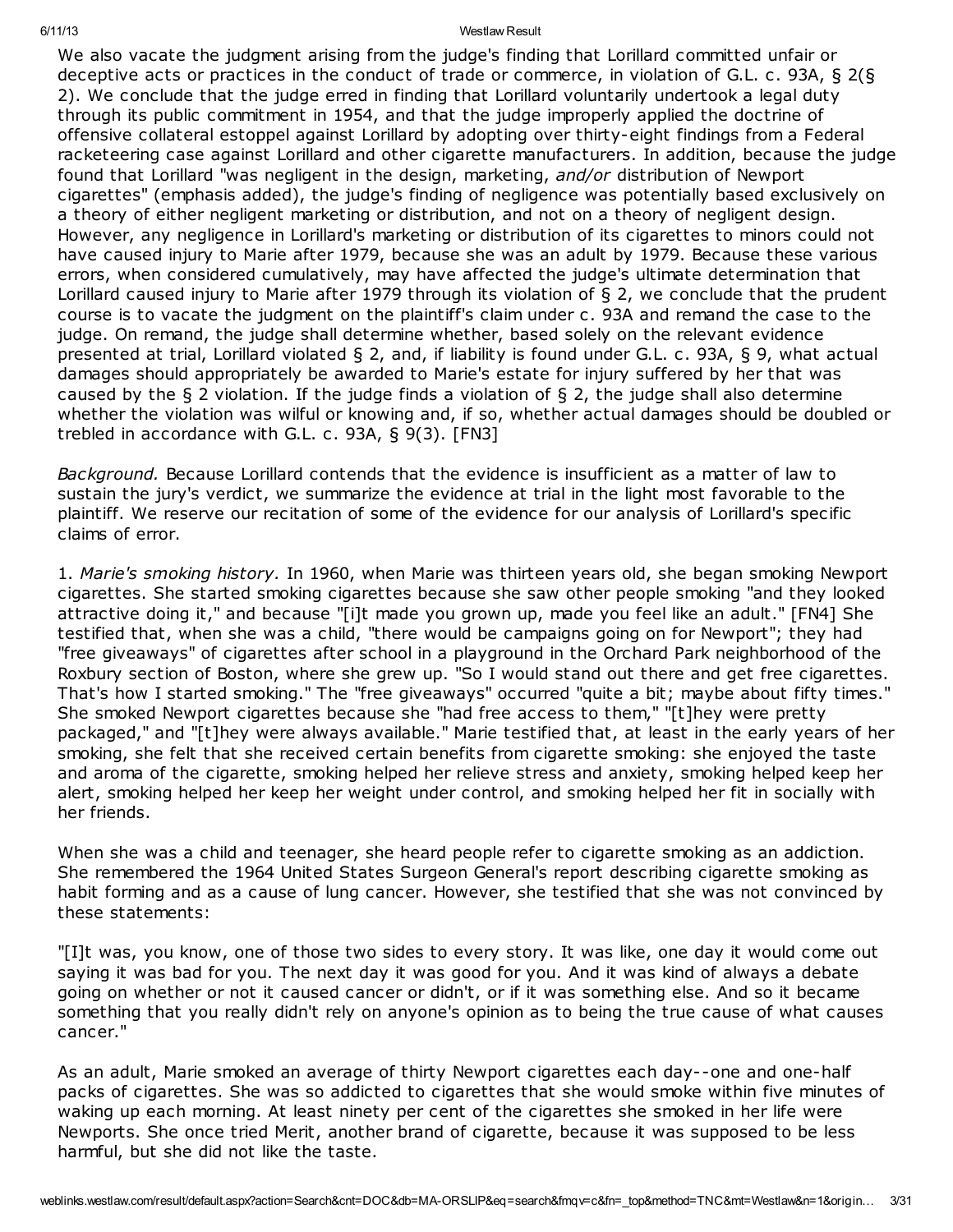In 1970, when Marie's father died from lung cancer, she drew a connection between her father's lung cancer and his having been a "lifelong smoker," but she "gave no thought" as to the cause of his lung cancer. She became convinced that smoking was bad for her health in 1985 when she had a heart attack. During the remainder of her life, she tried to quit smoking more than fifty times, but she never succeeded. In her own words:

"I tried everything. Nothing worked. I tried to quit smoking certainly immediately. I was unable to. By then, it was too late; I was addicted to it. I went to several places, spent thousands of dollars trying to find a cure, tried to help myself, psychiatrists, hypnosis, I went to patches, went to--like I said, everything."

In 1997, Marie quit smoking for four to five months. When she returned to smoking, she told her doctor she did so "due to social influences." In December, 2001, a medical oncologist informed her that she likely had metastatic small cell lung cancer. Within seven months of that diagnosis, she was dead. The parties stipulated that smoking caused the lung cancer that led to her death.

2. Health risks of smoking Newport cigarettes. The plaintiff offered the testimony of three experts (Dr. Kenneth M. Cummings, Dr. William A. Farone,

[FN5] and Dr. Neal L. Benowitz) regarding the health risks that arise from smoking Newport cigarettes and the feasibility of an alternative cigarette design that would have reduced these risks. According to these experts, the particulate matter or "tar" in the smoke creates the "flavor" of the smoke and contains the carcinogenic chemicals that cause lung cancer. Nicotine is the substance in cigarette smoke that creates a pharmacological effect and causes addiction. Menthol, when added to cigarettes, affects the flavor of the smoke, masks the irritancy some smokers feel, and makes it easier for some people to start smoking. We will address the plaintiff's evidence regarding the effects of tar, nicotine, and menthol in turn.

a. Tar. The particulates that result from burning tobacco are collectively known as "tar." "The tar is the taste in a cigarette," so a smoker would "have a better taste experience from the product" if the cigarette were designed to allow more of the tar through the filter. However, the tar is the element in cigarettes with the carcinogenic chemicals that, with repeated exposure, cause cancer. If a cigarette manufacturer designed the cigarette to reduce the amount of tar the consumer inhales when smoking a cigarette, the manufacturer would reduce the risk of the consumer developing cancer, unless the consumer were to compensate by inhaling harder on the cigarette or smoking more cigarettes.

b. Nicotine. Nicotine is a chemical that exists naturally in tobacco plants. When a cigarette is smoked, the nicotine in the tobacco is carried on the tar into the lungs. From there, the nicotine gets absorbed into the bloodstream and arrives at the brain within about seven to ten seconds. In the brain or in the lungs, nicotine binds to certain "nicotinic receptors," which triggers the release of various hormones. The most critical hormone that is released by the binding of nicotine to its receptors is dopamine, a chemical that "has the attribute of making you feel good." By triggering the release of dopamine, nicotine can partially satisfy the craving for food, which is why those who smoke have an easier time keeping their weight down. Nicotine also stimulates the release of norepinephrine, creating a stimulant effect that helps a smoker wake up and feel more alert. Nicotine can also enhance the release of acetylcholine, which can assist with arousal and cognitive function; stimulate the release of serotonin, which can modulate mood and potentially help with depressed feelings; and stimulate the release of endorphins and gamma amino butyric acid, which reduce anxiety and tension.

Nicotine is as or more addictive than any other drug of abuse, including heroin and cocaine. Even Lorillard's expert, Dr. Kathleen Brady, an addiction psychiatrist, agreed with the description of nicotine dependence as a "severe illness." In an article Brady coauthored, nicotine is described as "among the most addictive substances known," and the article asserted that "there's a greater likelihood that a person who starts smoking will become dependent than a person who starts using heroin," cocaine, or alcohol. As a smoker continues to expose herself to nicotine, the smoker's brain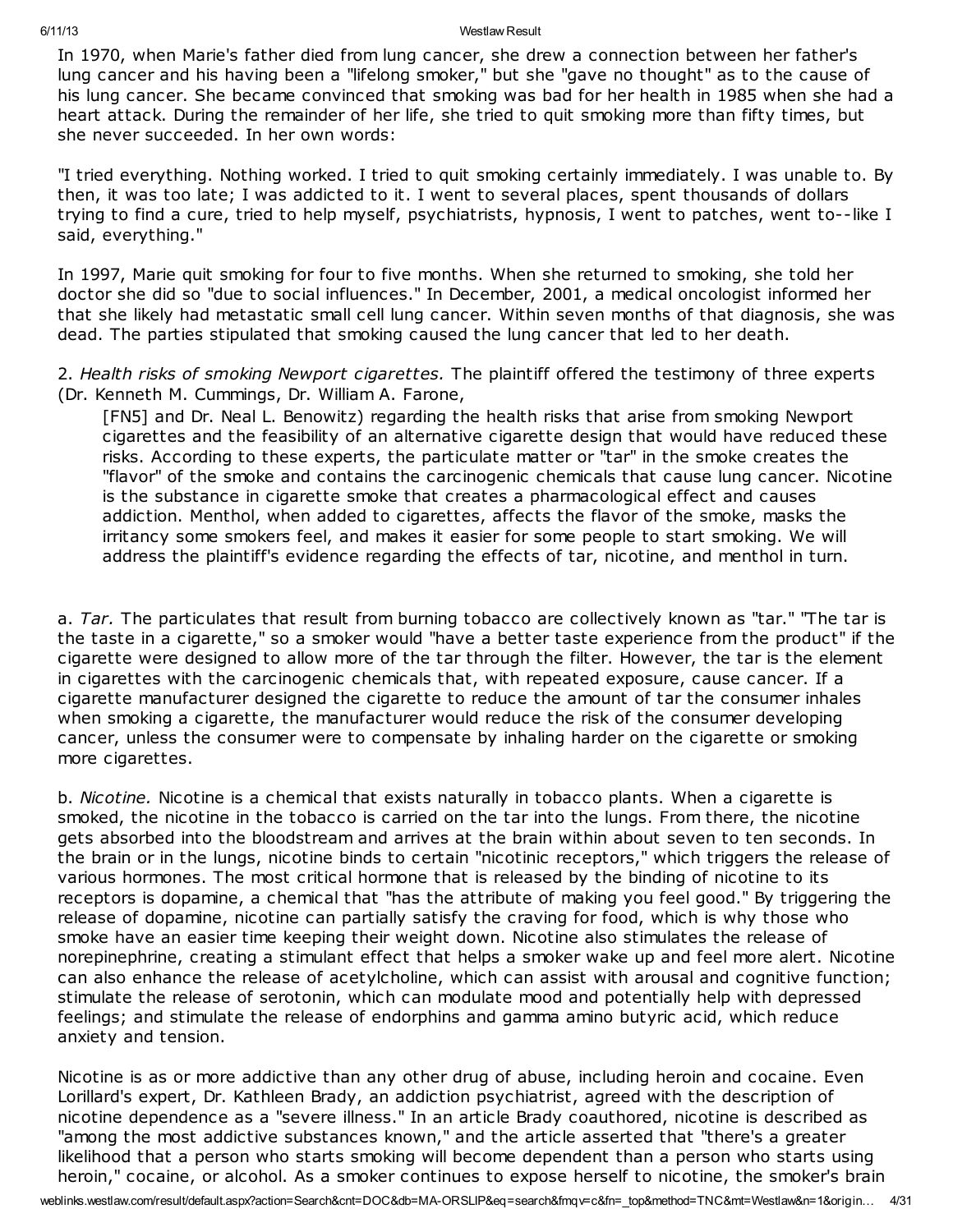will develop new receptors to get the effect of the drug. This effect, known as "drug tolerance," results in the smoker needing more nicotine to get the same effect from smoking. Furthermore, repeated smoking of cigarettes with addictive levels of nicotine results in a physiological change known as neuroplasticity, "which basically means that new brain circuits or connections are made with administration of nicotine," and these changes appear to last for months or years. The result of these physiological changes arising from the use of nicotine is that the addicted smoker begins to feel withdrawal symptoms when she does not have the nicotine level to which she is accustomed in her body. As Dr. Cummings testified:

"Within about [twenty] minutes, for the typical smoker, the nicotine levels are beginning to plummet. And a lot of addicted smokers will find themselves ... within [thirty] minutes, [forty] minutes [with] a little antsy feeling in the pit of their stomach. They are then looking to have a cigarette.... [P]eople begin to go into withdrawal, literally, within hours after they quit smoking and find it hard to stay off.... You take a drag on a cigarette, that goes away." [FN6]

While the strength of an individual's nicotine addiction will vary with the average number of cigarettes smoked each day, a young person smoking just one cigarette per day and an adult smoking five cigarettes per day will suffer from addiction. The addiction strengthens over time, and the earlier a person starts smoking, the harder it is to quit. Most smokers start early in life. The average age at which individuals begin to smoke is fourteen and one-half years, two-thirds start by the age of eighteen, and few start after the age of twenty-five.

The addictive power of nicotine is reflected in the testimony of Dr. Cummings that there are approximately 48 million smokers in the United States, of whom approximately seventy per cent want to quit, but only approximately 17 million actually try each year to quit. Of those who try to quit, only three per cent succeed in not smoking for six months.

c. Menthol. Menthol is a chemical derived from mint. Adding menthol to cigarettes makes the smoke less likely to cause a harsh sensation and trigger a gag reflex by anesthetizing the sensory organs in the throat. By making cigarette smoke milder and easier to inhale, menthol makes it easier for some young people to start to smoke. The addition of menthol also affects the flavor of the smoke; approximately thirty per cent of smokers in the United States prefer mentholated cigarettes. Apart from making it easier for some people to start smoking, menthol does not materially affect the delivery of tar or nicotine in the cigarette and is not itself either carcinogenic or addictive.

Discussion. 1. Implied warranty of merchantability. Under the wrongful death statute, G.L. c. 229, § 2, Lorillard is liable if its negligence or wilful, wanton, or reckless act caused Marie's death, or if it "is responsible for a breach of warranty arising under Article 2 of [G.L. c. 106]" that caused her death. Under G.L. c. 106, § 2-314(2) (c), of the Uniform Commercial Code, apart from exceptions not applicable here, a warranty that goods, such as cigarettes, are merchantable is implied in a contract for their sale, and goods are merchantable if they are "fit for the ordinary purposes for which such goods are used." "A seller breaches its warranty obligation when a product that is 'defective and unreasonably dangerous' ... for the '[o]rdinary purposes' for which it is 'fit' causes injury." *Haglund v.* Philip Morris Inc., 446 Mass. 741, 746 (2006) (Haglund), quoting Colter v. Barber-Greene Co., 403 Mass. 50, 62 (1988) (Colter). A product may be defective and unreasonably dangerous because of a manufacturing defect, a design defect, or a warning defect, that is, a failure reasonably to warn of the product's foreseeable risks of harm. See Restatement (Third) of Torts: Products Liability § 2, at 14 (1998) (Third Restatement) ("product is defective when, at the time of sale or distribution, it contains a manufacturing defect, is defective in design, or is defective because of inadequate instructions or warnings"). Here, the plaintiff alleged, and the jury found, a design defect and a warning defect, with the warning defect limited to the period before 1970. While these defects are separate and distinct and may each be found to have caused Marie's death, the special verdict form asked the jury whether "any breach of warranty" caused Marie's death, and did not ask the jury to make separate findings of causation as to the design defect and the warning defect. Because we cannot know whether the jury found that one or both defects caused her death, the breach of implied warranty claim may survive only if the jury were properly instructed as to both theories and the evidence as to both theories is sufficient to support the verdict. [FN7]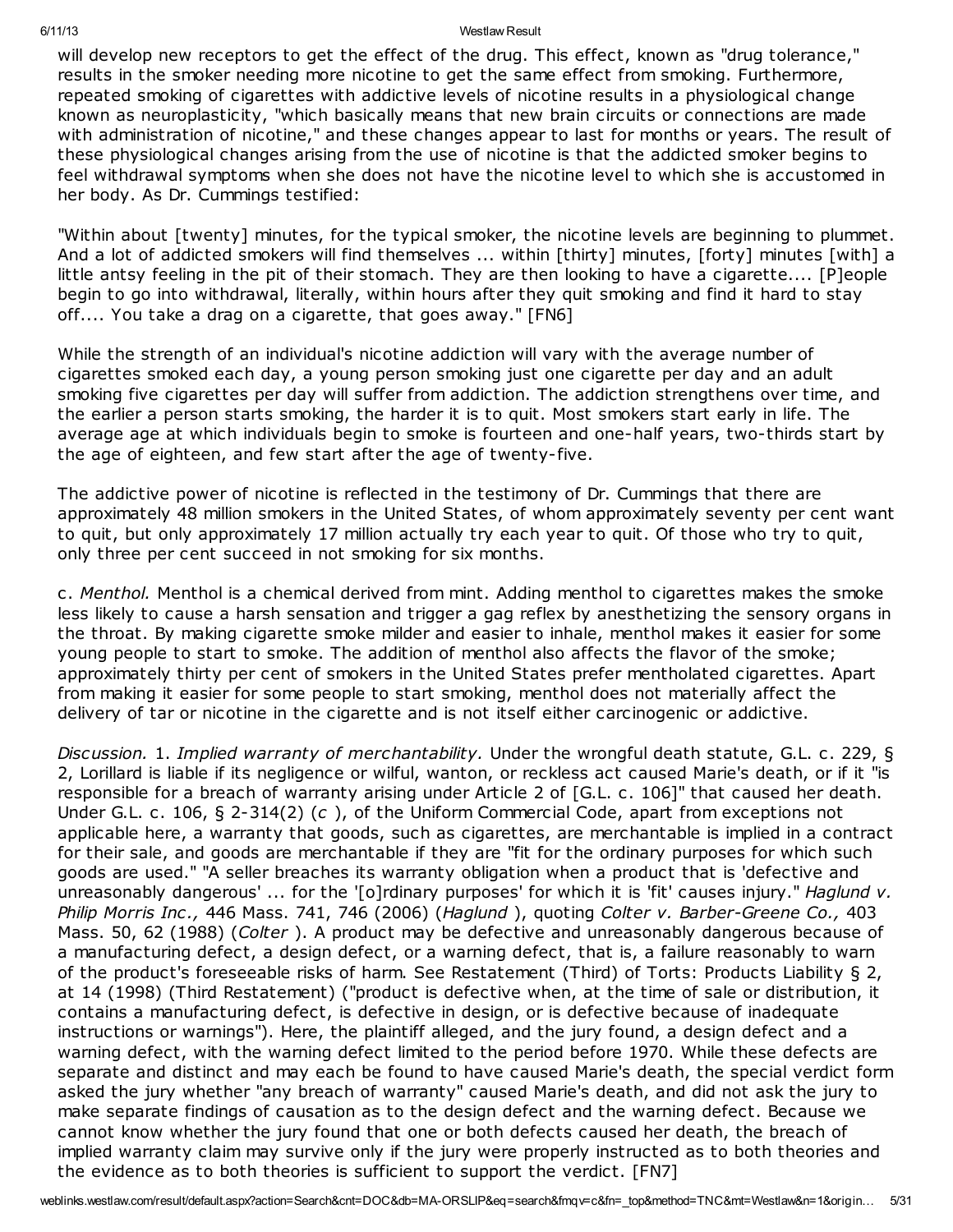On appeal, Lorillard claims various errors regarding these two theories of liability. First, Lorillard claims that the judge erred by instructing the jury that, in determining whether the product's design was reasonably safe, they "may also consider" whether Newport cigarettes met consumers' reasonable expectations as to safety, rather than that they "*must*" consider consumers' reasonable expectations. Lorillard contends that the plaintiff was required to prove that Newport cigarettes were more dangerous than consumers reasonably expected, and that the plaintiff offered no evidence to meet this required element of proof. Second, it argues that the plaintiff failed to prove a safer alternative design that would be an acceptable substitute to ordinary smokers, and that therefore the jury could not have found Newport cigarettes to be defective based on their levels of tar and nicotine without finding that all cigarettes are defective, thereby imposing categorical product liability on cigarettes. Third, it claims that the evidence is insufficient to support the jury's finding of a failure to warn, because the health risks from cigarettes were obvious to all before 1970 and there is no duty to warn of an obvious risk. We address each of Lorillard's claims in turn.

a. Reasonable consumer expectations of product safety. By arguing that the judge erred in instructing the jury that they "may" consider whether Newport cigarettes met consumers' reasonable expectations as to safety, rather than that they "must" do so, Lorillard is effectively asking us to adopt the reasonable consumer expectations standard for design defect in comment i to § 402A of the Restatement (Second) of Torts, adopted in 1965 (Second Restatement), rather than the riskutility balancing standard in § 2 of the Third Restatement.

Under § 402A of the Second Restatement, a seller is liable for physical harm caused to the ultimate user if it "sells any product in a defective condition unreasonably dangerous to the user or consumer or to his property." Second Restatement, supra at § 402A, at 347. Comment i to § 402A recognizes that "[m]any products cannot possibly be made safe for all consumption," and defines an "unreasonably dangerous" product as one that is "dangerous to an extent beyond that which would be contemplated by the ordinary consumer who purchases it, with the ordinary knowledge common to the community as to its characteristics." Second Restatement, supra at § 402A comment i, at 352. Comment i directly addresses when tobacco would be unreasonably dangerous: "Good tobacco is not unreasonably dangerous merely because the effects of smoking may be harmful; but tobacco containing something like marijuana may be unreasonably dangerous." Id.

Under § 2 of the Third Restatement, "[a] product ... is defective in design when the foreseeable risks of harm posed by the product could have been reduced or avoided by the adoption of a reasonable alternative design ... and the omission of the alternative design renders the product not reasonably safe." Third Restatement, supra at § 2(b), at 14. Under what the Third Restatement describes as its reasonableness or risk-utility balancing test, a plaintiff must prove that a reasonable alternative design "was, or reasonably could have been, available at time of sale or distribution," that would have reduced the foreseeable risks of harm posed by the product at reasonable cost, and that the failure to adopt the safer alternative was unreasonable. See Third Restatement, supra at § 2 comment d, at 19. See also Third Restatement, supra at § 2 comment f, at 24. In determining whether a reasonable alternative design was practicable, a trier of fact may consider whether the alternative design is in actual use and whether it is common practice in the industry, but, if expert testimony establishes that "a reasonable alternative design could practically have been adopted, a trier of fact may conclude that the product was defective notwithstanding that such a design was not adopted by any manufacturer, or even considered for commercial use, at the time of sale." Third Restatement, supra at § 2 comment d, at 20.

"A broad range of factors may be considered in determining whether an alternative design is reasonable and whether its omission renders a product not reasonably safe. The factors include, among others, the magnitude and probability of the foreseeable risks of harm[;] the instructions and warnings accompanying the product[;] the nature and strength of consumer expectations regarding the product, including expectations arising from product portrayal and marketing[;][t]he relative advantages and disadvantages of the product as designed and as it alternatively could have been designed[;] the likely effects of the alternative design on production costs; the effects of the alternative design on product longevity, maintenance, repair, and esthetics; and the range of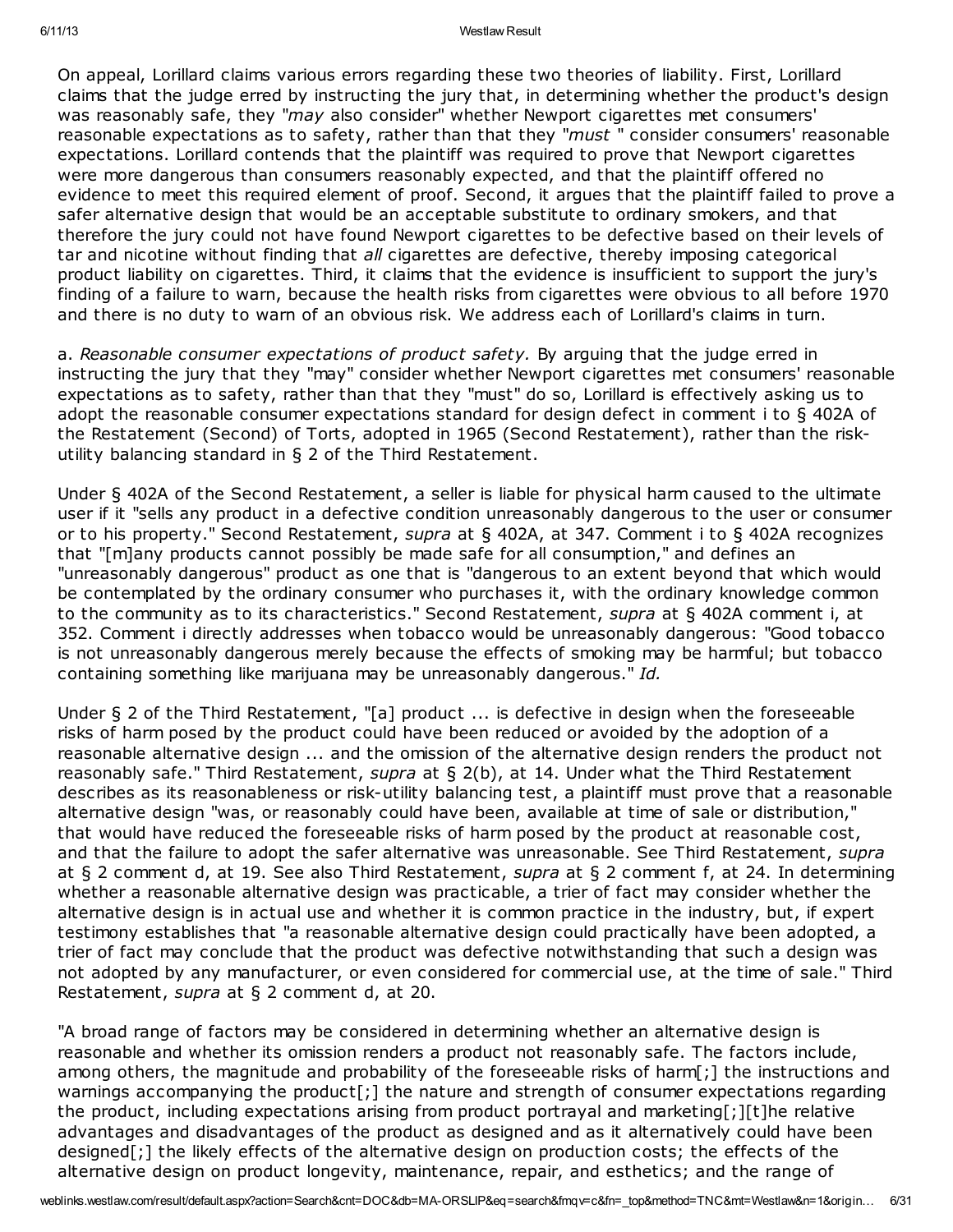consumer choice among products...."

Third Restatement, supra at § 2 comment f, at 23.

While consumer expectations may be considered in the risk-utility balancing, the Third Restatement makes it clear that, in sharp contrast with the Second Restatement, "consumer expectations do not play a determinative role in determining defectiveness." Third Restatement, supra at § 2 comment g, at 27. "The mere fact that a risk presented by a product design is open and obvious, or generally known, and that the product thus satisfies expectations, does not prevent a finding that the design is defective." Id. at 28. Thus, the Third Restatement recognizes the possibility that a product may be made significantly safer through a reasonable alternative design even when consumers, unaware of the alternative design, expect the product to be no safer than it is.

The vast majority of States have adopted the risk-utility balancing test of the Third Restatement rather than the consumer expectations test of the Second Restatement. See Branham v. Ford Motor Co., 390 S.C. 203, 220-222 & nn.11- 14 (2010), and cases cited ("By our count 35 of the 46 states that recognize strict products liability utilize some form of risk-utility analysis in their approach to determine whether a product is defectively designed"); 1 D.G. Owen, M.S. Madden, & M.J. Davis, Products Liability § 8:4, at 449-451 (3d ed. 2000) ("At the inception of the new millennium, the risk-utility test is indubitably the dominant test for design defectiveness"); Twerski & Henderson, Manufacturers' Liability for Defective Product Designs: The Triumph of Risk-Utility, 74 Brook. L. Rev. 1061, 1106-1108 (2009) ("The overwhelming majority of cases that rely on consumer expectations as the theory for imposing liability do so only in res ipsa-like situations in which an inference of defect can be drawn from the happening of a product-related accident"); Note, The Increasing Acceptance of the Restatement (Third) Risk Utility Analysis in Design Defect Claims, 4 Nev. L.J. 609, 616, 625 (2004) ("an increasing number of jurisdictions recognize the usefulness of the Restatement's risk-utility analysis," and "[o]f the jurisdictions that continue to explicitly or implicitly reject the risk-utility analysis set forth by the [Third Restatement], the courts provide little justification for their holdings and bind themselves by nothing other than outdated precedent").

Since 1978, well before the Third Restatement was adopted, we have recognized that consumer expectations are simply a factor, albeit an important factor, in determining whether a product is unreasonably dangerous. See Back v. Wickes Corp., 375 Mass. 633, 642 (1978) (Back) ("fitness" of product "and all others of the same design is a question of degree, depending largely, although not exclusively, on reasonable consumer expectations"). [FN8] See also Haglund, supra at 748. Cf. Colter, supra at 57 ("manufacturer is in the best position to recognize and eliminate the design defects"). Since 1978, we have also recognized that the determination whether a product is unreasonably dangerous depends on many factors, including "the gravity of the danger posed by the challenged design, the likelihood that such danger would occur, the mechanical feasibility of a safer alternative design, the financial cost of an improved design, and the adverse consequences to the product and to the consumer that would result from an alternative design." *Haglund, supra,* quoting Back, supra. And since 1978 we have recognized that a product may be found unreasonably dangerous even where all the products in the industry were designed with the alleged defect and where the product conformed to all safety standards in the industry. Back, supra at 643. In short, in determining whether a product's design is unreasonably dangerous, we have been applying a riskutility balancing standard, where consumer expectations are a factor but not necessarily the determinative factor, since well before the Third Restatement articulated this liability standard.

The defendant argues that we explicitly adopted the Second Restatement's consumer expectations test as the determinative standard of whether a product is unreasonably dangerous in Commonwealth v. Johnson Insulation, 425 Mass. 650, 660-661 (1997) (Johnson Insulation ). There, quoting comment i to § 402A of the Second Restatement, we declared, "An article is not unreasonably dangerous merely because some risk of harm is associated with its use, but only where it is dangerous 'to an extent beyond that which would be contemplated by the ordinary consumer who purchases it, with the ordinary knowledge common to the community as to its characteristics.' " However, this assertion is dictum in the *Johnson Insulation* case, because the basis for finding the product unreasonably dangerous in that case was a warning defect, not a design defect. Id. at 661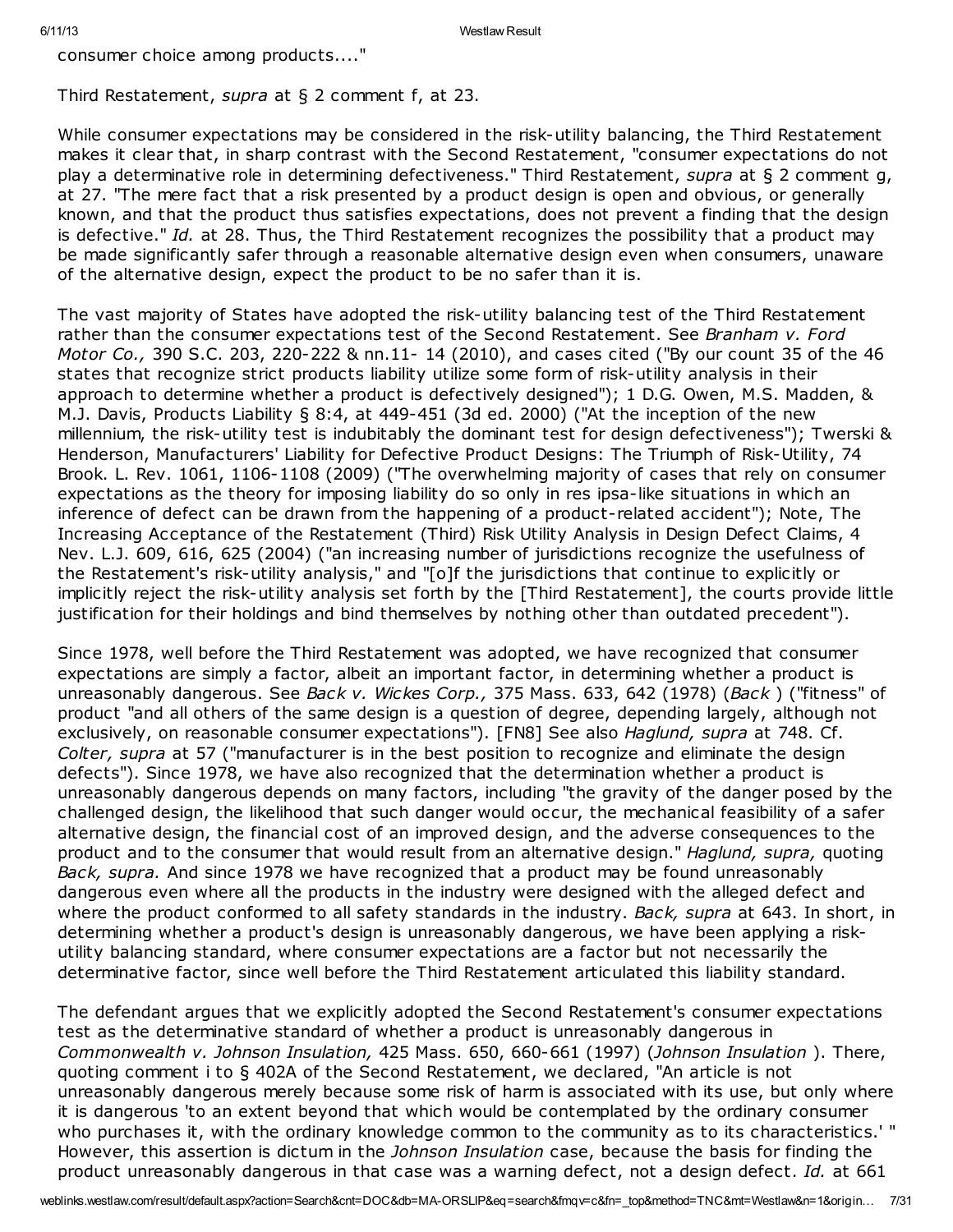("both the Commonwealth and Johnson focused on the 'failure to warn' basis for finding a product unreasonably dangerous, and we therefore address only that issue"). In addition, immediately after the assertion relied on by the defendant, we noted in the Johnson Insulation case that the fitness of a product is judged by its "social acceptability, considering such factors as consumer expectations, degree of danger, feasibility and cost of alternative designs, and adverse consequences of alternatives," Johnson Insulation, supra, citing Back, supra at 640-642. Thus, we do not interpret Johnson Insulation to hold that, under Massachusetts law, the reasonable expectations of the ordinary consumer constitute the sole, determinative factor in determining liability for a breach of the implied warranty of merchantability based on defective design. Rather, we continue to uphold the risk-utility balancing standard, where consumer expectations are one of many factors that may be considered in determining whether a product's design is defective.

Therefore, the judge did not err in instructing the jury that they "may," rather than that they "must," consider whether Newport cigarettes met consumers' reasonable expectations as to safety. And because reasonable consumer expectations are simply one of many factors that may be considered and not necessarily the determinative factor, the plaintiff was not obligated to prove that Newport cigarettes were more dangerous than consumers reasonably expected. See Third Restatement, supra at § 2 comment f, at 23 ("plaintiff is not necessarily required to introduce proof on all of these factors; their relevance, and the relevance of other factors, will vary from case to case").

b. Reasonable alternative design of a cigarette. "To establish a prima facie case of defect, the plaintiff must prove the availability of a technologically feasible and practical alternative design that would have reduced or prevented the plaintiff's harm." Third Restatement, supra at § 2 comment f, at 24. See Colter, supra at 57, quoting Uloth v. City Tank Corp., 376 Mass. 874, 881 (1978) ("there is a case for the jury if the plaintiff can show an available design modification which would reduce the risk without undue cost or interference with the performance of the machinery").

The plaintiff presented evidence at trial that cigarettes are a highly engineered product, that the defendant manipulated its product to give the smoker a particular dose of tar and nicotine, that an addictive level of nicotine was approximately 0.4 to 0.5 milligrams of nicotine per cigarette, and that Lorillard never sold a cigarette with nicotine levels at or below 0.4 milligrams per cigarette. [FN9] Dr. Farone testified that there are "some [fifty-seven] or [fifty-eight] different things that one takes into account in designing a cigarette to deliver a certain amount of tar and a certain amount of nicotine." The plaintiff proposed as a reasonable alternative a cigarette without menthol where the carcinogens in the tar are at a level that was relatively safe [FN10] and where the level of nicotine is nonaddictive. Dr. Farone testified that this could be accomplished by using a "filter that has a very, very high efficiency" and perforating the filter with holes "such that when you suck on it or draw on it, very little smoke comes out," or by using "expanded tobacco," which is tobacco which has had the nicotine removed and which has become very light "so when you burn it, you have very little tar." To avoid the complete loss of flavor, Dr. Farone testified that a cigarette manufacturer such as Lorillard could put a flavor on the filter, "so when the air draws back in you get that flavor." He noted that, to design a cigarette with a nonaddictive level of nicotine, "you have to get virtually all of it out" to avoid the risk that smokers will become addicted to the remaining nicotine, and maintain or increase their risk of cancer by puffing harder or smoking more cigarettes.

There was abundant evidence that this alternative was technologically feasible. Patents to extract nicotine from tobacco have existed since the 1920s, and Dr. Farone stated that "certainly by the [19]40s there was technology available to remove nicotine from tobacco." Dr. Cummings testified that it is commercially feasible to design and manufacture cigarettes that have nonaddictive levels of nicotine. He gave as one example "Quest 3," which he described as a nonaddictive cigarette with "very low levels of nicotine" that has been available for sale in stores. When Dr. Farone was asked whether there are commercially successful products on the market with 0.03 milligrams of nicotine or lower, he testified that cigarettes at "the lowest end of the scale ... have been sold for many years." As examples of cigarettes for sale in the market with extremely low nicotine and tar outputs, he cited "Carlton, as developed by American Tobacco Company ...; the NOW cigarette from R.J. Reynolds; and the Cambridge from Philip Morris," each of which contained less than 0.05 milligrams of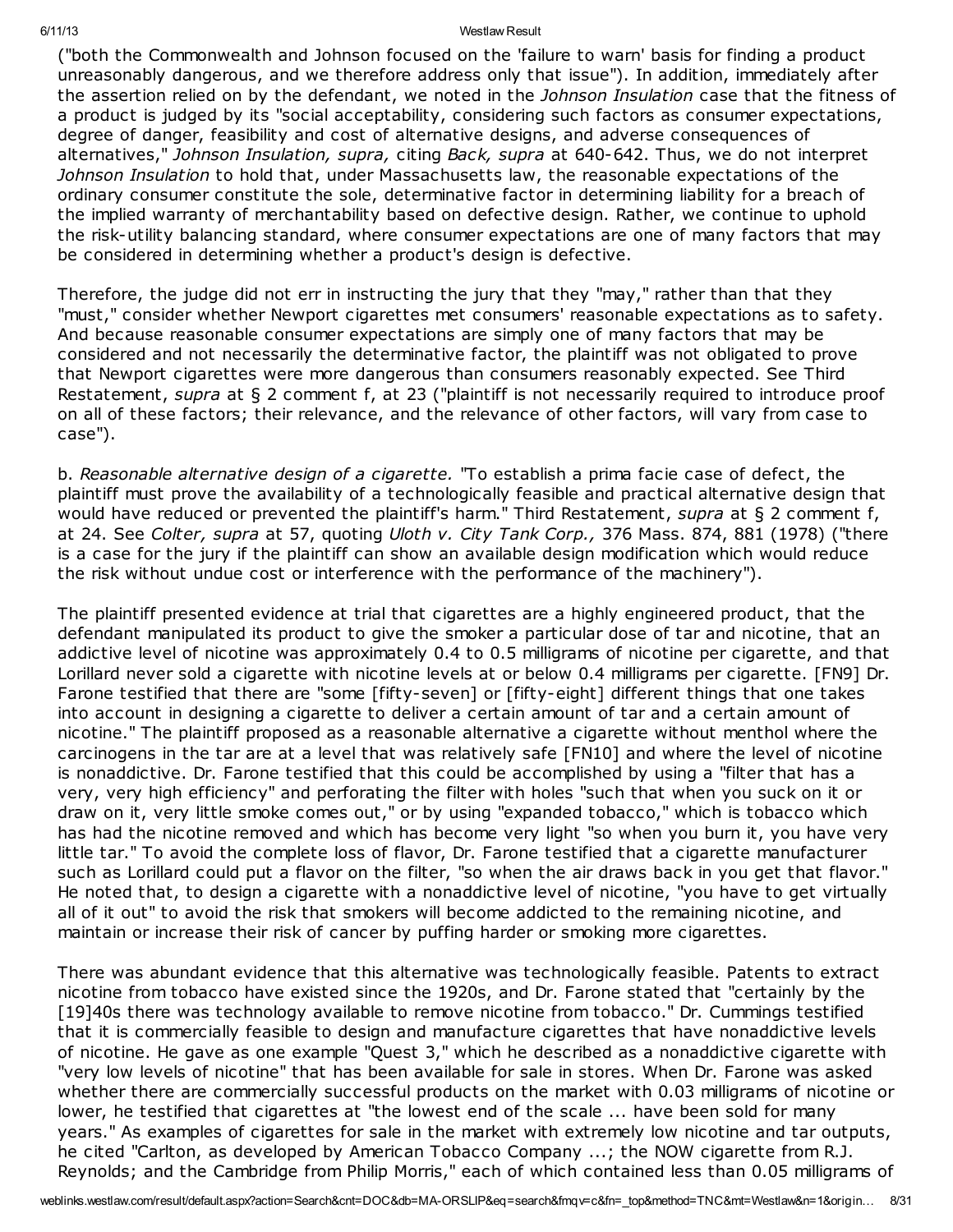nicotine in the 1980s, and concluded:

"[A]ll we're saying is that the [safer] cigarettes would meet the criteria in that they wouldn't have nicotine at sufficient levels to addict you, and they wouldn't have chemicals in it at sufficient levels to cause cancer at a reasonable percentage. Every cigarette could meet that. You could have a Marlboro that meets it. You could have a Newport Menthol that meets it. You've just got to reduce the level in the product using technology that we've been talking about that Lorillard had available ... to achieve those numbers."

There was also evidence that a safer alternative cigarette was feasible as to cost. According to a 1977 Lorillard memorandum, the manufacturing costs for a hypothesized Lorillard cigarette with "ultra-low tar" and 0.35 milligrams of nicotine per cigarette would be higher than usual, but "these costs [would] be more than offset by the reduction in the amount of tobacco used."

Lorillard, however, contends that, even if a low tar, low nicotine cigarette were a technologically feasible alternative design that could be produced at comparable cost, it was not a reasonable alternative design because "carcinogenic levels of tar and addictive levels of nicotine ... are inherent in all ordinary cigarettes," and the "inherent risks of smoking ... cannot be removed without fundamentally altering the nature of the product." The jury rejected this argument through their verdict. Even though Lorillard pressed this point in closing argument, and the judge instructed the jury that in determining whether the product's design was reasonably safe they "should consider, among other factors, ... any adverse consequences to the product and to the consumer that would result from an alternative design, and whether the proposed modification would cause undue interference with the performance of the product," the jury nonetheless found that Newport cigarettes were defective and unreasonably dangerous.

Having failed to persuade the jury, Lorillard contends on appeal that the evidence at trial was insufficient as a matter of law to support a finding of a reasonable alternative design. It essentially makes two arguments. First, it contends that the alternative design proffered at trial was not truly a cigarette, and that the jury essentially found that all cigarettes were defective, thereby imposing categorical product liability on all cigarettes. We agree with Lorillard that, in a case where the allegedly defective product is a cigarette, the reasonable alternative design must also be a cigarette, and that a jury may not impose categorical liability on all cigarettes. See Kyte v. Philip Morris Inc., 408 Mass. 162, 172 (1990) (suggesting claim that "all cigarettes are bad" would fail or be preempted). But the evidence was more than sufficient to permit a reasonable jury to conclude that the alternative design proffered by the plaintiff was a cigarette, especially where the plaintiff's experts identified brands of cigarettes that implement the alternative design that have long been sold commercially as cigarettes. We do not accept Lorillard's implicit suggestion that every cigarette, to be a cigarette, must contain levels of tar that cause a high risk of cancer and levels of nicotine that are addictive. The plaintiff in this case provided substantial evidence of cigarettes on the market that do not contain such levels of tar or nicotine. [FN11]

Second, Lorillard contends that, even if the alternative design proffered by the plaintiff were a cigarette, the reduced tar and nicotine in that alternative cigarette so fundamentally alters the nature of the product that no reasonable jury could find that it was a reasonable alternative to Newport cigarettes. Lorillard cannot prevail here merely by asserting that the alternative design is not an "ordinary cigarette," which Lorillard defines as a cigarette with carcinogenic levels of tar and addictive levels of nicotine. We have consistently held that a product may be defectively designed even if the characteristic that makes the product unreasonably dangerous is shared with every other competitive product on the market. See Haglund, supra at 748 ("plaintiff need only convince the jury that a safer alternative design was feasible, not that any manufacturer in the industry employed it or even contemplated it"); Back, supra at 636 (manufacturer of motor home found liable in design defect case even though "vehicle conformed to all product safety standards prevailing in the industry" when vehicle was manufactured). "Thus, warranty liability may be imposed even where the product ... conformed to industry standards ... and passed regulatory muster...." *Haglund*, supra. Here, Lorillard's claim that all "ordinary cigarettes" have the same design flaws alleged by the plaintiff does not protect Lorillard from liability, and the judge did not err in refusing to instruct the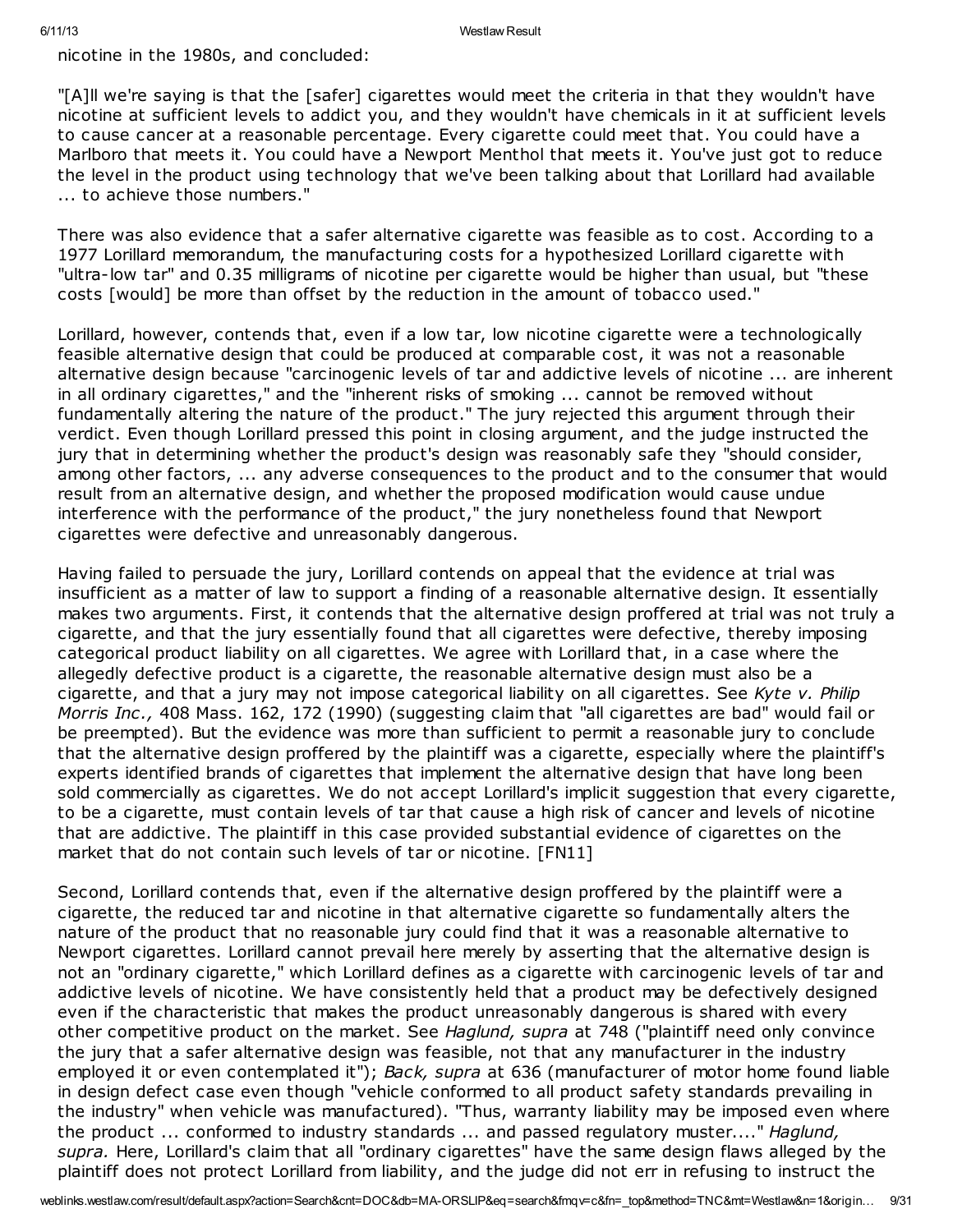jury that the plaintiff had to prove that a defect was present in Lorillard's cigarettes that was not present in other cigarettes on the market.

The essential question is not whether the safer alternative design is an "ordinary cigarette" but whether adoption of the safer alternative design would result in undue interference with the cost or performance of the product, thereby making the alternative unreasonable. See Colter, supra at 57; Uloth v. City Tank Corp., supra at 881. Whether any interference with the cost or performance of the product is "undue" is generally a question for the jury, because many safer alternatives may increase the cost of a product or interfere to some degree with its performance, such as where the addition of a safety shield to a machine tool makes it both more expensive and harder and slower to operate. But the question becomes one of law where, viewing the evidence in the light most favorable to the plaintiff, the interference with the cost or performance of the product is so substantial that no reasonable jury could conclude that it offers a reasonable alternative to consumers of the product. For example, an automobile is not a reasonable alternative to a motorcycle, even if it were proven safer, solely because it has four wheels rather than two. To add two wheels to a motorcycle would create a fundamentally different product and destroy the product's distinct utility in the eyes of any potential consumer. See Third Restatement, supra at § 2 comment f, illustration 9, at 26-27.

Lorillard contends that the safer alternative cigarette proffered by the plaintiff is not a reasonable alternative as a matter of law because, as the plaintiff's experts conceded at trial, "ordinary smokers"--meaning smokers who are addicted to the nicotine in tobacco--will not smoke cigarettes that will not provide them with the nicotine they crave to satiate their addiction, which is why the alternative cigarettes that are commercially sold have a small share of the market. Before we address this argument, we look first to the expert testimony offered at trial regarding what motivates people to smoke. Drs. Benowitz and Cummings testified that those who start smoking do so for social reasons, not for nicotine. Dr. Cummings noted that, at first, "[m]ost people get a little light-headed, they may even get nauseous, and you overcome that usually because your friends are" smoking. He added that when people start to smoke, they are freely making a choice to smoke, and the choice, especially for teenagers, is usually for "psychosocial reasons." However, once one goes beyond the experimentation phase and "you get into the daily use pattern, your choice to smoke becomes diminished by the physiological effects of nicotine on your brain.... It's the daily use pattern ... that distinguishes somebody ... smoking for nicotine from somebody who is not smoking for nicotine." Dr. Benowitz testified that, with continued exposure to nicotine, "smoking changes from social smoking to drug-reinforced smoking or to pharmacologic smoking." Once people become regular, daily smokers, what keeps them smoking is nicotine addiction. The evidence at trial was that Lorillard manipulated the level of nicotine in its cigarettes to ensure that those who smoked would continue to be addicted to nicotine. The evidence at trial also showed that the addiction produced by "ordinary" levels of nicotine in cigarettes is so powerful that, in a given year, approximately seventy per cent of cigarette smokers want to stop smoking, but only approximately one-half of those who wish to quit will attempt to quit and, of those who attempt to quit, only approximately three per cent will succeed. [FN12]

Therefore, the evidence at trial would adequately support a finding that a cigarette with low tar and nicotine was a reasonable alternative to an individual who retained the unimpaired ability to make a rational, informed choice whether to smoke, such as an individual who was considering whether to start smoking or an individual who smoked infrequently or in small quantities. However, the plaintiff's proposed alternative cigarette was not a reasonable alternative to one who already was addicted to nicotine, whose freedom of choice was physiologically impaired by the effects of the nicotine. In short, the evidence in this case is sufficient to support a finding that low tar, low nicotine cigarettes are a safer, reasonable alternative design to the design used by Lorillard in their Newport cigarettes for the subclass of cigarette consumers who are not yet addicted but is not sufficient to support a finding that such cigarettes are a reasonable alternative for the subclass of consumers who are already addicted.

The question, then, is which subclass of consumers should be considered in evaluating the reasonableness of the alternative design? Lorillard's argument, stripped to its essence, is that the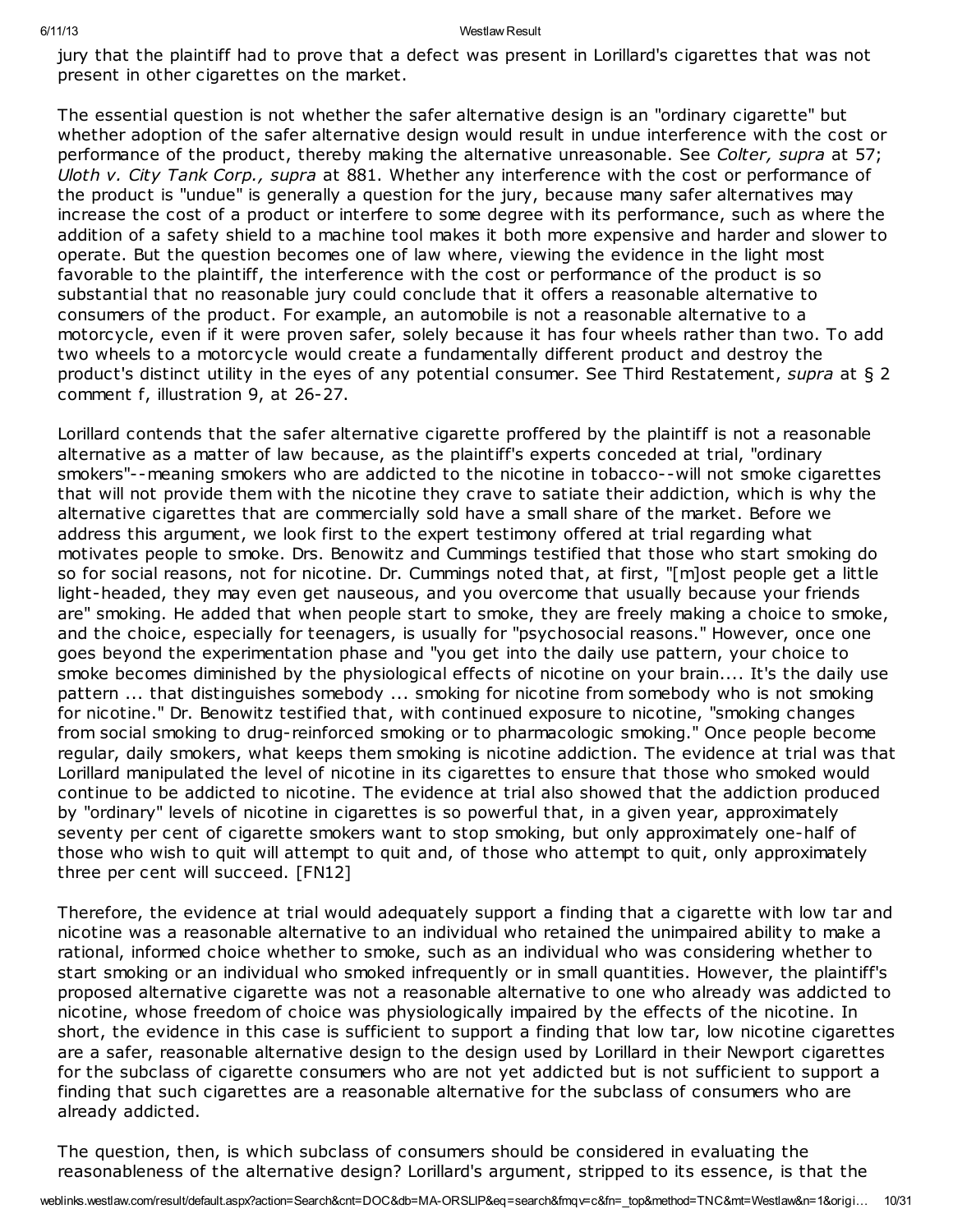chemical in a product that causes consumers to be powerfully addicted to the product can never be found to constitute an unreasonably dangerous defect because no alternative design that did not contain addictive levels of the chemical will satisfy addicts' craving for the chemical and therefore be purchased by those addicted. If this argument were to prevail, addictive chemicals would be the only substance whose presence in a product could not, as a matter of law, be found to constitute a defect in the product's design, because there could be no reasonable alternative design that did not include them. And the more powerfully addictive the chemical, the more it would be protected from product liability.

We decline to place addictive chemicals outside the reach of product liability and give them special protection akin to immunity based solely on the strength of their addictive qualities. To do so would eliminate any incentive for cigarette manufacturers to make safer perhaps the most dangerous product lawfully sold in the market through reasonable alternative designs. [FN13] Rather, we conclude that, in determining as a matter of law whether the evidence presented at trial was sufficient for a reasonable jury to conclude that the plaintiff's proposed design was a reasonable alternative to the defendant's product, we must determine whether the design alternative unduly interfered with the performance of the product from the perspective of a rational, informed consumer, whose freedom of choice is not substantially impaired by addiction. Applying that standard to the evidence in this case, we conclude that a reasonable jury could find from the evidence presented that a low tar, low nicotine cigarette constituted a safer reasonable alternative to Lorillard's Newport cigarettes.

Few courts appear to have addressed this question, perhaps because the only legally sold product so addictive as to raise the question is nicotine, and the courts that have done so provide little relevant guidance. The United States Court of Appeals for the Seventh Circuit, in evaluating whether "the average consumer at the time in question" fully appreciated the health risks of smoking, recognized that it needed to "define this imaginary 'average consumer.' " Insolia v. Philip Morris Inc., 216 F.3d 596, 599 (7th Cir.2000). Recognizing "[n]icotine's addictive grip," the court concluded that "the state of knowledge of the average consumer must be measured before the average person is hooked and is no longer capable of making a rational choice." Id.

The Florida Supreme Court affirmed a jury's finding that a cigarette manufacturer had committed a breach of the implied warranty of merchantability where an alleged defect in the cigarettes' design was the addictive level of nicotine, but the court did not set forth its reasons for affirming this finding. Engle v. Liggett Group, Inc., 945 So.2d 1246, 1276-1277 (Fla.2006), cert. denied sub nom. R.J. Reynolds Tobacco Co. v. Engle, 552 U.S. 941 (2007).

In contrast, in Adamo v. Brown & Williamson Tobacco Corp., 11 N.Y.3d 545, 549 (2008), cert. denied, 130 S.Ct. 197 (2009), the New York Court of Appeals declared that the plaintiffs alleging the defective design of a particular brand of cigarettes were required to prove as "an essential element" of their case "that regular cigarettes and 'light' cigarettes have the same utility." The court ruled that "[t]he only 'utility' of a cigarette is to gratify smokers' desires for a certain experience, and plaintiffs did not prove, or try to prove, that light cigarettes perform this function as well as regular cigarettes." Id. The court did not address the issue of addiction, and therefore did not discuss whether the gratification of "smokers' desires for a certain experience" was the gratification of a craving arising from nicotine addiction, or whether the utility of a cigarette to a nonaddicted consumer is the same as to one who is addicted. [FN14] Id. at 549-551.

Because cigarettes are unique among lawfully sold products in being so powerfully addictive, it is doubtful that our ruling requiring a reasonable alternative design to be evaluated through the eyes of a rational, informed consumer, whose freedom of choice is not substantially impaired by addiction, will have any significant consequence on liability actions involving any other product. In *Haglund,* supra at 751-752, we recognized that cigarettes are unusual in that any reasonable use of the product is foreclosed by the dual risks of serious disease and addiction, and we therefore barred cigarette manufacturers in most circumstances from offering as a defense in a product liability action the plaintiff's unreasonable use of cigarettes, the so-called Correia defense. See Correia v. Firestone Tire & Rubber Co., 388 Mass. 342 (1983). Just as we needed in Haglund to adapt our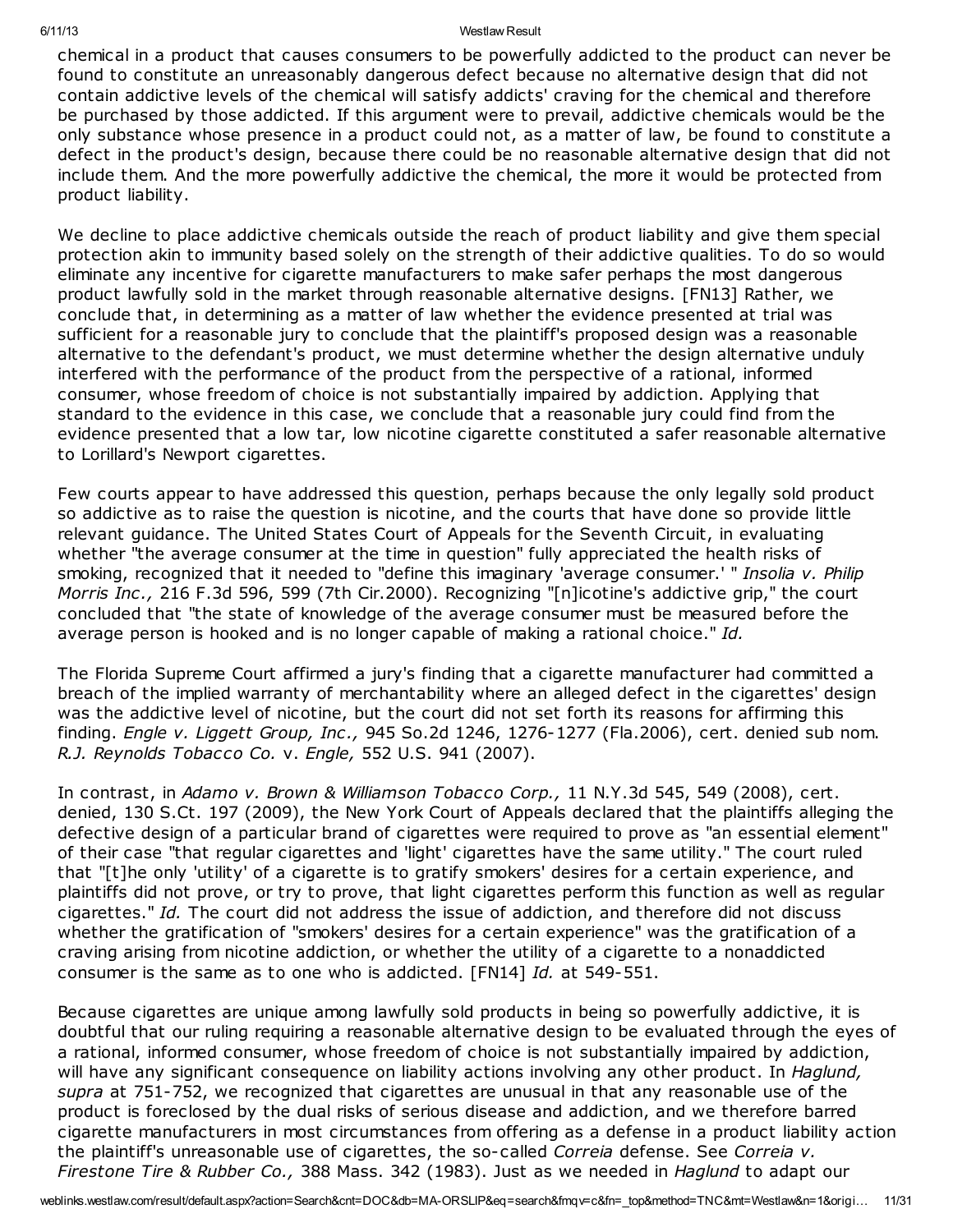product liability jurisprudence to the inherent danger of smoking, so too do we need here to adapt our product liability jurisprudence to the inherent addictive potency of certain cigarettes. And just as the defendants in that case argued that we had eviscerated the Correia defense, so too does the defendant here contend that we will be paving the way for product liability claims that nonalcoholic whiskey and beer are reasonable alternatives to whiskey and beer. Such fears are wholly unwarranted. In contrast with cigarette smokers, the vast majority of whiskey and beer drinkers are not addicted to alcohol, so limiting the risk-utility evaluation of a reasonable alternative design to the perspective of rational, informed consumers of these products would have no bearing on the risk of product liability for these beverages.

Finally, even though the evidence was essentially undisputed that the tar and nicotine in Newport brand cigarettes caused Marie's lung cancer, Lorillard argues that no reasonable jury could have found that any design defect in Newport cigarettes caused her death because the evidence at trial was that she tried and rejected a brand of cigarettes with lower tar and nicotine. In making this argument, Lorillard misunderstands the meaning of causation in products liability. Where a plaintiff proves that a product is defective, she may establish causation by proving that the defect caused her injury; the plaintiff need not prove that she would have used a reasonable alternative design had one been available. Colter, supra at 63, quoting Correia v. Firestone Tire & Rubber Co., supra at 355 ("Because warranty liability focuses on whether the product was defective and unreasonably dangerous and not on the conduct of the user or the seller, 'the only duty imposed on the user is to act reasonably with respect to a product which he knows to be defective and dangerous' "); Third Restatement, supra at § 1, at 5 (product manufacturer "who sells or distributes a defective product is subject to liability for harm to persons or property caused by the defect " [emphasis added]).

Here, the plaintiff submitted sufficient evidence for a reasonable jury to conclude that the combined effect of the nicotine and tar consumed by smokers of Lorillard's Newport cigarettes was a substantial factor in bringing about Marie's addiction, lung cancer, and wrongful death, and that her injury would have been reduced or avoided had she smoked cigarettes with a reasonable alternative design that would have resulted in a nonaddictive level of nicotine and a reasonably safe level of carcinogenic tar being consumed by the smoker.

[FN15] Lorillard does not escape liability for its defective product simply because an addicted smoker continued to use a product that sated her addiction rather than switch to a safer product that would not do so.

c. Warning defect for the period before 1970. As noted earlier, the jury found that Lorillard violated the implied warranty of merchantability not only because of a design defect, but also because of a warning defect arising from its failure to provide Marie an adequate warning of the health hazards or addictive properties of Newport cigarettes before 1970. Lorillard contends that the evidence was insufficient as a matter of law to support this finding because the risks of smoking were widely reported before Marie started smoking in 1960 and there is no common-law duty to warn of a known or an obvious risk.

"Even if a product is properly designed, it is unreasonably dangerous and, therefore, it is not fit for the purposes for which such goods are used, if foreseeable users are not adequately warned of dangers associated with its use." Hayes v. Ariens Co., 391 Mass. 407, 413 (1984). "However, we have recognized that, 'where the danger presented by a given product is obvious, no duty to warn [exists] because a warning will not reduce the likelihood of injury.' " Bavuso v. Caterpillar Indus., Inc., 408 Mass. 694, 699 (1990), quoting Colter, supra at 59. This is consistent with the Third Restatement, which provides, in § 2 comment j, at 31: "In general, a product seller is not subject to liability for failing to warn or instruct regarding risks and risk-avoidance measures that should be obvious to, or generally known by, foreseeable product users."

Marie began to smoke in 1960. In 1965, the United States Congress enacted the Federal Cigarette Labeling and Advertising Act, Pub. L. 89-92, § 4, 89th Cong., 1st Sess., 79 Stat. 282, 283 (Labeling Act), that required all cigarette packages to bear the warning, "Caution: Cigarette Smoking May Be Hazardous to Your Health." Before this requirement took effect in 1966, there were no warnings on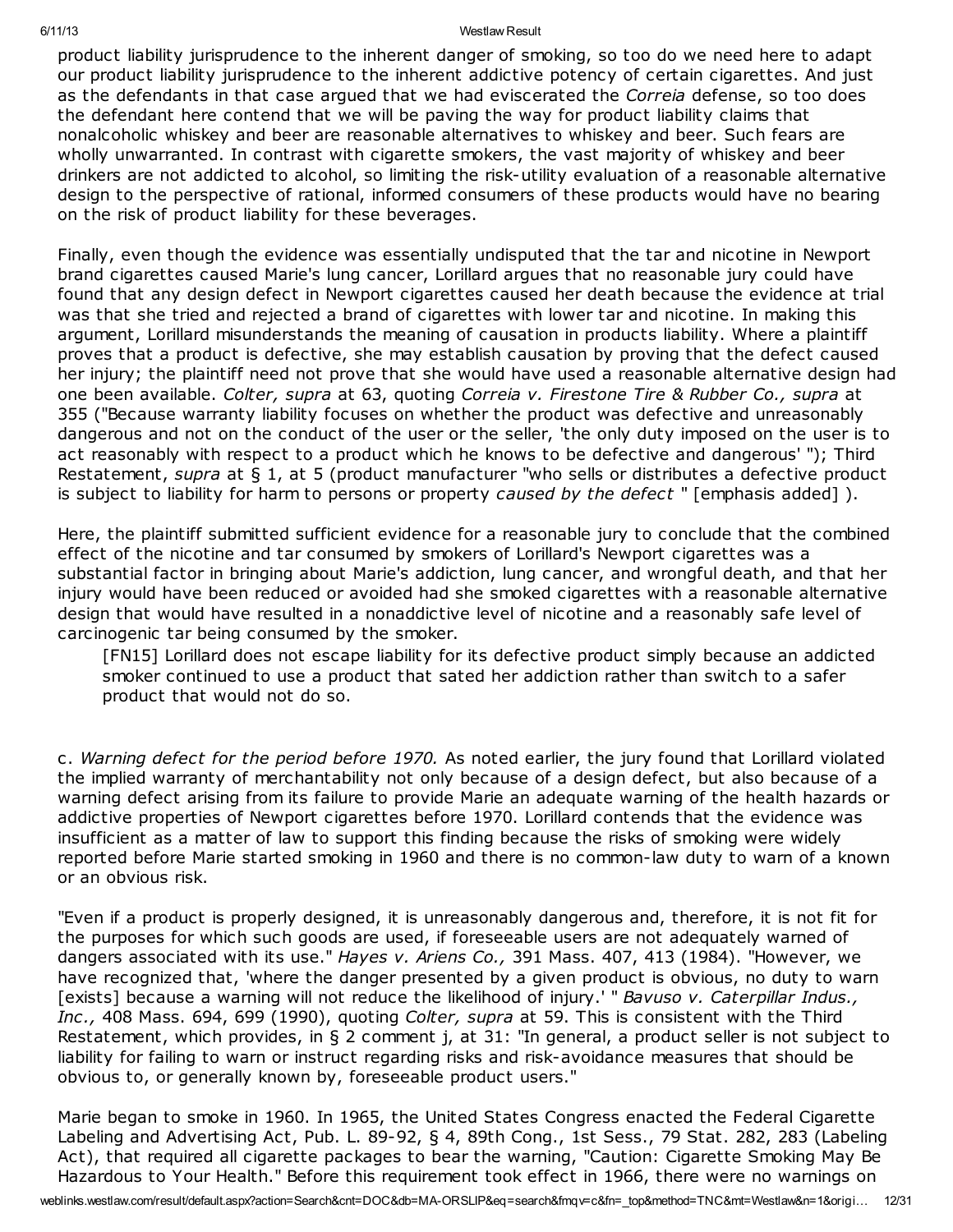retail packages of Newport cigarettes, on free sample packages of Newport cigarettes, or in any advertising materials for Newport cigarettes. Marie testified that she remembered seeing the warning when it first appeared on cigarette packages.

In 1967, the Federal Trade Commission (FTC) issued a report stating that the warning label on cigarette packages had "not succeeded in overcoming the prevalent attitude toward cigarette smoking created and maintained by the cigarette companies through their advertisements, particularly the barrage of commercials on television, which portray smoking as a harmless and enjoyable social activity that is not habit forming and involves no hazards to health." The report concluded that "[c]igarette commercials continue to appeal to youth and continue to blot out any consciousness of the health hazards." In 1970, Congress amended the mandated warning label on cigarette packages to state: "Warning: The Surgeon General Has Determined That Cigarette Smoking Is Dangerous To Your Health," with the warning becoming effective on November 1, 1970. Public Health Cigarette Smoking Act of 1969, Pub.L. 91-222, § 4, 91st Cong., 2d Sess., 84 Stat. 87, 88, 90 (1969 Act). The 1969 Act also declared that, apart from this warning, "[n]o requirement or prohibition based on smoking and health shall be imposed under State law with respect to the advertising or promotion of any cigarettes." Id. at  $\S$  5. [FN16] Because the 1969 Act preempts any State law claim imposing liability based on a showing that a cigarette manufacturer's "post-1969 advertising or promotions should have included additional, or more clearly stated, warnings," Cipollone v. Liggett Group, Inc., 505 U.S. 504, 524 (1992) (Stevens, J., plurality opinion), the plaintiff limited the failure to warn claims to the period ending in 1969.

Viewing the evidence in the light most favorable to the plaintiff, we conclude that a reasonable jury could find that the risks of cigarette smoking were certainly not obvious before 1966, when the warning on cigarette packages ordered by Congress provided only that "cigarette smoking may be hazardous to your health", and were still not obvious before 1970, when the warning was stiffened to declare that "the Surgeon General has determined that cigarette smoking is dangerous to your health" (emphases added). As the United States Court of Appeals for the Sixth Circuit declared in Tompkin v. American Brands, 219 F.3d 566, 572 (6th Cir.2000):

"The pertinent issue here is not whether the public knew that smoking was hazardous to health at some undifferentiated level, but whether it knew of the specific linkages between smoking and lung cancer. Public awareness of a broad-based and ambiguous risk that smoking might be tenuously connected to lung cancer does not suggest 'common knowledge' of the known scientific fact that cigarette smoking is a strong precipitant of lung cancer.... It is one thing to be aware generally that a product might have an attenuated and theoretical connection with a deadly disease like lung cancer; it is another altogether to comprehend that it is the cause of an overwhelming majority of lung cancer cases.... The 'common knowledge' requirement is emasculated if a defendant may show merely that the public was aware that a product presented health risks at some vague, unspecified, and undifferentiated level."

See Burton v. R.J. Reynolds Tobacco Co., 884 F.Supp. 1515, 1526 (D.Kan.1995) (rejecting assertion "that because there is general common knowledge that cigarettes are dangerous, users of cigarettes are therefore imputed with knowledge of the extent and nature of all dangers relating to cigarettes"). While the general public may have understood before 1970 that cigarettes posed a general risk to health, the plaintiff presented considerable evidence that Lorillard, along with other cigarette manufacturers, engaged in a calculated effort through advertising and public statements to raise doubts whether the causative link between cigarettes and cancer was scientifically proven, and that the FTC in 1967 acknowledged the success of these efforts. In fact, Lorillard has a bit of chutzpah to claim that it was obvious to the general public by 1960 that cigarettes were addictive and caused cancer when, in 1994, during sworn testimony before a congressional subcommittee, Andrew H. Tisch, Lorillard's chairman and chief executive officer, declared that he did not believe that cigarette smoking was addictive or caused cancer.

Lorillard also argues that there is no duty to warn one who is aware of the risk, and that Marie knew cigarettes were dangerous when she started smoking in 1960. "The duty to warn ... does not attach where ... the plaintiff appreciated the danger substantially to the same extent as a warning would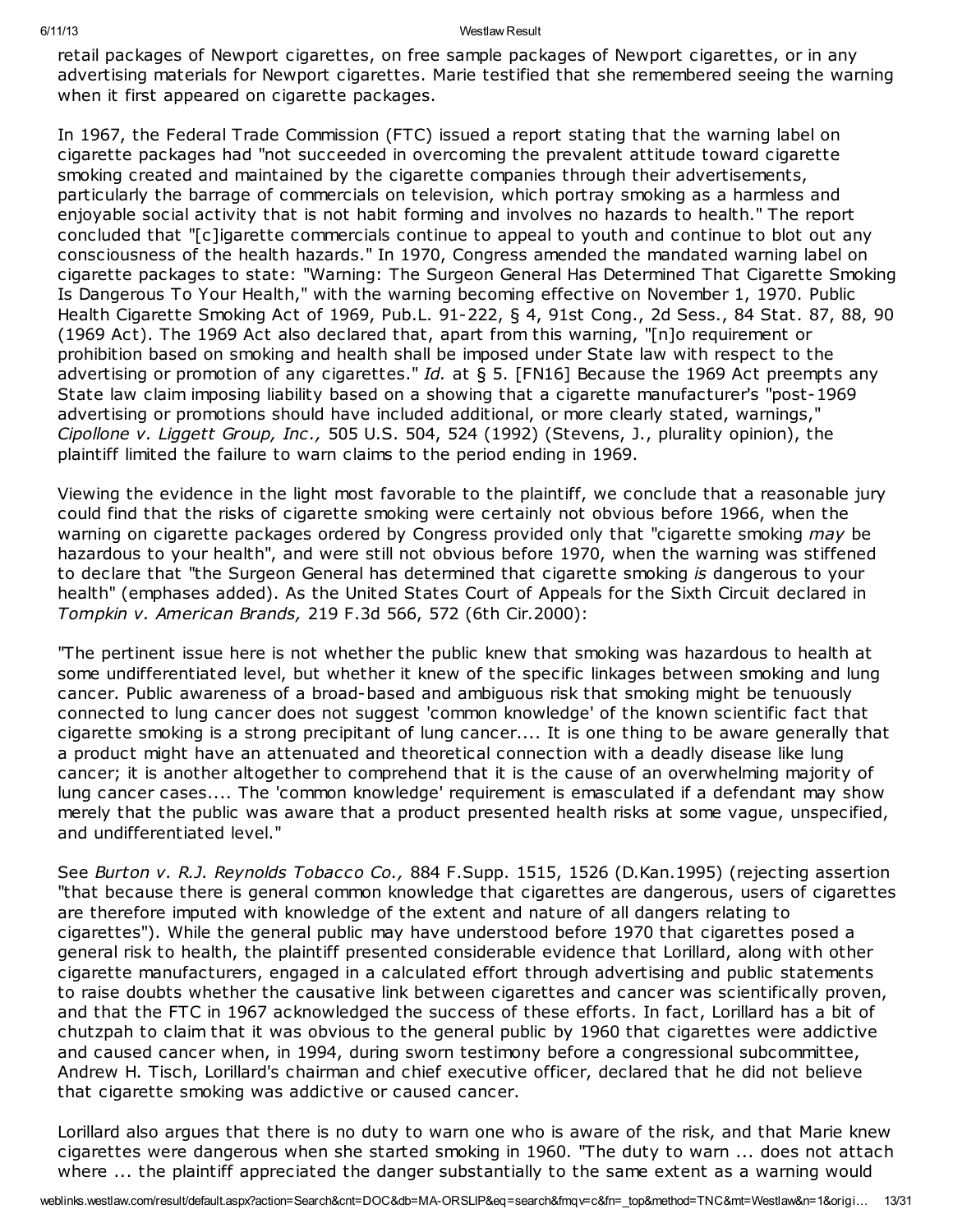have provided." Carey v. Lynn Ladder & Scaffolding Co., 427 Mass. 1003, 1004 (1998). Viewing the evidence in the light most favorable to the plaintiff, a reasonable jury could conclude that Marie was not aware of the health risks of smoking when she started to smoke in 1960 at the age of thirteen and that, in 1964 when she became aware of the publicity surrounding the Surgeon General's report, she did not appreciate the danger of smoking Lorillard's Newport cigarettes to the same extent as a warning would have provided. Her deposition testimony evidenced the extent to which the cigarette manufacturers' efforts to raise doubts as to whether cigarettes caused cancer succeeded: "you really didn't rely on anyone's opinion as to being the true cause of what causes cancer."

Finally, Lorillard argues that there was no evidence that its failure to warn of the foreseeable dangers arising from the use of Newport cigarettes caused Marie's injury because she did not heed the warnings placed on Lorillard's cigarette packages since 1966. We are not persuaded by this argument. In Massachusetts, "[t]he law permits an inference that a warning, once given, would have been followed." Harlow v. Chin, 405 Mass. 697, 702-703 (1989). Once a plaintiff establishes that a warning should have been given, the burden is on "the defendants to come forward with evidence tending to rebut such an inference." Wolfe v. Ford Motor Co., 6 Mass.App.Ct. 346, 352 (1978). There was substantial evidence that, by 1966, Marie was addicted to cigarettes. Evidence that an addicted smoker failed to heed a warning that was given to her after she was already addicted is insufficient to rebut the presumption that, had she received adequate warning before she started smoking, she would have heeded the warning and avoided the addiction.

In conclusion, the jury were appropriately instructed as to both a design defect and a warning defect and, although we do not know whether the jury found causation as to one or both defects, the evidence was sufficient to support the jury's finding on either theory. [FN17]

2. Negligence. The jury found that Lorillard was "negligent in the design, marketing and/or distribution of Newport cigarettes," "negligent in failing to warn Marie Evans of the health hazards and/or addictive properties of Newport cigarettes at any time prior to 1970," and that Lorillard "negligently distribute[d] Newport cigarettes by giving samples of such cigarettes to minors, including Marie Evans." However, as with breach of the implied warranty, the jury were not asked to find causation as to each theory of negligence but instead were asked whether "any negligence" of Lorillard was "a substantial factor in causing Marie Evans's lung cancer." Therefore, because we cannot know on which theory or theories the jury found causation, the jury's finding of liability for negligence may stand only if the jury were correctly and adequately instructed on each theory of negligence.

As to negligent design, the judge instructed the jury that they "may" but were "not required to consider whether there was a safer alternative design available." This instruction was timely objected to by the defendant at trial and constituted prejudicial error. In claims alleging negligence in the design of a product, as with claims of a design defect in breach of the implied warranty of merchantability, the plaintiff must show "an available design modification which would reduce the risk without undue cost or interference with the performance of the [product]," and the jury must consider whether a safer alternative design was available in deciding whether the defendant was negligent for failing to adopt that design. Colter, supra at 57, quoting Uloth v. City Tank Corp., supra at 881. See Kotler v. American Tobacco Co., 926 F.2d 1217, 1225 (1st Cir.1990), vacated on other grounds, 505 U.S. 1215 (1992) (in Massachusetts, "[i]n a design defect case premised on negligence, the existence of a safer alternative design is a sine qua non for the imposition of liability"). We have already declared that a reasonable alternative design must be shown before a defendant may be found liable for breach of the implied warranty of merchantability based on a design defect, and "[a] defendant cannot be found to have been negligent without having breached the warranty of merchantability." Haglund, supra at 747 n. 9, quoting Colter, supra at 61. Therefore, we conclude that the jury were incorrectly instructed on the law regarding the plaintiff's claim of negligent design.

As to negligent marketing, the judge provided the jury with no guidance as to the duty a cigarette manufacturer would owe in the marketing of its products, which, if breached, could give rise to a cognizable claim of negligence. Presumably, the plaintiff's theory of negligent marketing was that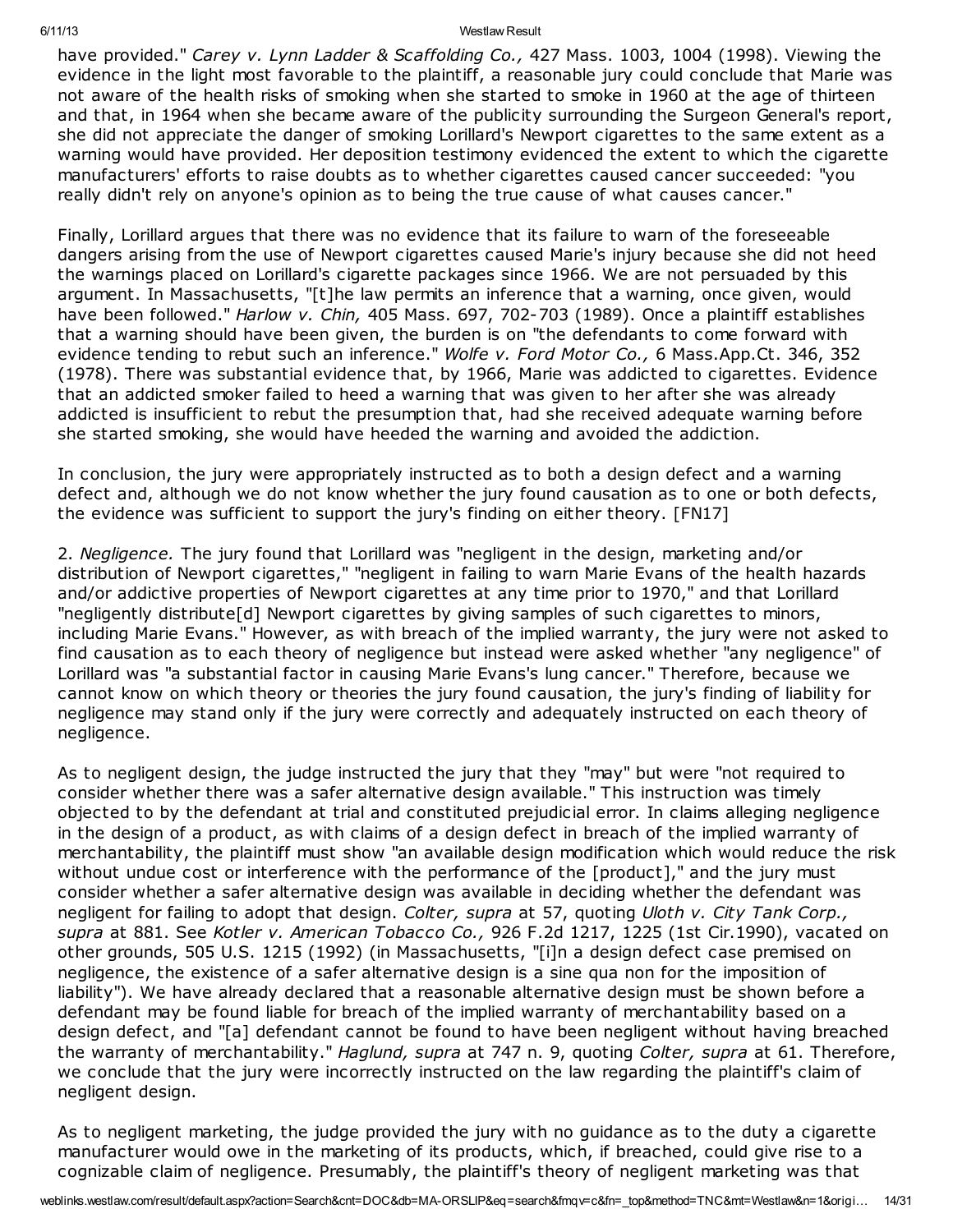Lorillard had marketed cigarettes to minors when Marie was a minor, because the plaintiff offered evidence to support this claim. See Kyte v. Philip Morris Inc., 408 Mass. 162, 170 n. 8 (1990), citing Killeen v. Harmon Grain Prods., Inc., 11 Mass.App.Ct. 20, 28 (1980) (observing that Appeals Court noted in dicta that "manufacturer's liability might be based on the marketing of a product in a manner calculated to induce direct purchases by children whose use would involve unreasonable risk of injury"). But the plaintiff also offered substantial evidence that Lorillard marketed its Newport cigarettes to African-American adults. Some of this evidence may have been relevant to show that Lorillard marketed its products to African-American children at a time when Marie, who was African-American, was a child, but the jury were not limited in the use of this evidence. Lorillard timely objected to the imprecise marketing instruction and asked that it be limited to the "give-aways" of cigarettes when Marie was a minor, but the jury were not instructed as to any limitation.

We conclude that the absence of guidance as to the meaning of negligent marketing and of any limitation as to its scope was prejudicial because we cannot know what marketing duty the jury found Lorillard to have breached. Specifically, we cannot know whether the jury found that Lorillard engaged in negligent marketing by targeting African-American adults, which would not constitute a breach of any legal duty.

Where we cannot ascertain on which theory the jury relied in finding causation, the jury's finding of liability as to negligence cannot stand. See Abramian v. President & Fellows of Harvard College, 432 Mass. 107, 119 (2000). See also Blackstone v. Cashman, 448 Mass. 255, 271 (2007). Therefore, we must vacate the jury's finding of liability for wrongful death based on the theory of negligence because we conclude that the jury were incorrectly instructed as to negligent design and inadequately instructed as to negligent marketing.

3. Breach of a voluntarily assumed duty. In 1954, Lorillard joined most of the major cigarette manufacturers in issuing "A Frank Statement to Cigarette Smokers" (Frank Statement), a full-page advertisement in major newspapers reaching over 40 million people. In this statement, the cigarette manufacturers stated that they would "accept an interest in people's health as a basic responsibility, paramount to every other consideration in our business," that they believed the products they made were "not injurious to health," and that they "always have and always will cooperate closely with those whose task it is to safeguard the public health." Finally, the cigarette manufacturers pledged "aid and assistance to the research effort into all phases of tobacco use and health." Lorillard was a member of both the Tobacco Industry Research Committee (TIRC), which was formed as a result of the Frank Statement, and the Tobacco Institute (TI), which was founded in 1958. The pledge made in the Frank Statement was reaffirmed by the TIRC in 1958 and by the TI in 1977.

The plaintiff submitted substantial evidence at trial that, despite this pledge, Lorillard and its fellow members of the TIRC and the TI executed an intentional strategy of "creating doubt about the health charge without actually denying it." Even though Dr. Cummings testified that, by the end of the 1950s, "there was really no doubt" that cigarette smoking caused lung cancer, and that by 1955 the nicotine in cigarettes was known to be addictive, Lorillard's public statements from the 1950s through at least the 1990s were that cigarettes were not addictive and that it was not proven that cigarettes were injurious to human health. As noted earlier, this deception culminated in 1994 with Tisch's sworn testimony before a congressional subcommittee that he did not believe smoking causes cancer and that he believed nicotine was not addictive. Lorillard's expert witness as to marketing and sales practices testified that Tisch's statement adequately represented the company's position at that time, and that it was not until 2000 that Lorillard publicly acknowledged that cigarettes cause cancer and other diseases.

At trial, the plaintiff alleged, and the jury found, that by joining in the 1954 Frank Statement, Lorillard voluntarily undertook a duty to research the health hazards of smoking and to disclose accurate information regarding the results of that research to the general public, including Marie. "If a person voluntarily assumes a duty or undertakes to render services to another that should have been seen as necessary for her protection, that person may be liable for harm caused because of the negligent performance of his undertaking." Cottam v. CVS Pharmacy, 436 Mass. 316, 323-324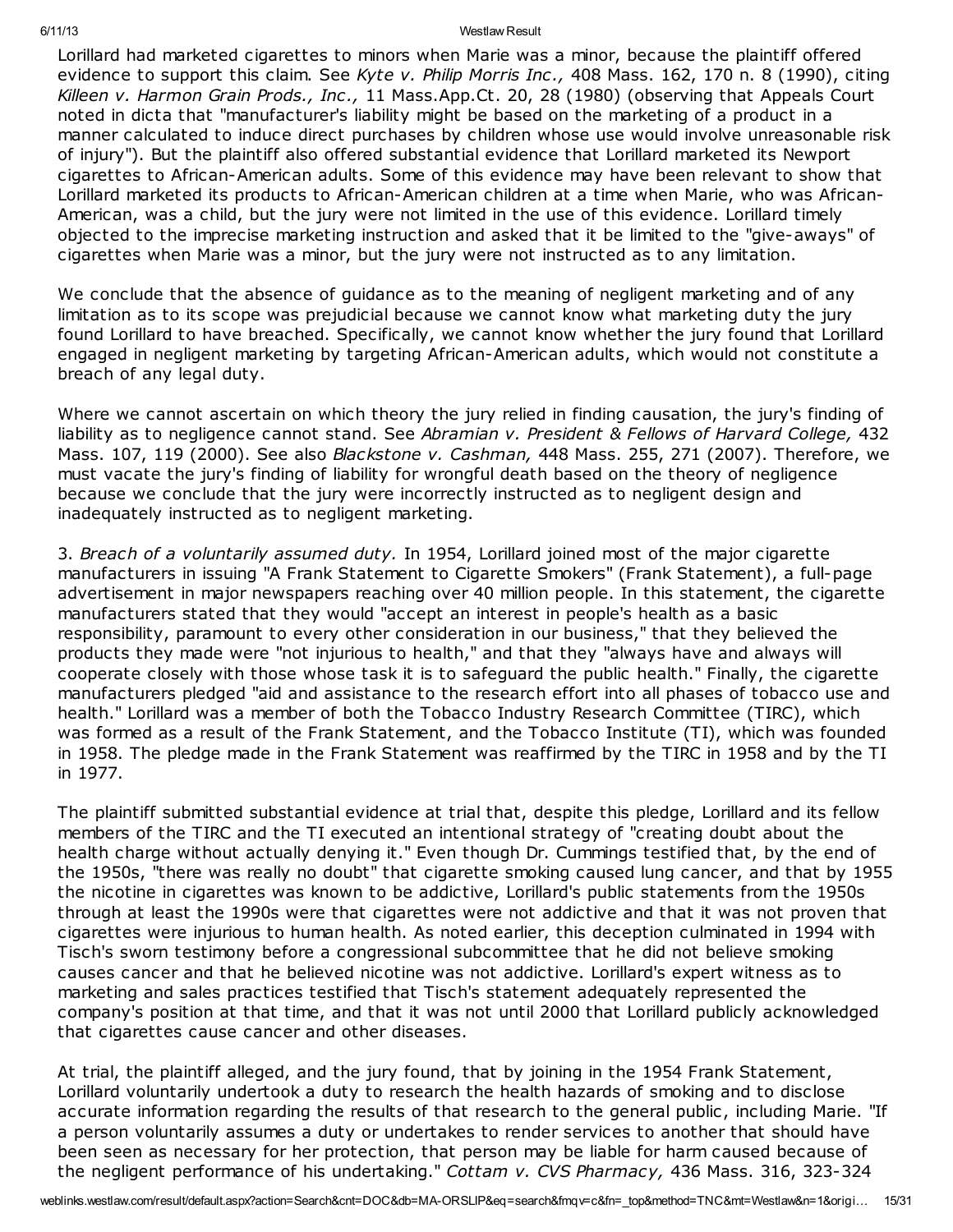(2002) (Cottam ), quoting Thorson v. Mandell, 402 Mass. 744, 748 (1988). See Second Restatement, supra at § 323, at 135. "Defining the scope of the duty assumed is a fact-specific inquiry" that focuses on the totality of a company's communications with its customers and customers' reasonable understanding, based on those communications, of what, if any, obligation, the company has undertaken to assume. Cottam, supra at 324, 326. In the Cottam case, for instance, we noted that "[w]hen a pharmacy's communication with a patient concerning a drug is limited to a single label warning of only one side effect, the pharmacy has undertaken a duty to warn correctly as to that specific side effect but has not undertaken a broader duty to warn of all potential side effects." Id. at 325. But where "the patient could reasonably interpret the warning form as a complete and comprehensive list of all known side effects, it is appropriate to impose on the pharmacy a duty commensurate with what it appeared to have undertaken." Id.

Numerous courts have considered whether cigarette manufacturers voluntarily assumed a legal duty by joining the Frank Statement and, to our knowledge, all have concluded that they did not. See Steamfitters Local Union No. 420 Welfare Fund v. Philip Morris, Inc., 171 F.3d 912, 936 (3d Cir.1999), cert. denied, 528 U.S. 1105 (2000) ("Converting a company's marketing into a special undertaking to inform the public about the known risks of its products would subject every manufacturer that advertises its products to liability for a 'special duty' created by such marketing, and that duty would be violated by every material omission in such advertising"); Baryo v. Philip Morris USA, Inc., 435 F.Supp.2d 961, 970 (W.D.Mo.2006) ("Plaintiffs cannot possibly prove that [cigarette manufacturer defendants] undertook such a special duty through advertisements aimed at the general public," and that "same conclusion has been reached in every other cigarette case alleging breach of a special duty of which this Court is aware"); Massachusetts Laborers' Health & Welfare Fund v. Philip Morris, Inc., 62 F. Supp. 2d 236, 245-246 (D. Mass. 1999) (plaintiff's claims that cigarette manufacturer defendant committed breach of voluntarily assumed duty created by Frank Statement "fail to state viable claims under Massachusetts law"); Kentucky Laborers Dist. Council Health & Welfare Trust Fund v. Hill & Knowlton, Inc., 24 F.Supp.2d 755, 774 (W.D.Ky.1998) (although cigarette manufacturer defendants "may have made vaguely promissory statements to the general public," this claim "failed to allege that [d]efendants undertook to do anything specific for any particular person or entity, much less that they assumed a duty to render services of any sort to the [plaintiffs]"); *Wright v. Brooke Group Ltd.,* 652 N.W.2d 159, 178 (Iowa 2002) ("We do not think the defendants' statements that they would report on the results of their research into the health effects of cigarette smoking was an undertaking to render a service to its customers").

We, too, conclude that, by joining the Frank Statement, Lorillard did not voluntarily undertake a legal duty it otherwise did not have to research the health risks of smoking and disclose to the public the results of that research. In contrast with a pharmacy's detailed warning of side effects on a prescription label, where any voluntarily assumed duty is either met or breached at the time of sale, the allegedly assumed duty in this case was indefinite and potentially permanent in duration. The plaintiff asks us to characterize the commitments made in this advertisement as an enforceable eternal promise to the public at large to research the health effects of smoking and provide full disclosure of its research findings for all time. We do not think a duty so broad in scope and duration can properly arise from a pledge in an advertisement to "aid and assist[ ]" a research effort. Because we conclude that Lorillard did not voluntarily undertake a special duty, we reverse the jury's findings on this claim.

4. Punitive damages. Because we have vacated the finding of negligence liability and reversed the finding of breach of a voluntarily undertaken duty, we must also vacate the jury's findings that Lorillard was grossly negligent and that Lorillard acted in a manner that was malicious, wilful, wanton, or reckless. We cannot be confident that the jury's findings on these issues were untainted by the aforementioned errors. Consequently, we must also vacate the jury's award of punitive damages for wrongful death under G.L. c. 229, § 2.

[FN18]

weblinks.westlaw.com/result/default.aspx?action=Search&cnt=DOC&db=MA-ORSLIP&eq=search&fmqv=c&fn=\_top&method=TNC&mt=Westlaw&n=1&origi... 16/31 5. Statute of limitations. Lorillard argues that the plaintiff's claims are time barred because they accrued in 1985, when Marie realized that Lorillard's alleged misconduct had caused her harm after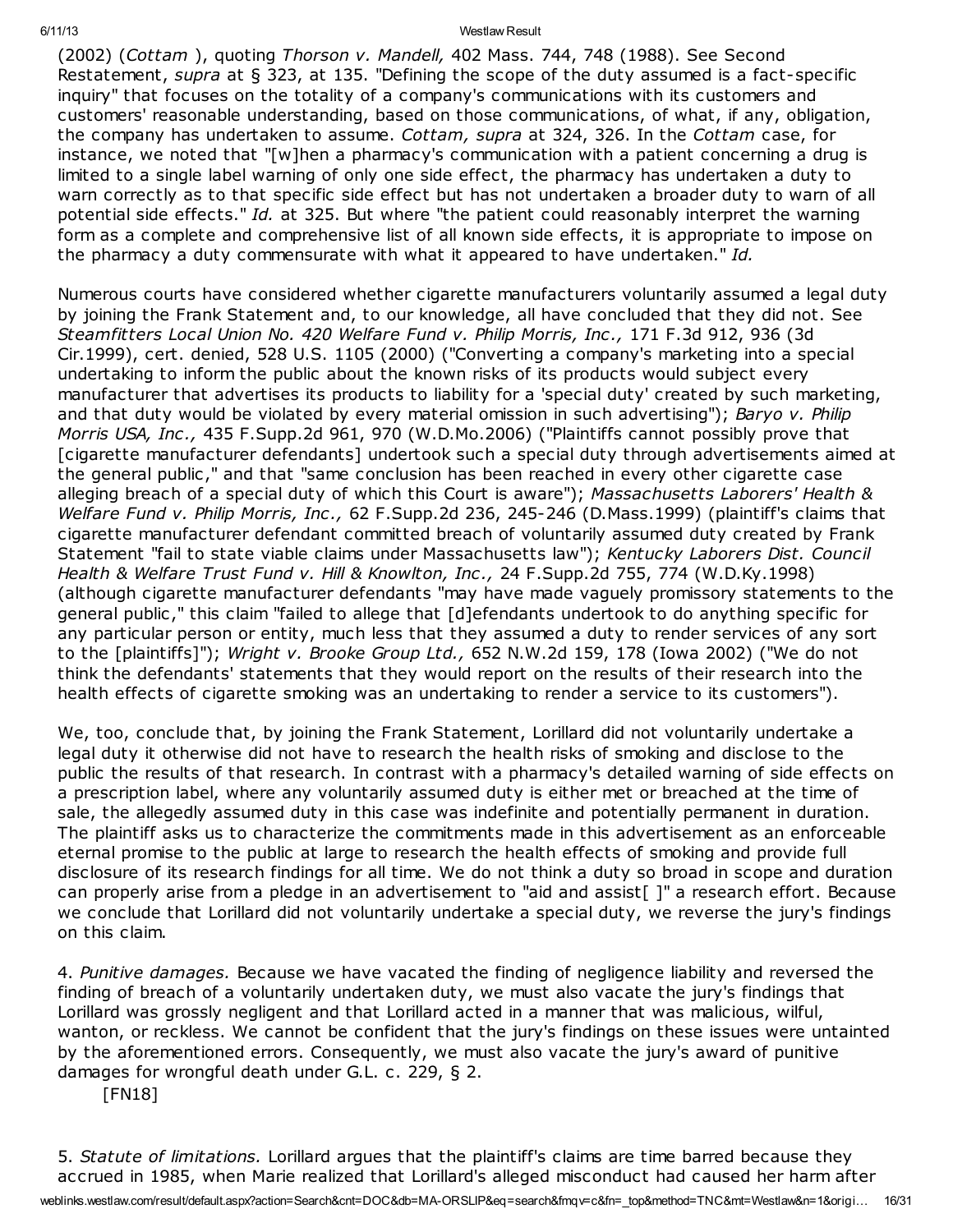she suffered a heart attack, but the complaint was not filed until 2004. Lorillard waived its right to a jury trial on this defense by not requesting that the jury make a factual finding regarding the accrual of the claim in the special verdict, see Mass. R. Civ. P. 49(a), 365 Mass. 812 (1974), but preserved its legal claim that the statute of limitations period should have commenced in 1985. The judge impliedly found that the complaint was timely filed by issuing the judgment in favor of the plaintiff on the special verdict, and we review the judge's implied finding for clear factual error or error of law. See Hawco v. Massachusetts Bay Transp. Auth., 398 Mass. 1006, 1006 (1986).

Generally, under our discovery rule, a claim accrues and the statute of limitations clock commences when a plaintiff knows, or reasonably should have known, "that she has been harmed or may have been harmed by the defendant's conduct." Bowen v. Eli Lilly & Co., 408 Mass. 204, 205-206 (1990).

[FN19] However, where, as here, the plaintiff alleges that toxic substances in the defendant's unreasonably dangerous and defective product caused the decedent to die from a particular disease (lung cancer), the claim does not accrue until that particular disease is manifested. See Donovan v. Philip Morris USA, Inc., 455 Mass. 215, 228 (2009). See also Olsen v. Bell Tel. Labs., Inc., 388 Mass. 171, 176 (1983), citing Fearson v. Johns-Manville Sales Corp., 525 F.Supp. 671, 673-674 (D.D.C.1981) (plaintiff's claim barred by limitations period in part because "claim relate[d] to a single disease," and was therefore "distinguishable from cases in which the plaintiffs suffer successive, but distinct, injuries, which may give rise to separate causes of action"); Wilson v. Johns-Manville Sales Corp., 684 F.2d 111, 112 (D.C.Cir.1982) ("time to commence litigation does not begin to run on a separate and distinct disease until that disease becomes manifest"). "[W]hen a later-discovered disease is separate and distinct from an earlier-discovered disease, the earlier disease does not trigger the statute of limitations for a lawsuit based on the later disease." Pooshs v. Philip Morris USA, Inc., 51 Cal.4th 788, 792 (2011). See id. at 792 n. 1. See also Cigna Ins. Co. v. Oy Saunatec, Ltd., 241 F.3d 1, 9-10 (1st Cir.2001) ("under Massachusetts

law, the fact that there is only one negligent act ... does not mean that there was only a single cause of action that accrued at the time of the first injury. Instead, if there are multiple injuries, there will be multiple causes of action with multiple dates of accrual if the injuries are 'separate and distinct' "); Fearson v. Johns-Manville Sales Corp., supra at 673-674 (where plaintiff was diagnosed with one disease in 1973 and separate disease in 1979, both arising from exposure to asbestos, claim for injuries arising from latter disease did not accrue until 1979).

Thus, Marie's cause of action for injuries resulting from her lung cancer accrued when she knew or reasonably should have known that she had developed lung cancer from smoking Lorillard's Newport cigarettes. This occurred when she was diagnosed with metastatic small cell lung cancer in December, 2001. See Nicolo v. Philip Morris, Inc., 201 F.3d 29, 36 (1st Cir.2000) ("Unlike impairments to breathing, cancer does not lend itself to lay identification. It is most dependent upon medical diagnosis"). The plaintiff's claims in this case are not time barred by the three-year statute of limitations in G.L. c. 260, § 2A, because his complaint was filed on June 28, 2004.

6. Alleged trial errors. Lorillard argues that the judge made numerous errors that denied it a fair trial. We address separately each claim of error.

a. Jury selection. Lorillard contends that the judge conducted insufficient voir dire of the venire because she denied Lorillard's request for the use of a jury questionnaire, refused to ask Lorillard's proposed voir dire questions, and asked only the mandatory questions under G.L. c. 234, § 28, and Mass. R. Civ. P. 47(a), 365 Mass. 812 (1974). The judge provided each day's venire with a brief summary of the facts of the case clearly indicating that the case would involve determining the liability of a cigarette company for allegedly misleading conduct and for the design of its cigarettes. Among other questions, she asked whether any prospective juror had "any personal interest in this case," whether any prospective juror had "formed or expressed any opinion with regard to this case," and whether any prospective juror was "aware of any reason" why he or she could not or did not "stand indifferent, impartial, with respect to this case." If any prospective juror answered any of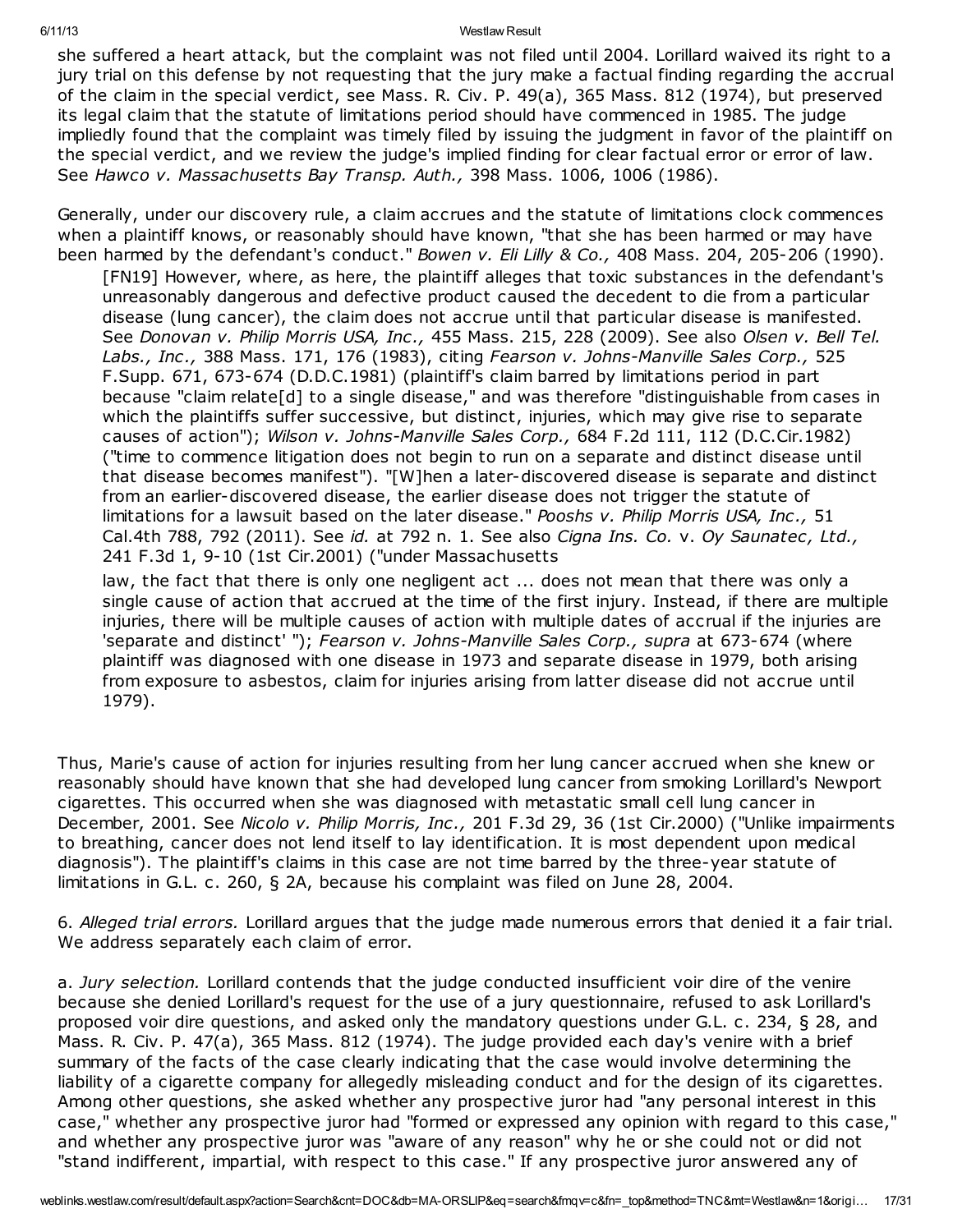these questions affirmatively, the judge conducted an individual examination of that juror at sidebar, and as a result of this process, many prospective jurors were excused because they identified some reason why they could not be impartial. We conclude that this process satisfied the requirements of G.L. c. 234, § 28, and Mass. R. Civ. P. 47(a), and that the judge did not abuse her discretion in conducting the voir dire.

Lorillard also argues that the judge denied Lorillard its right to peremptory challenges in violation of Mass. R. Civ. P. 47(b), as amended, 450 Mass. 1402 (2008), and Rule 6 of the Rules of the Superior Court (2012). Lorillard was given the six peremptory challenges to which it was entitled when fifteen jurors are seated in a civil case. See G.L. c. 234, § 29; Mass. R. Civ. P. 47(b). However, it had used its final peremptory challenge believing that only fourteen jurors would be seated, and it only thereafter learned that the judge intended to seat a fifteenth juror. We agree with Lorillard that, when a judge represents that fourteen jurors will be chosen and a party exercises all its peremptory challenges based on that representation, a judge should not seat a fifteenth juror without giving the parties an additional peremptory challenge. However, Lorillard has failed to show that, had it been given an additional peremptory challenge, it would have exercised it by striking the fifteenth juror. See Commonwealth v. Leahy, 445 Mass. 481, 496 (2005) (denial of right to exercise peremptory challenge is reversible error where defendant shows that he would have exercised challenge had it been available); Demoulas v. Demoulas, 428 Mass. 555, 560 (1998), quoting Tamburello v. Welch, 392 S.W.2d 114, 116 (Tex.1965) ("In a civil case, 'a refusal to allow the proper number of peremptory challenges [is] regarded as immaterial in the absence of a showing that the party affected was required to accept one or more jurors whom he wished to challenge' ").

b. Trial judge's impartiality. Lorillard argues that it was denied its due process right to an impartial judge based on two statements made by the judge during trial. We conclude that neither of these statements reasonably suggests that the judge was partial.

The first statement relied on by Lorillard occurred when the judge informed the parties that she thought that the findings or the judgment in *Engle v. Liggett Group, Inc.,* 945 So.2d 1246 (Fla.2006) (Engle ), could be used by the plaintiff for offensive collateral estoppel. The context of the judge's remarks was that the plaintiff did not appear to seek to use the findings in *Engle* for that purpose, and the judge was not sure for what purpose the plaintiff sought to use these findings if not for offensive collateral estoppel. These remarks did not affect the verdict, because the findings in *Engle* were not communicated to the jury, the judge denied the plaintiff's request for a directed verdict based on the theory of offensive collateral estoppel, and the jury's verdict obviated the need for the issue to be addressed in a motion for judgment notwithstanding the verdict.

Lorillard also claims that the judge demonstrated her partiality when she considered the defendant's motion for directed verdict. The context of her challenged remark is that the defendant had just filed its motion for a directed verdict, and the judge was reading the defendant's reference in its brief to Second Restatement, *supra* at § 402A comment i, at 352, which states that "[q]ood tobacco is not unreasonably dangerous merely because the effects of smoking may be harmful." The judge said that this was the first time she had seen something in a Restatement that she did not agree with. Defense counsel noted that knives, dynamite, and guns were products that were inherently dangerous but not unreasonably dangerous. The judge responded, "Well, if they have a use that is reasonable. What's the use of cigarettes but to cause cancer in their present form?" The judge's question was poorly framed, but it offered defense counsel an opportunity, which defense counsel used, to explain to the judge the benefits people obtain from smoking and the need to avoid categorical liability. We conclude that the question does not reflect partiality of the judge. The judge was familiar with our decision in *Haglund, supra* at 751, where we declared that cigarettes are distinct from other inherently dangerous products because "any reasonable use of the product whatsoever [is] foreclosed by the nature of the product itself."

c. Characterization of judicial findings in another case as an expert's conclusion. Lorillard argues that the judge denied the defendant a fair trial by directing the plaintiff to misrepresent findings from United States v. Philip Morris USA, Inc., 449 F.Supp.2d 1 (D.D.C.2006), aff'd in part, rev'd in part, 566 F.3d 1095 (D.C.Cir.2009), cert. denied sub nom. Lorillard Tobacco Co. v. United States, 130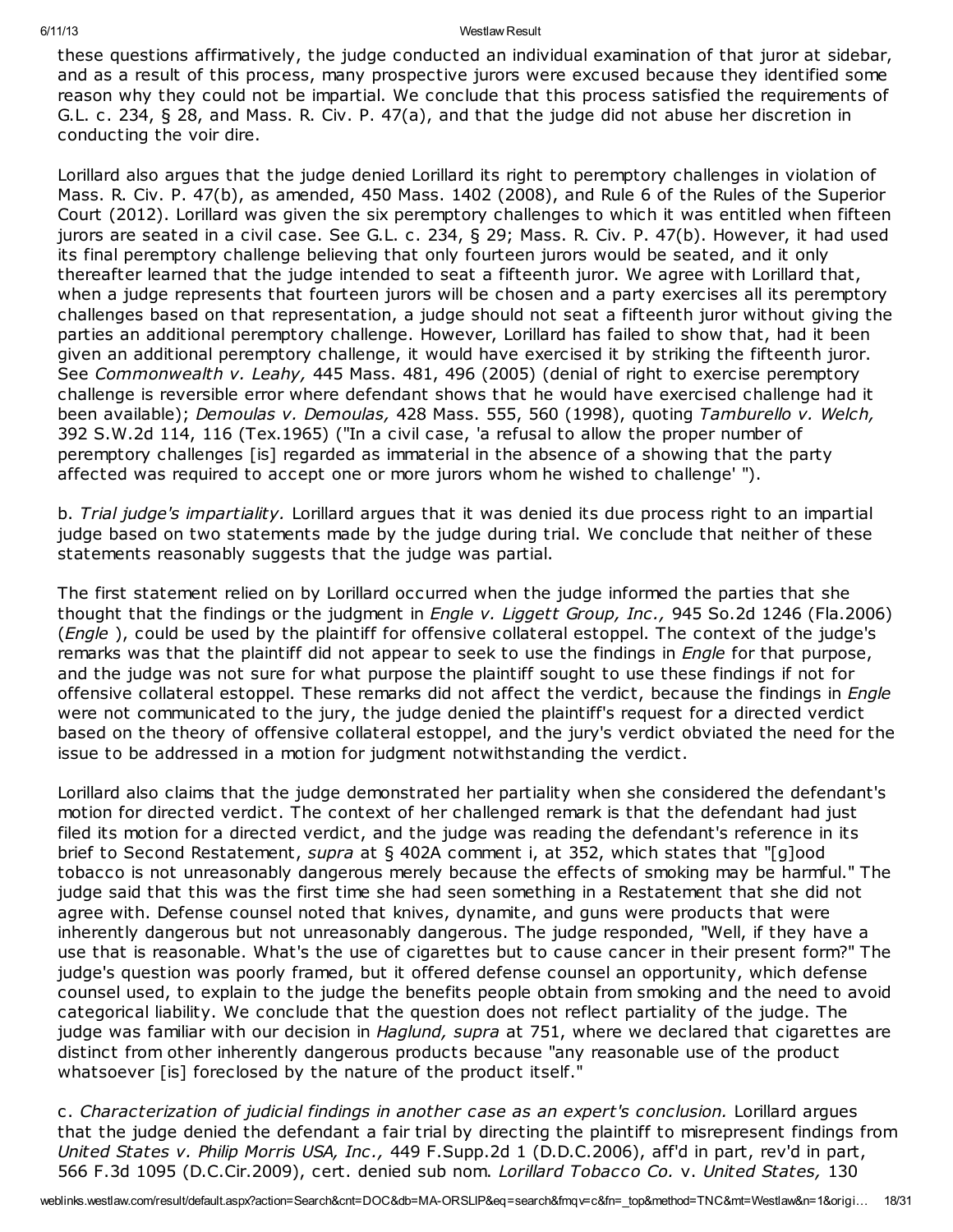S.Ct. 3502 (2010) (Philip Morris), as the findings of an "expert" to impeach Leonard H. Jones, Lorillard's director of direct marketing and market research. On direct examination, Jones testified that "Lorillard does not market Newport cigarettes or any of its cigarettes to youth or kids." Plaintiff's counsel informed the judge that he wanted to impeach Jones with findings to the contrary made by the trial judge in *Philip Morris*. The judge would not let him refer to the Federal judge's findings but instead suggested that the plaintiff's attorney "phrase it in terms of an expert," and refer to the judge's findings as the findings of an "expert." Over objection, the plaintiff's attorney asked Jones questions in this format, such as:

"Would it affect your opinion if an expert concluded the following after studying Lorillard's market practices: For several decades Lorillard has falsely denied that its marketing efforts target young people. Lorillard falsely claimed that all of its marketing is aimed only at encouraging the brand loyalty of adult smokers. Lorillard also falsely states that marketing has no effect on youth initiation and smoking behaviors? ... Knowing that an expert, after studying Lorillard's marketing practices, reached that conclusion, would that affect your opinions with respect to Lorillard's marketing?"

Lorillard argues that the judge erred in allowing the judge in *Philip Morris* to be characterized in this cross-examination as an "expert." We agree.

In Commonwealth v. Sneed, 413 Mass. 387, 396 (1992) (Sneed ), we adopted Proposed Mass. R. Evid. 803(18), which provides:

"To the extent called to the attention of an expert witness upon cross-examination, statements contained in published treatises, periodicals, or pamphlets on a subject of history, medicine, or other science or art, established as a reliable authority by the testimony or admission of the witness or by other expert testimony or by judicial notice ... may be read into evidence but may not be received as exhibits." [FN20]

By suggesting that the findings in *Philip Morris* be phrased as the conclusions of a hypothetical expert, the judge intended to allow the plaintiff's attorney to confront the witness with the Federal judge's findings regarding Lorillard's marketing practices but avoid the prejudice that might result from the jury learning that these were findings made by a Federal judge. The problem with this solution is that a judge's findings of fact, which must be based on the evidence presented in a specific case, do not have the same indicia of reliability as statements in a published treatise, periodical, or pamphlet, and a judge does not become a reliable authority on the subject of cigarette marketing by virtue of making judicial findings on the subject. Because a judicial opinion is not capable of being established as a reliable authority, portions from it may not be read into evidence under Proposed Mass. R. Evid. 803(18). See Brusard v. O'Toole, 429 Mass. 597, 602-603 (1999) ("rule contemplates that an authored treatise, and not the statements contained therein, must be established as a reliable authority"). Accord W.G. Young, J.R. Pollets, & C. Poreda, Evidence § 803.18, at 188 (2d ed. 1998) ("party seeking to admit the learned treatise [on cross-examination] must first lay a foundation that the treatise is a reliable authority").

While the judge erred in allowing the Federal judge's findings to be read in evidence as the hypothetical conclusions of an unnamed "expert," the error was not consequential. In answer to the plaintiff's counsel's question whether his opinion as to Lorillard's allegedly negligent marketing practices would be affected if an unidentified expert had made the stated conclusions, Jones answered, "I don't know that it would, because I don't believe that to be true." Not only was Jones's opinion unaffected by this line of questioning, but the jury were unlikely to be swayed by the hypothetical opinions of an unidentified "expert." In any event, the challenged line of crossexamination focused solely on the plaintiff's claims of negligent marketing and distribution, and we have already vacated the jury's liability findings as to these claims on other grounds.

d. Admission of evidence regarding African-American and youth marketing. Lorillard argues that the judge erred in admitting "racially-charged and inflammatory" and "entirely irrelevant" evidence, which was likely to inflame the jury's emotions, that Lorillard marketed cigarettes to the African-American community, and that she therefore denied Lorillard a fair trial.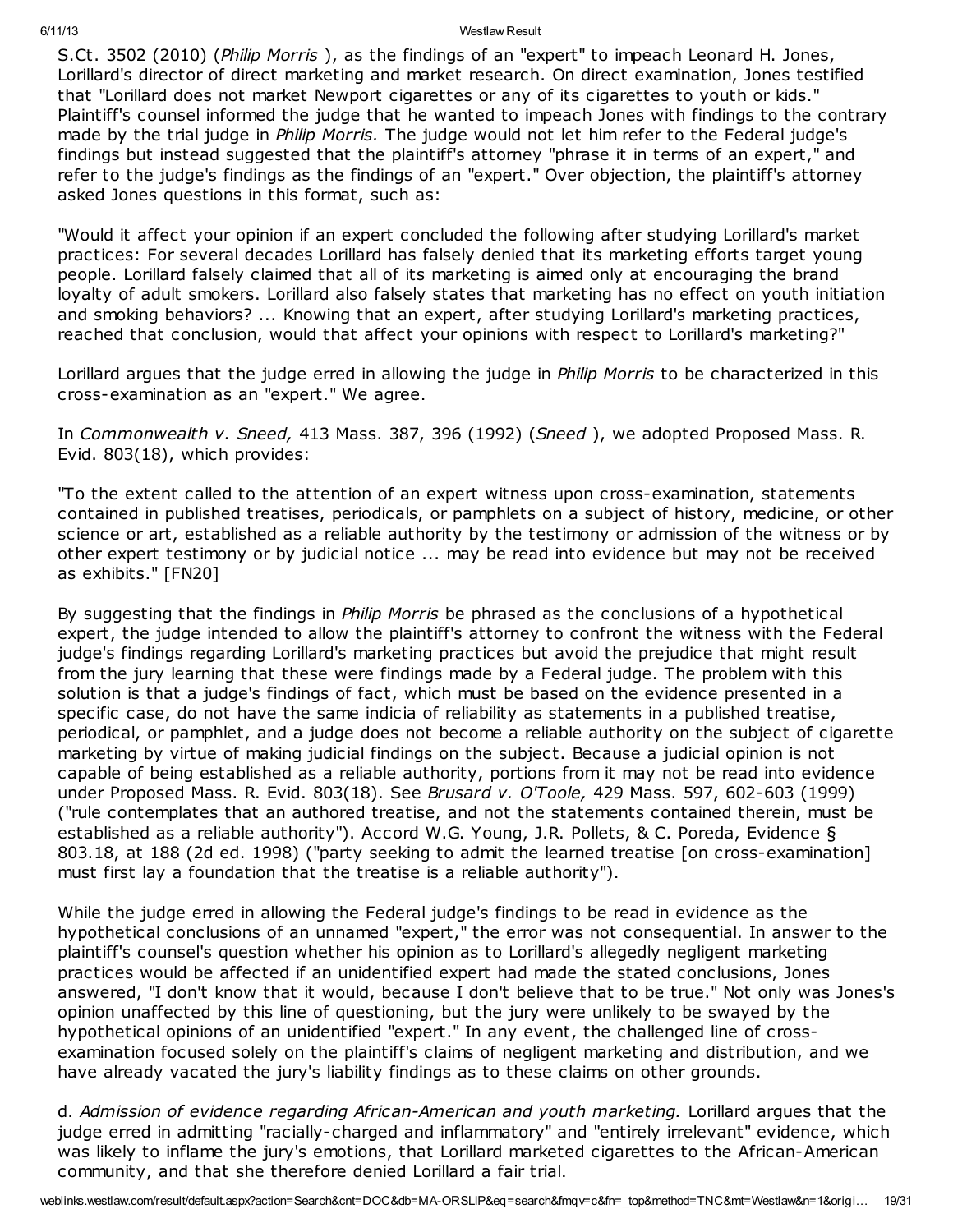Because the plaintiff alleged that Lorillard's negligent distribution of Newport cigarettes to minors was a substantial factor in causing Marie's lung cancer and death and because Marie was an African-American child in the 1950s and early 1960s, the judge did not err in admitting evidence that Lorillard marketed cigarettes to the African-American community, and to African-American children, when Marie was a minor. Because the plaintiff alleged negligent failure to warn and a warning defect in breach of the implied warranty of merchantability before 1970, and because Lorillard's cigarette advertising before 1970 was relevant to these claims to the extent it tended to show whether the risks of smoking were obvious to everyone (and to Marie), and if not, whether such risks were adequately warned of during that time period, the judge did not err in admitting evidence that Lorillard marketed cigarettes to the African-American community before 1970. But Lorillard is correct that, over objection, the judge also admitted evidence of Lorillard's marketing of cigarettes to the African-American community after 1970, and did not limit the jury's consideration of this evidence. We conclude that the admission of this evidence was error, because it was irrelevant to any of the claims in this case. However, we also conclude that we have eliminated any material risk of prejudice arising from the admission of this evidence by vacating the jury's finding of negligence liability, because the risk posed by the admission of this evidence was that a jury might mistakenly understand that a cigarette manufacturer could be found negligent simply for marketing to the African-American community. We see no material risk that the admission of this evidence prejudiced the jury's finding of a breach of the implied warranty of merchantability.

The defendant also claims that the judge erred in admitting evidence that Lorillard marketed and distributed cigarettes to minors after Marie became an adult. The admission of such evidence would not be error if the judge were to instruct the jury that they could consider this evidence only to the extent they found it relevant to whether Lorillard marketed and distributed cigarettes to Marie when she was a minor, such as if such evidence reflected a continuing policy, pattern, or practice of Lorillard that began when Marie was a minor. No such limiting instruction was given, but here, too, we have eliminated any material risk of prejudice by vacating on other grounds the jury's finding of negligence liability. Again, we see no material risk that the admission of this evidence without a limiting instruction prejudiced the jury's finding of a breach of the implied warranty of merchantability.

e. Admission of 1994 congressional testimony of Lorillard's then chairman and chief executive officer. Lorillard contends that the judge erred in admitting portions of the 1994 testimony of Andrew H. Tisch, then chairman and chief executive officer of Lorillard, to a congressional subcommittee where he stated under oath that he did not believe cigarette smoking caused cancer, and that he believed nicotine was not addictive. Lorillard argues that this evidence was irrelevant because there was no evidence that Marie actually heard or learned of this testimony. We have already noted the relevance of this testimony--it strongly rebuts Lorillard's assertion that the risks of smoking were so well known before 1970 that it had no duty to warn.

Lorillard also argues that, under the United States Supreme Court's Noerr- Pennington doctrine, the 1994 testimony "cannot be used as a basis for liability." See United Mine Workers of Am. v. Pennington, 381 U.S. 657 (1965) (Pennington ); Eastern R.R. Presidents Conference v. Noerr Motor Freight, Inc., 365 U.S. 127 (1961) (Noerr). In Noerr, the Court declared that the antitrust laws should not be interpreted to prohibit private parties from petitioning Congress to take legislative action, even if the motivation of such petitioning efforts was to accomplish a restraint of trade. Id. at 137-138 ("To hold that the government retains the power to act in this representative capacity and yet hold, at the same time, that the people cannot freely inform the government of their wishes would impute to the Sherman Act a purpose to regulate, not business activity, but political activity, a purpose which would have no basis whatever in the legislative history of that Act"). In Pennington, supra at 670, the Court extended this principle to the petitioning of executive officials, declaring that "[j]oint efforts to influence public officials do not violate the antitrust laws even though intended to eliminate competition." "While the doctrine originated as a limit on antitrust liability, Noerr-Pennington has been extended by analogy to protect petitioning activity challenged under other [F]ederal statutes," although "[t]he extent of Noerr-Pennington 's application to [S]tate common law torts such as negligence and product liability is largely unresolved." Hamilton v. Accu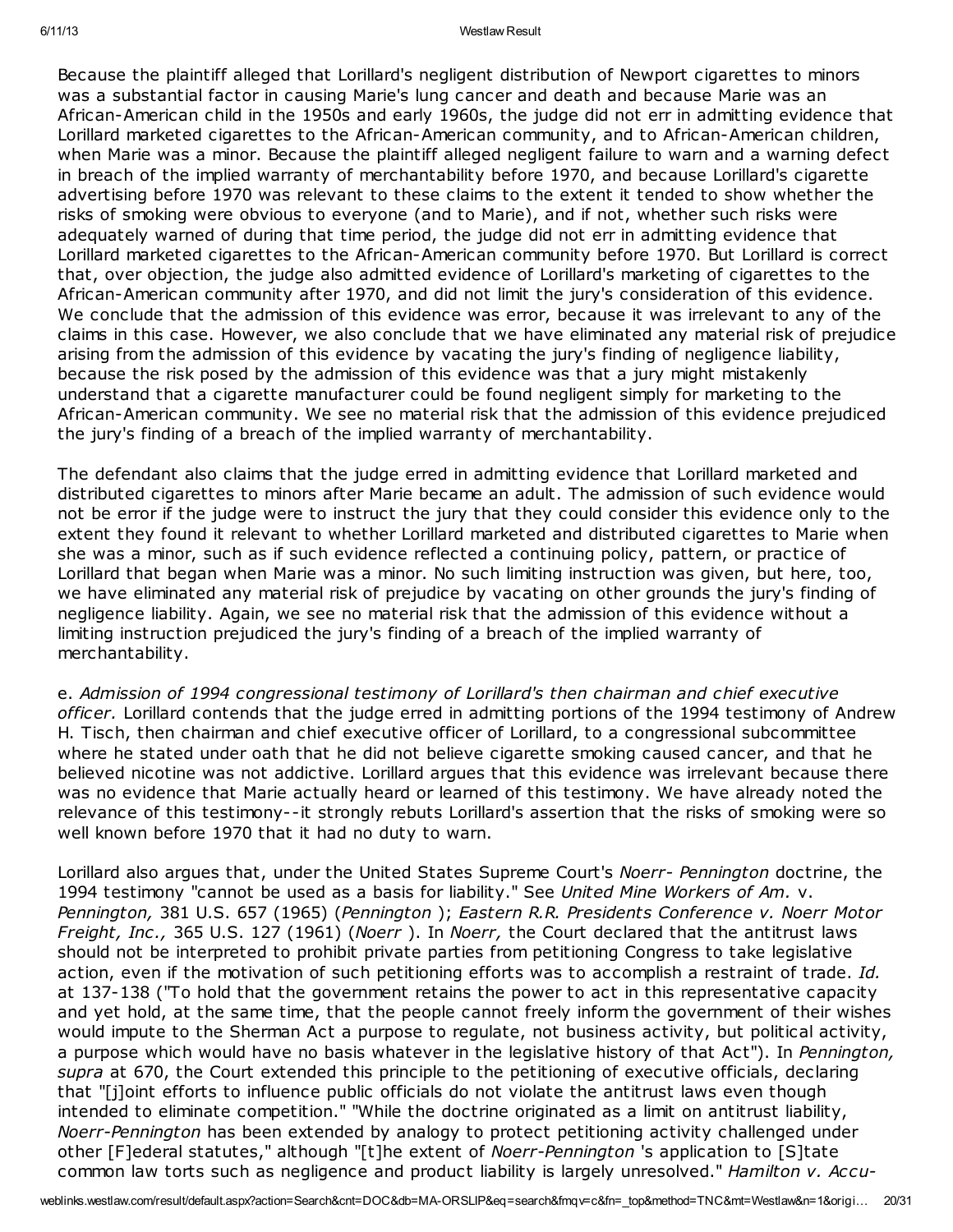tek, 935 F.Supp. 1307, 1317 (E.D.N.Y.1996).

Here, the plaintiff did not allege at trial that Tisch's testimony before the congressional subcommittee was the basis of any of the plaintiff's claims. Rather, portions of Tisch's testimony were offered as evidence in support of these claims. [FN21] The Supreme Court in *Pennington* specifically declared that the doctrine did not bar the admission in evidence of petitioning efforts, provided that it was clear to the jury that petitioning efforts to influence public officials is not itself illegal. See Pennington, supra at 670 n. 3 ("It would of course still be within the province of the trial judge to admit this evidence, if he deemed it probative and not unduly prejudicial"). Here, there was no risk of juror confusion. The judge did not err in admitting this evidence.

f. Exclusion of testimony regarding the color of cigarette packages and market share. Lorillard contends that the judge erred by precluding Jones's testimony regarding the color of packages of Kool and Salem brand cigarettes, products not manufactured by Lorillard, in the late 1950s and early 1960s. Lorillard sought to offer this evidence to show that the packages of cigarettes that Marie and other witnesses recalled being distributed to children in Orchard Park when Marie was a child were not Newport brand cigarettes, but were more likely Kool or Salem brand cigarettes, which were also mentholated.

The judge did not abuse her discretion in precluding this evidence. Jones could not testify as a fact witness on the issue because he lacked personal knowledge of the colors of cigarette packages during the relevant time period. He could not testify as an expert witness because the observable color of a cigarette package is not a proper subject matter for expert opinion. See Simon v. Solomon, 385 Mass. 91, 105 (1982); Mass. G. Evid. § 702 (2013). Although his testimony on this issue was not admissible, the judge correctly allowed Lorillard to submit documentary exhibits tending to show the color of the packages of Newport, Kool, and Salem cigarettes during the relevant time period.

Lorillard also contends that the judge erred by precluding Jones's testimony about the proportional market shares of Newport, Kool, and Salem cigarettes in the relevant time period. Lorillard argues that this testimony was admissible to rebut Marie's testimony that part of the reason she started smoking Newports was because they were "what [she'd] see everybody else smoking," and to prove it unlikely that the sample packages Marie received actually contained Newport cigarettes. We conclude that the judge acted within her discretion in precluding Jones from answering the questions of Lorillard's counsel as to his opinion on "how well Newport sold compared to Kool and Salem in the late 1950s" and "what the market share of menthol cigarettes was in the year 1960." These questions asked Jones to give his opinion on the over-all, nationwide market share of each of the brands of menthol cigarettes. The judge did not abuse her discretion in sustaining the objections to these questions.

g. Plaintiff's counsel's suggestion that defense counsel intended to deceive the jury. One of Lorillard's primary defenses during trial to the plaintiff's claim of negligent marketing and distribution was that the free sample packages of cigarettes that Marie and some of the plaintiff's witnesses remembered receiving could not have been Newport cigarette packages because such witnesses described the packages as being a "pretty green color," "Kelly greenish," or "bright green" when the actual color of Newport packages was turquoise blue. During the direct examination of Jones by Lorillard's counsel, the witness was shown exhibit no. 914, a color photocopy of an advertisement for Newport cigarettes in the August, 1965, issue of Ebony Magazine, and was asked to state the color of the package of Newport cigarettes contained in the image. He described the color as turquoise blue; we have examined the advertisement depicted in this photocopy and find the color of the package to be closer to a Navy blue. In his cross-examination of Jones, the plaintiff's counsel showed the witness exhibit no. 914A, an actual August, 1965, issue of Ebony Magazine, where the color of the Newport cigarette package was closer to green than it was in exhibit no. 914. Counsel then asked the witness whether the cigarette package depicted in exhibit no. 914, the photocopy, was "a fair representation of the color of the Newport package," when compared to exhibit no. 914A. Jones answered, "It is not because a copy will never match the original ad." Plaintiff's counsel asked: "How do you know? How do you know that your lawyers were not trying to deceive this jury?"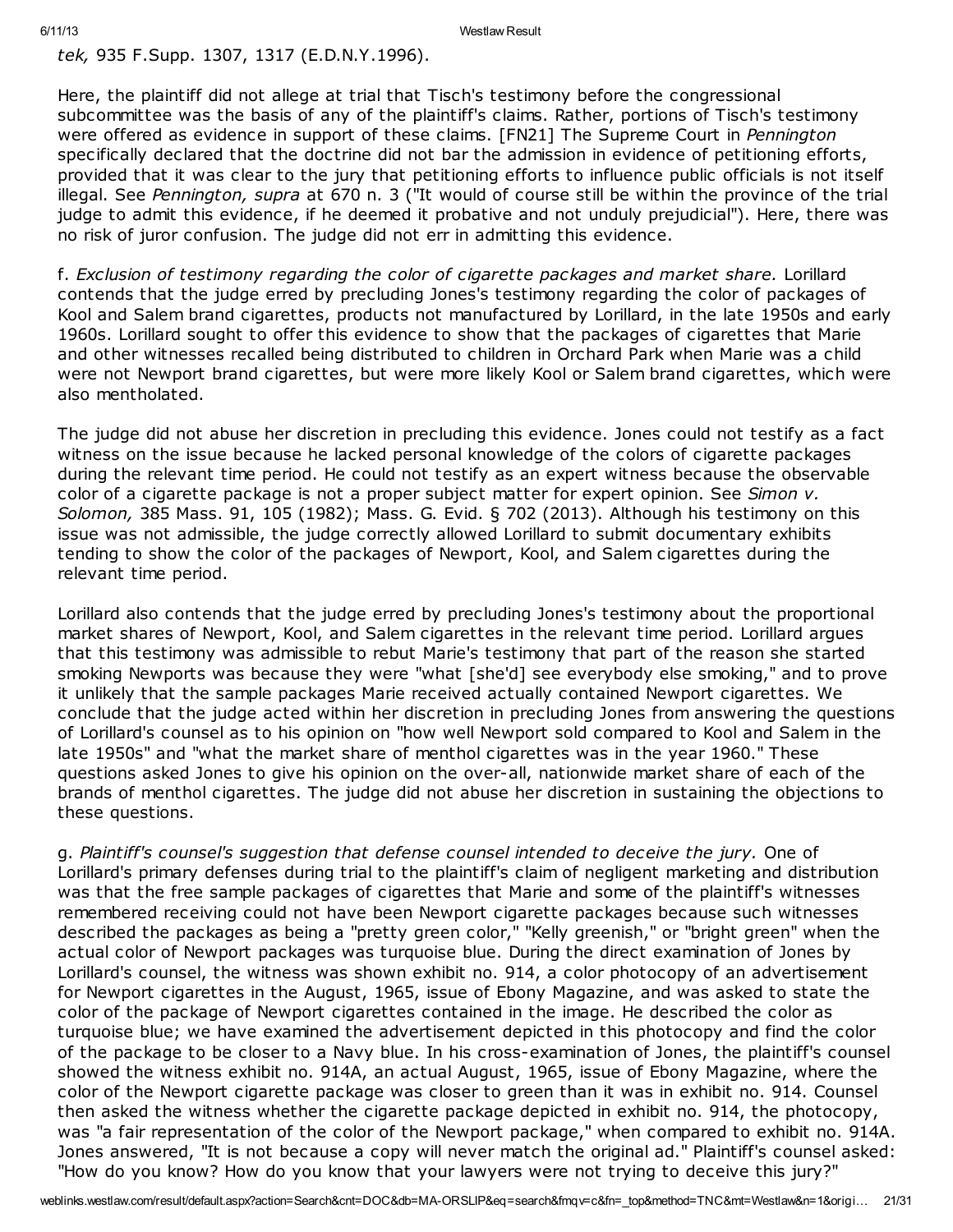Lorillard's counsel objected, and the judge sustained the objection. Later, Lorillard moved for a mistrial on the ground that this last question impugned the integrity of Lorillard's attorneys in the eyes of the jury. The judge denied the motion but offered to consider a written request for a limiting instruction.

We review a judge's decision not to declare a mistrial for abuse of discretion. Fialkow v. DeVoe Motors, Inc., 359 Mass. 569, 572 (1971). We find no abuse of discretion here. The question was improper as phrased, but the inquiry itself was not improper. The Newport cigarette package in the actual advertisement was far closer to green than the dark blue package depicted in the photocopy of the advertisement. The witness essentially attributed the difference solely to a poor color photocopier, but it was fair game for the plaintiff's counsel to challenge that explanation. The judge sustained the objection in front of the jury and invited defense counsel to suggest a limiting instruction. In her final instructions to the jury, the judge stated that "a question which is not answered[ ] is not to be considered by you at all." In a long, hard-fought trial, the judge acted within her discretion in deciding that the jury's impartiality would not be tainted by the plaintiff's counsel's single question suggesting that Lorillard's counsel had knowingly put in evidence a photocopy of an advertisement where the Newport cigarette package appeared more blue and less green than it actually was.

h. Admission of contested exhibits. Lorillard contends that it was denied a fair trial because the judge admitted over 150 of the plaintiff's exhibits "en masse" without ruling on objections to them and denied Lorillard the chance to raise specific objections to them. The truth is more complicated.

The parties proposed to offer more than 1,000 exhibits in evidence, and agreed on the admissibility of few of them. The plaintiff proposed, and the judge accepted, a procedure in which all proposed exhibits would be marked for identification by a number followed by "ID" and, when an exhibit was admitted in evidence, the "ID" would be struck. To address the huge volume of exhibits, the judge directed the parties to sort the proposed exhibits into categories, and she conducted a hearing to rule on the admissibility of the various categories. Lorillard's counsel agreed with this procedure, stating, "I understand that, given the bulk of the documents, that's an efficient way to do it." He said he understood the judge was ruling on the admissibility of these categories of documents but asked if he was precluded from later raising an objection as to a specific document if, for example, he were to contend that its prejudicial value far outweighed any probative value. The judge said that counsel was not precluded from renewing a specific objection.

During trial, Lorillard's counsel informed the judge of his understanding that each proposed exhibit was "agreed," "admitted over an objection," or "marked for ID." Only the last category of documents would continue to have "ID" written on the sticker, reflecting that the parties had yet to agree on the admissibility of such documents and the judge had not yet ruled on their admission. The judge and the plaintiff understood that, once a document was admitted over objection, it was admitted in evidence, regardless whether it was shown to a witness. After trial began, however, Lorillard articulated its understanding that no document admitted over objection would go to the jury unless it was shown to a witness and Lorillard had an opportunity to make a specific objection. The judge, in essence, ruled that, once a document was admitted over objection, it was admitted in evidence, regardless whether it was shown to a witness at trial, but she offered Lorillard the opportunity to renew its objection to any specific exhibit, saying, "We can do that all day long if you want." The next day, rather than offer any argument that specific exhibits should not have been admitted, Lorillard rested on its general position that "[i]f exhibits were admitted over objection and not offered through a witness," such exhibits were not in evidence.

To be admissible in evidence, a document must be both relevant and authentic. See Mass. G. Evid. §§ 401, 901 (2013). "Authenticity is usually proved by testimony of a witness either '(1) that the thing is what its proponent represents it to be, or (2) that circumstances exist which imply that the thing is what its proponent represents it to be.' " Commonwealth v. Williams, 456 Mass. 857, 868 (2010), quoting Commonwealth v. Nardi, 452 Mass. 379, 396 (2008). "The foundational requirement of authentication is a preliminary question of fact for the trial judge." Mass. G. Evid. § 901 note, at 256 (2013), citing Howe v. Boston, 311 Mass. 278, 281-282 (1942). Authenticity may "be stipulated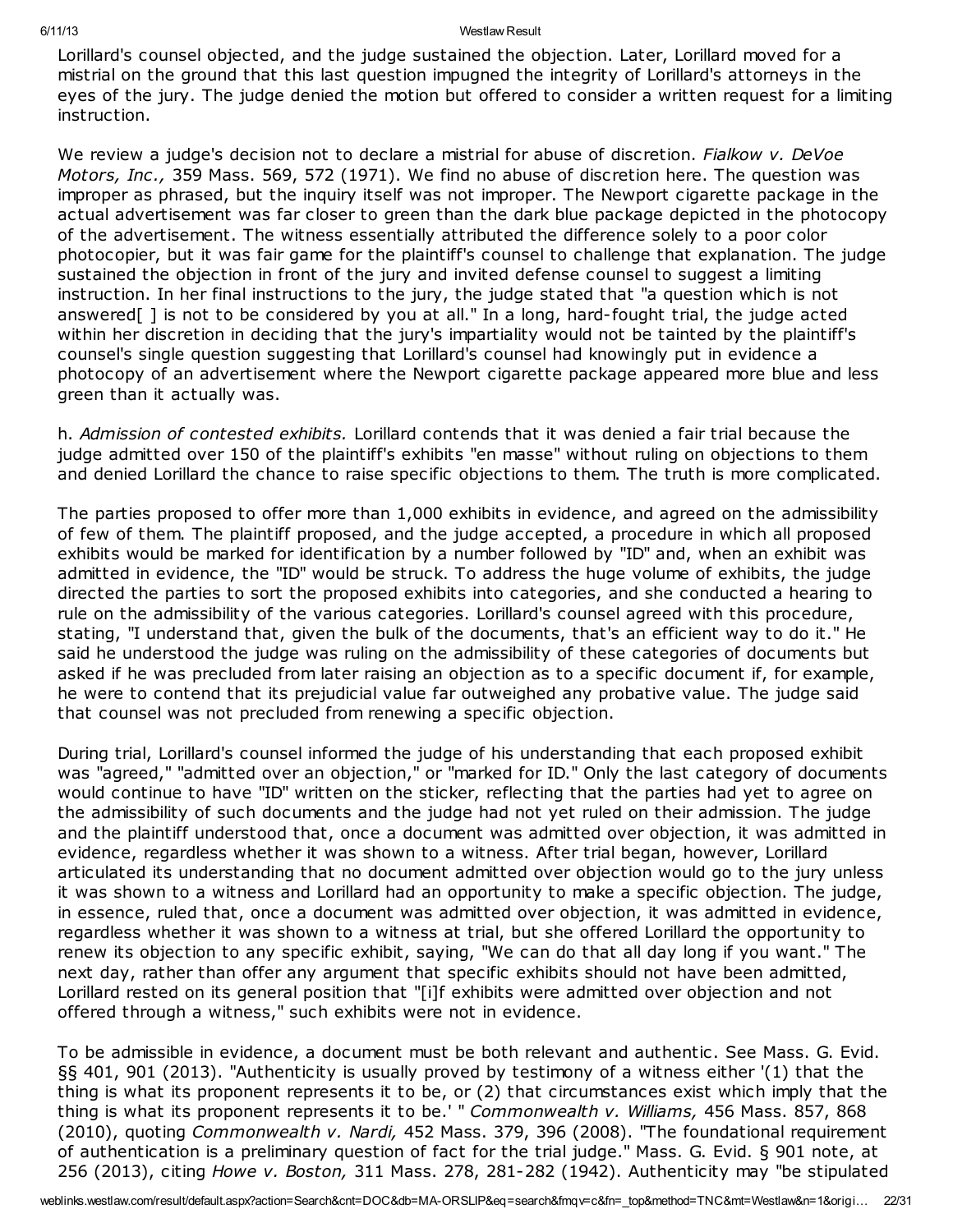or else proved like any other fact." Commonwealth v. LaCorte, 373 Mass. 700, 704 (1977).

A judge reasonably may determine the relevance of documents by category, but the authenticity of a document, if not stipulated, generally must be decided individually based on the evidence at trial. If authenticity is truly at issue, the document should not be admitted in evidence until the judge has made a preliminary finding of fact that the document is authentic, generally based on the evidence at trial. Therefore, if authenticity were truly at issue, Lorillard is correct that a document should not have been admitted until its authenticity was established. But the judge reasonably understood that Lorillard's objections to the vast majority of these documents were not based on authenticity. Before the judge ruled on the admissibility of the various categories of documents, Lorillard's attorney stated, "We have stipulated to the authenticity of exhibits that we can in good conscience stipulate to, which means there are only a few that we didn't stipulate to." [FN22] When Lorillard later filed a "Statement Concerning Objections to Plaintiff's Exhibit List," along with an attached "spreadsheet showing the status of Lorillard's objections to [p]laintiff's exhibits," it noted that, unless otherwise indicated on the exhibit spreadsheet, it did "not have authenticity objections to documents on [p]laintiff's [e]xhibit list." After reviewing the exhibit spreadsheet in its entirety, we have identified only two exhibits that Lorillard marked as "[a]dmitted over objection" to which Lorillard raised objections based on authenticity: exhibits nos. 307 and 432. Even though the judge provided Lorillard with multiple opportunities to raise and argue specific objections, the only notice Lorillard gave of its objections as to the authenticity of these two documents was in two cells of a thirty-nine page spreadsheet. Therefore, we conclude that Lorillard waived its objection to the authenticity of these two documents. In any event, we have examined these two documents and conclude that there is no reasonable risk that the jury's verdict regarding the implied warranty of merchantability claim or the judge's ruling on the G.L. c. 93A claim was affected by the admission of these two exhibits.

i. Plaintiff's voluntary dismissal of the civil battery claim. The plaintiff alleged that Lorillard committed a civil battery by distributing free Newport cigarettes to Marie when she was a minor, and the claim reached the jury, with question five of the special verdict form asking whether Lorillard committed a civil battery and question six asking whether such a civil battery was a substantial factor in causing Marie to develop lung cancer. After several days of deliberation, the jury submitted the following question to the judge: "If we are at a 10 to 4 impasse on Question 6, how would you advise us to proceed, or can you give us more information/direction?" The judge responded to the jury: "If and when you are at an impasse and tell me that, then I will have some further instructions for you." The jury then sent out a note saying: "We are at an impasse, and can you give us further instructions." The plaintiff then orally moved to dismiss with prejudice the civil battery claim, and after argument, the judge allowed the motion over the objection of the defendant and informed the jury that "the claim of civil battery has been withdrawn from consideration" and that the jury need not answer questions five and six.

Lorillard contends that allowing the dismissal of the claim and informing the jury that they need not decide the questions pertaining to that claim was prejudicial error. We conclude that it was neither error nor prejudicial. The judge acted within her discretion under Mass. R. Civ. P. 41(a)(2), 365 Mass. 803 (1974), [FN23] in allowing the plaintiff's motion to dismiss the claim and, once allowed, there was no reason for the jury to devote their time in deliberations to deciding questions that had been rendered moot by the dismissal. Nor do we see how the defendant reasonably could have been prejudiced as to the remaining claims by the jury learning during deliberations that the civil battery questions had been "withdrawn from consideration." Finally, allowing the dismissal of the plaintiff's civil battery claim did not result in the jury improperly considering evidence no longer relevant to any claim before them, as all the evidence supporting the civil battery claim was also relevant to the plaintiff's claim of negligence on the theory of negligent distribution. Both claims were premised on Lorillard's distribution of free samples of its Newport cigarettes to Marie. [FN24]

7. Compensatory damages. The defendant contends that the award of compensatory damages, even after being reduced by the remittitur, was excessive.

The judge granted Lorillard's motion for remittitur in part, finding that, "[g]iven the extent of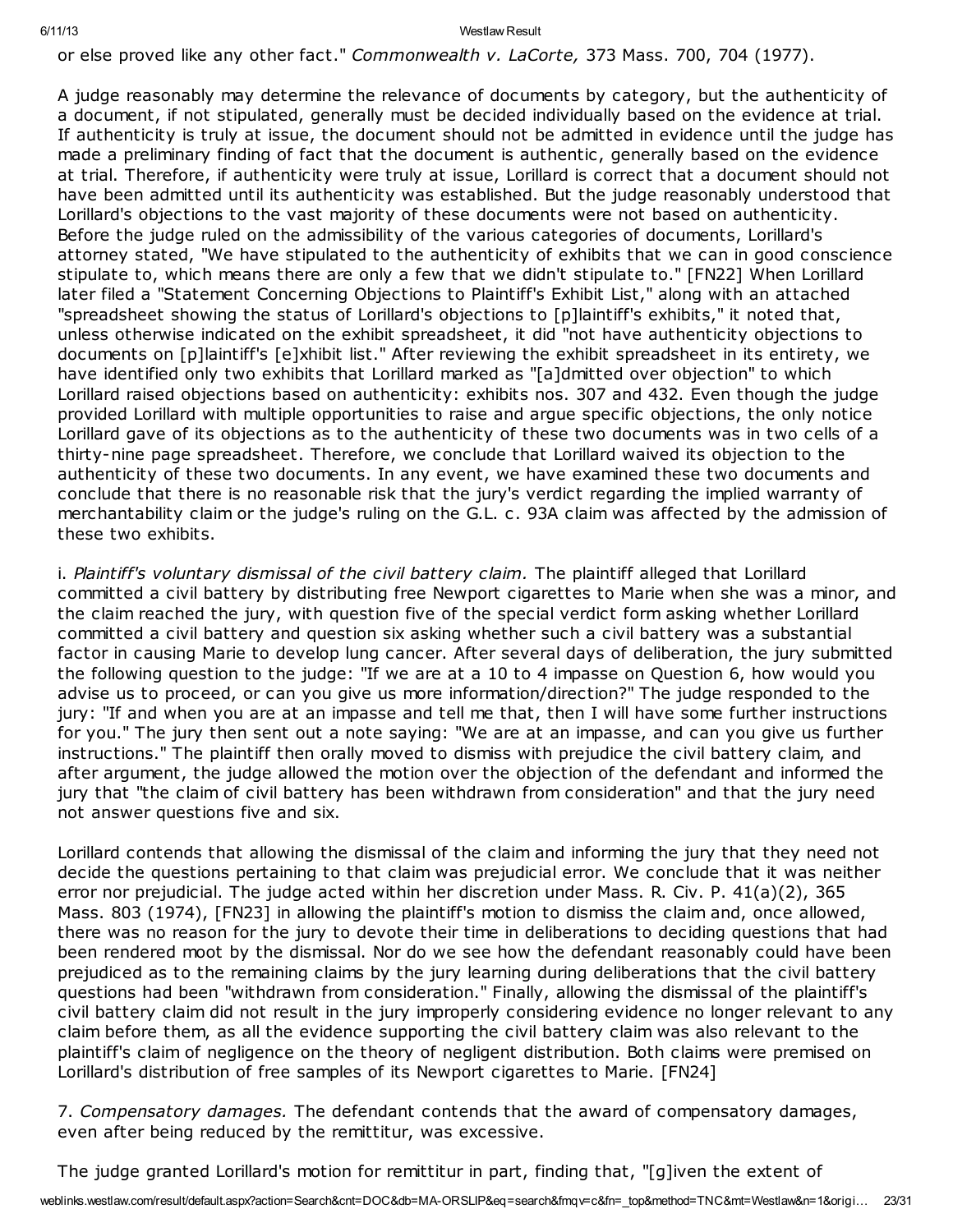[Marie's] pain, suffering and death," a compensatory award of \$25 million for Marie's conscious pain and suffering would be "appropriate, reasonable and just," and that "the largest reasonable compensatory award for [the plaintiff's] significant loss is \$10 million." "[A]n award of damages must stand unless to make it or to permit it to stand was an abuse of discretion on the part of the court below, amounting to an error of law." Mirageas v. Massachusetts Bay Transp. Auth., 391 Mass. 815, 822 (1984), quoting Bartley v. Phillips, 317 Mass. 35, 43 (1944). "It is an error of law if 'the damages awarded were greatly disproportionate to the injury proven or represented a miscarriage of justice.' " Labonte v. Hutchins & Wheeler, 424 Mass. 813, 824 (1997), quoting doCanto v. Ametek, Inc., 367 Mass. 776, 787 (1975). We find no abuse of discretion; the judge's remittitur award was not disproportionate to the injuries suffered and did not represent a miscarriage of justice.

8. The judge's decision under G.L. c. 93A. On at least two separate grounds, the judge found that Lorillard committed unfair or deceptive acts or practices in trade or commerce in violation of G.L. c. 93A, § 2, and that Lorillard was liable to Marie's estate under G.L. c. 93A, § 9, because such acts or practices caused her injury. First, the judge found that Lorillard committed a breach of the implied warranty of merchantability and was negligent in the "design, marketing, and/or distribution" of its cigarettes. The unfortunate phrasing of this finding of negligence makes the judge's decision as unclear as the jury's verdict on this issue, and prevents us from being certain that the judge found Lorillard negligent in the design of its cigarettes. Further, because "this c. 93A action is limited to events after 1979, when c. 93A was amended, see Hershenow v. Enterprise Rent-A-Car Co. of Boston, Inc., 445 Mass. 790, 797- 798 (2006)," the judge could not properly have found that Lorillard's negligent marketing or distribution of cigarettes to minors caused injury to Marie after 1979, because she was an adult by 1979. Because the judge's finding of negligence is so unclear, and because a finding of causation arising from negligent marketing or distribution is not supported by the evidence if "limited to events after 1979," we must vacate her negligence finding in its entirety. [FN25]

Second, the judge found that Lorillard violated G.L. c. 93A because it committed a breach of a duty that it voluntarily assumed when it joined the Frank Statement to research the health hazards of smoking cigarettes and to provide accurate information to its consumers regarding that research. Because we hold that no such duty was voluntarily assumed, see part 3 supra, we conclude that the judge's finding of a violation of c. 93A cannot rest on this ground.

In addition, the judge found that the application of offensive collateral estoppel was fair and adopted certain findings of the United States District Court for the District of Columbia in the case of United States v. Philip Morris USA, Inc., 449 F.Supp.2d 1 (D.D.C.2006) (Philip Morris ). [FN26] Lorillard argues that the judge erred in applying offensive collateral estoppel because she "not only failed to recognize the fundamental unfairness of ignoring Lorillard's many trial victories," but also never addressed the requirement that the determination of the issues in question be "essential" to the judgment in the prior case.

"When a State court is faced with the issue of determining the preclusive effect of a Federal court's judgment, it is the Federal law of res judicata which must be examined." Anderson v. Phoenix Inv. Counsel of Boston, Inc., 387 Mass. 444, 449 (1982), and cases cited. Here, since the preclusive effect of a decision of the United States District Court for the District of Columbia is at issue, we turn to the Federal law of res judicata.

In this case, the type of res judicata applied by the judge was issue preclusion in the form of offensive collateral estoppel. "The offensive use of collateral estoppel 'occurs when a plaintiff seeks to prevent a defendant from litigating issues which the defendant has previously litigated unsuccessfully in an action against another party.' " Matter of Cohen, 435 Mass. 7, 15 (2001), quoting Bar Counsel v. Bar Overseers, 420 Mass. 6, 9 (1995). Under Federal law:

"A party seeking to invoke the doctrine of collateral estoppel must establish that (1) the issue sought to be precluded in the later action is the same as that involved in the earlier action; (2) the issue was actually litigated; (3) the issue was determined by a valid and binding final judgment; and (4) the determination of the issue was essential to the judgment."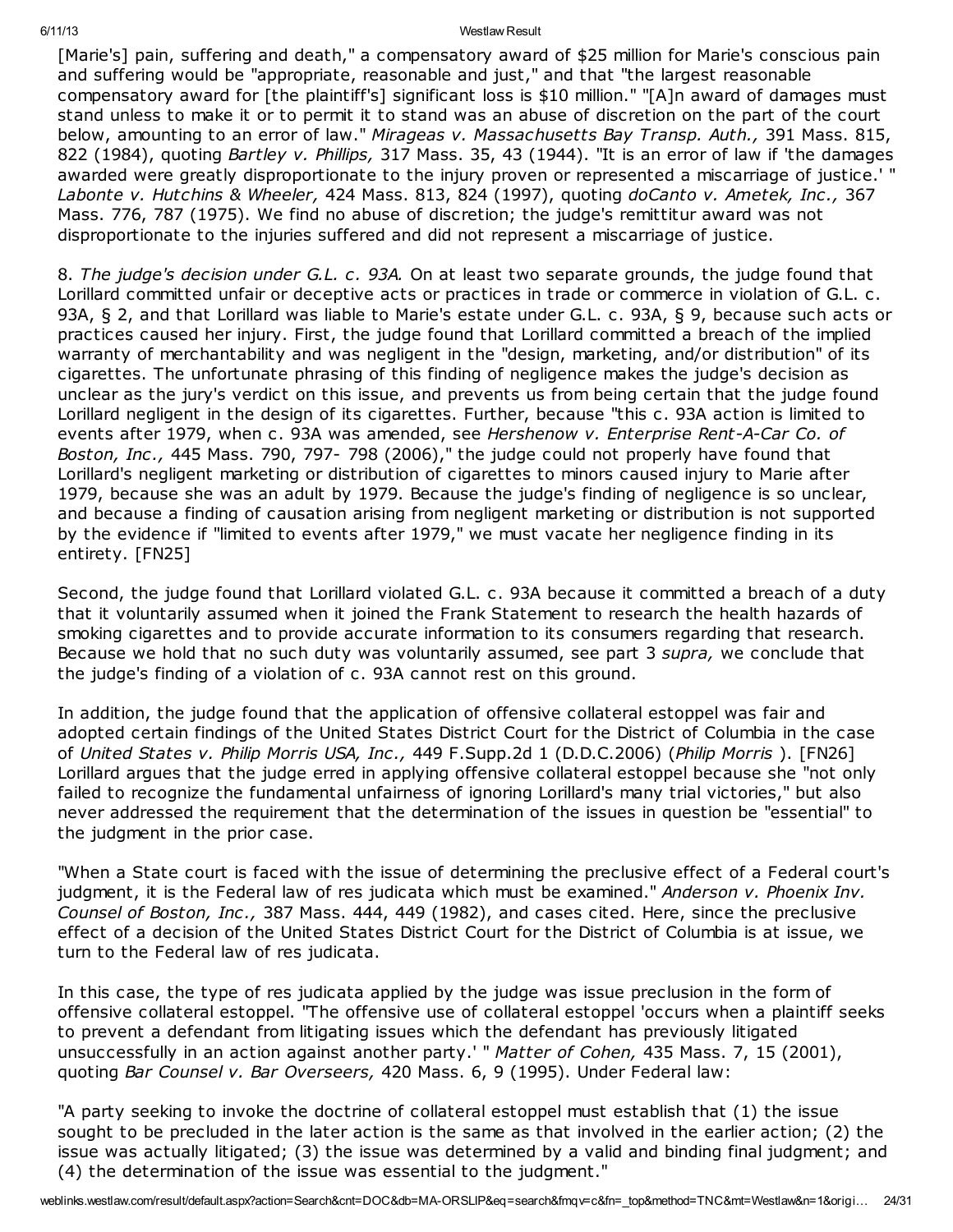Ramallo Bros. Printing, Inc. v. El Día, Inc., 490 F.3d 86, 90 (1st Cir.2007), citing Keystone Shipping Co. v. New England Power Co., 109 F.3d 46, 51 (1st Cir.1997). Further, "in cases where ... the application of offensive [collateral] estoppel would be unfair to a defendant, a trial judge should not allow the use of offensive collateral estoppel." Parklane Hosiery Co. v. Shore, 439 U.S. 322, 331 (1979). See Haran v. Board of Registration in Med., 398 Mass. 571, 577 (1986), quoting Aetna Cas. & Sur. Co. v. Niziolek, 395 Mass. 737, 745 (1985) ("When determining whether the offensive use of collateral estoppel has afforded a defendant due process, '[f]airness is the decisive consideration' ").

We conclude that the first requirement for offensive collateral estoppel was not met in this case: the issues decided in this case are not the same as those decided in the *Philip Morris* case. As the judge stated, the plaintiff alleged that Lorillard violated G.L. c. 93A in three ways: "1) it breached the implied warranty of merchantability; 2) it breached a duty, which it voluntarily assumed, to research the health hazards of smoking and provide accurate information of the research to the public; and 3) it failed to make a reasonable settlement offer upon receiving [the plaintiff's] c. 93A demand letter." The third theory was rejected by the judge and is not contested on appeal. The second theory we reject as a matter of law. See part 3, supra. Thus, the only legally viable theory rests on Lorillard's allegedly negligent design of Newport cigarettes that were sold in breach of the implied warranty of merchantability.

The issue litigated in Philip Morris was whether the cigarette manufacturer defendants, including Lorillard, "ha[d] violated, and continue[d] to violate, the Racketeer Influenced and Corrupt Organizations Act ('RICO'), 18 U.S.C. §§ 1961-1968, by engaging in a lengthy, unlawful conspiracy to deceive the American public about the health effects of smoking and environmental tobacco smoke, the addictiveness of nicotine, the health benefits from low tar, 'light' cigarettes, and their manipulation of the design and composition of cigarettes in order to sustain nicotine addiction." Philip Morris, supra at 26-27. In short, the issue in Philip Morris was deception, not whether the defendants' cigarettes as designed were defective and unreasonably dangerous when compared to a reasonable alternative design, or whether the defendants were negligent in designing those cigarettes. Because the claim in Philip Morris was racketeering rather than product liability or negligence, "the issue sought to be precluded in the later action" is not "the same as that involved in the earlier action," Ramallo Bros. Printing, Inc. v. El Día, Inc., supra, and the application of offensive collateral estoppel is not appropriate. [FN27]

Considering these errors cumulatively, we conclude that the prudent course is to vacate the judgment on the c. 93A count and remand the case to the judge. We simply are not confident that the judge's errors regarding Lorillard's alleged breach of a voluntarily assumed duty and offensive collateral estoppel did not materially affect her ultimate finding that Lorillard is liable to Marie's estate under § 9 for committing an unfair or deceptive act or practice in trade or commerce in violation of § 2. Moreover, the ambiguity of the judge's negligence finding and the possibility that the judge found that Marie suffered injury from Lorillard's negligence after 1979 based on theories of negligence that would not support a causation finding strengthen our prudential conclusion.

On remand, the judge shall determine whether, based solely on the relevant evidence presented at trial, Lorillard violated G.L. c. 93A, § 2, and, if liability is found under § 9, [FN28] what actual damages should be awarded to Marie's estate for injury suffered by her that was caused by the violation of § 2. [FN29] If the judge on remand finds a violation of § 2 supporting liability under § 9, the judge shall also determine whether the violation was wilful or knowing and, if so, whether actual damages should be doubled or trebled in accordance with G.L. c. 93A, § 9(3). [FN30]

Conclusion. We affirm the jury's finding of liability on the claim of wrongful death caused by breach of the implied warranty of merchantability, and affirm the award of compensatory damages, as reduced by the remittitur. We reverse the finding of liability on the claim of wrongful death based on the theory of voluntary undertaking of a duty, and order judgment for the defendant on this claim. We vacate the jury's findings as to the claim of wrongful death on the theory of negligence and their findings that Lorillard was grossly negligent and acted in a manner that was malicious, wilful, wanton, or reckless, and therefore vacate the jury's award of punitive damages. We remand the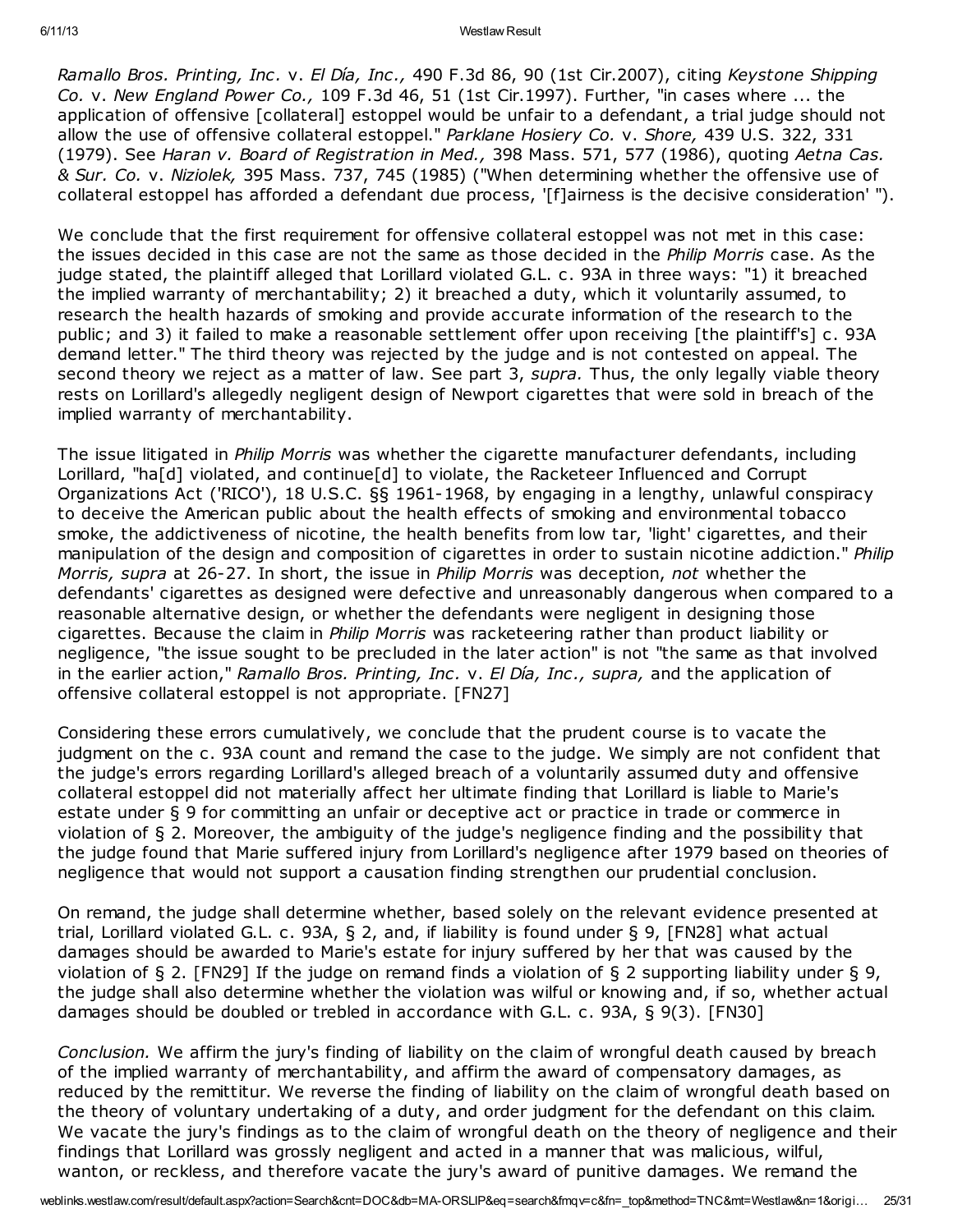case for a new trial on the issue whether Lorillard is liable for any conduct that would give rise to punitive damages under G.L. c. 229, § 9, and if so, the amount of punitive damages that should be awarded. We vacate the judge's finding of liability on plaintiff's claim that Lorillard violated G.L. c. 93A and remand the case to the judge for further action consistent with this opinion.

So ordered.

FN1. Of the estate of Marie R. Evans.

FN2. Because Willie Evans, in his capacity as executor of his mother's estate, is the plaintiff, we refer to him as the plaintiff, and we refer to Marie R. Evans as Marie.

FN3. We acknowledge the amicus briefs filed by the Chamber of Commerce of the United States of America; the Product Liability Advisory Council, Inc.; Washington Legal Foundation; the American Legacy Foundation and others; the Tobacco Control Legal Consortium; Kathleen Donovan and Patrick Cawley; the Massachusetts Defense Lawyers Association; and the Massachusetts Academy of Trial Attorneys.

FN4. Marie died before trial began, but she was deposed on multiple dates, with her final deposition occurring less than one month prior to her death, and portions of her videotaped depositions were offered in evidence at trial.

FN5. Dr. William A. Farone previously worked for seven years as the director of applied research at Philip Morris Incorporated, another cigarette manufacturer.

FN6. Dr. Kenneth M. Cummings also testified that "exposure of the *developing* brain [to nicotine from cigarette smoke] seems to alter the brain structure in ways that make[ ] it more addictive and harder to quit at the end" (emphasis added). Dr. Neal L. Benowitz supported this claim by testifying that "[t]he adolescent brain is more susceptible to long-term effects of nicotine compared to the adult brain."

FN7. Where, as here, there are multiple theories of liability, we urge trial judges to ask juries to make findings of causation as to each theory of liability. With separate findings of causation, a jury's award of compensatory damages may be affirmed on appeal on one theory of liability even where an appellate court finds instructional error or insufficiency of evidence as to another theory. Abramian v. President & Fellows of Harvard College, 432 Mass. 107, 119 (2000), quoting Slate v. Bethlehem Steel Corp., 400 Mass. 378, 384 (1987) (where at least one alleged theory of liability is insufficient due to legal error, if "we cannot ascertain on which theory the jury relied, the verdict ... cannot stand"). See Blackstone v. Cashman, 448 Mass. 255, 271 (2007) (setting aside verdict where we could not say "that the jury's answer to the special question implied a finding" of required element).

FN8. In Back v. Wickes Corp., 375 Mass. 633, 640 (1978), we acknowledged that because " [t]he Legislature has made the Massachusetts law of warranty congruent in nearly all respects with the principles expressed in Restatement (Second) of Torts § 402A (1965)[,] the strict liability cases of other jurisdictions [are] a useful supplement to our own warranty case law." We do not believe that, by describing our warranty law as "congruent in nearly all respects with the principles expressed in" § 402A, we intended to adopt the consumer expectations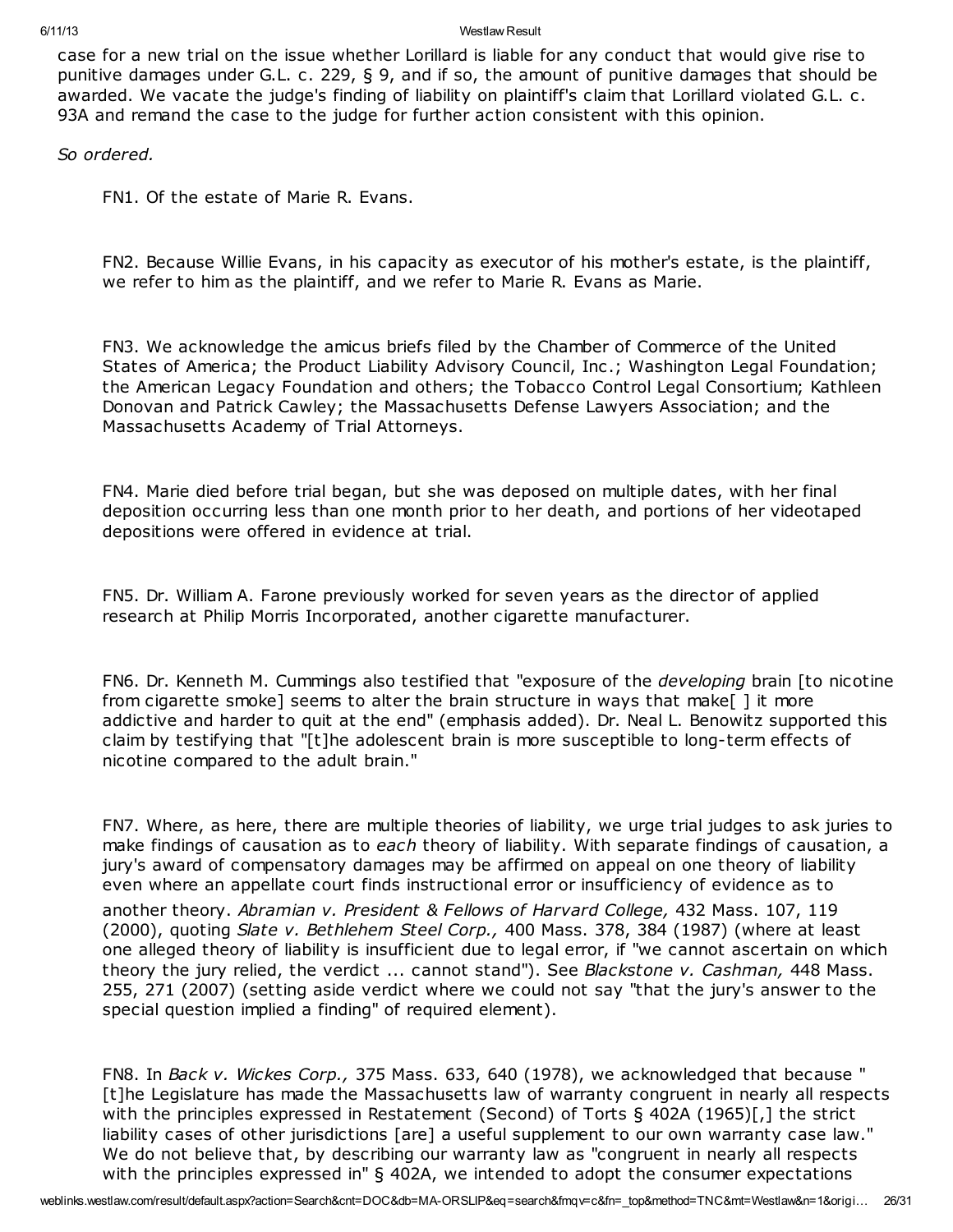standard in comment i to § 402A as the sole, determinative factor in evaluating whether a product is unreasonably dangerous where, in that same case, we declared that the jury should consider a nonexclusive *list* of factors in "evaluating the adequacy of a product's design." Id. at 642. See Haglund v. Philip Morris Inc., 446 Mass. 741, 746-747 (2006) (" 'Fitness' is a question of degree that primarily,

although not exclusively, concerns reasonable consumer expectations" [emphasis added]).

FN9. There was documentary evidence that, in 1980, the Lorillard Tobacco Company (Lorillard) established a task force whose goal was to "[d]etermine the minimum level of nicotine that will allow continued smoking."

FN10. Dr. William Farone testified that many daily activities, including breathing the air, pose some risk of causing cancer, but the risk is so low that we deem it acceptable. It is only when the risk of cancer from the use of a product is so significantly in excess of such an acceptable level of risk that the product may be deemed defective for that reason. Dr. Farone also testified that the level of carcinogenic chemicals in the smoke produced by Lorillard's cigarettes was "excessive," in that the increased risk of cancer to an individual who smoked two packages of these cigarettes per day (forty cigarettes per day) vastly exceeds what the State of California views as an acceptable cancer risk.

FN11. Because our case law does not permit a jury to impose categorical product liability on all cigarettes, and because we conclude that the jury here did not do so, we need not dwell on Lorillard's argument that Federal law

preempts any State law claim that would impose such categorical liability. In Food & Drug Admin. v. Brown & Williamson Tobacco Corp., 529 U.S. 120, 139 (2000), the United States Supreme Court declared that "[a] ban of tobacco products by the [United States Food and Drug Administration (FDA) ] would ... plainly contradict congressional policy." We have just stated that, in a product liability action alleging that a brand of cigarettes was defective in its design, the plaintiff must identify a reasonable alternative design that itself is a cigarette. Therefore, product liability law may not be used in this Commonwealth to categorically impose liability on all cigarette manufacturers. See Kyte v. Philip Morris Inc., 408 Mass. 162, 171-172 (1990) (plaintiffs' claim that cigarette manufacturer committed breach of implied warranty of merchantability by selling cigarettes that were "inherently carcinogenic and addictive" not preempted when, rather than claiming that "all cigarettes are bad," plaintiff relied on "defect or defects specific to" certain brands produced by defendant). Further, in 2009 Congress enacted the Family Smoking Prevention and Tobacco Control Act, Pub.L. 111-31, 111th Cong., 1st Sess., 123 Stat. 1776, which grants sole authority over regulation of the tobacco industry to the FDA but, as codified at 21 U.S.C. § 387p(b) (Supp. IV 2010), expressly states that "[n]o provision of this chapter relating to a tobacco product shall be construed to modify or otherwise affect any action or the liability of any person under the product liability law of any State."

See Boerner v. Brown & Williamson Tobacco Co., 394 F.3d 594, 600 (8th Cir.2005), quoting Cipollone v. Liggett Group, Inc., 505 U.S. 504, 517 (1992) ("Because 'Congress' enactment of a provision defining the preemptive reach of a statute implies that matters beyond that reach are not pre-empted,'... doctrine of conflict preemption is inapposite"). See also Liggett Group, Inc. v. Davis, 973 So.2d 467, 472 (Fla.Dist.Ct.App.2007), and cases cited (prevailing position of courts that have addressed issue is that design defect claim against cigarette manufacturer is not preempted by Federal statutes); 5 L.R. Frumer & M.I. Friedman, Products Liability § 56.05 [2][c][i], at 56-79 (Matthew Bender, rev. ed.2012) (in context of tobacco litigation, "post-Cipollone opinions have ... affirmed that design defect claims are not preempted by [F]ederal statutes").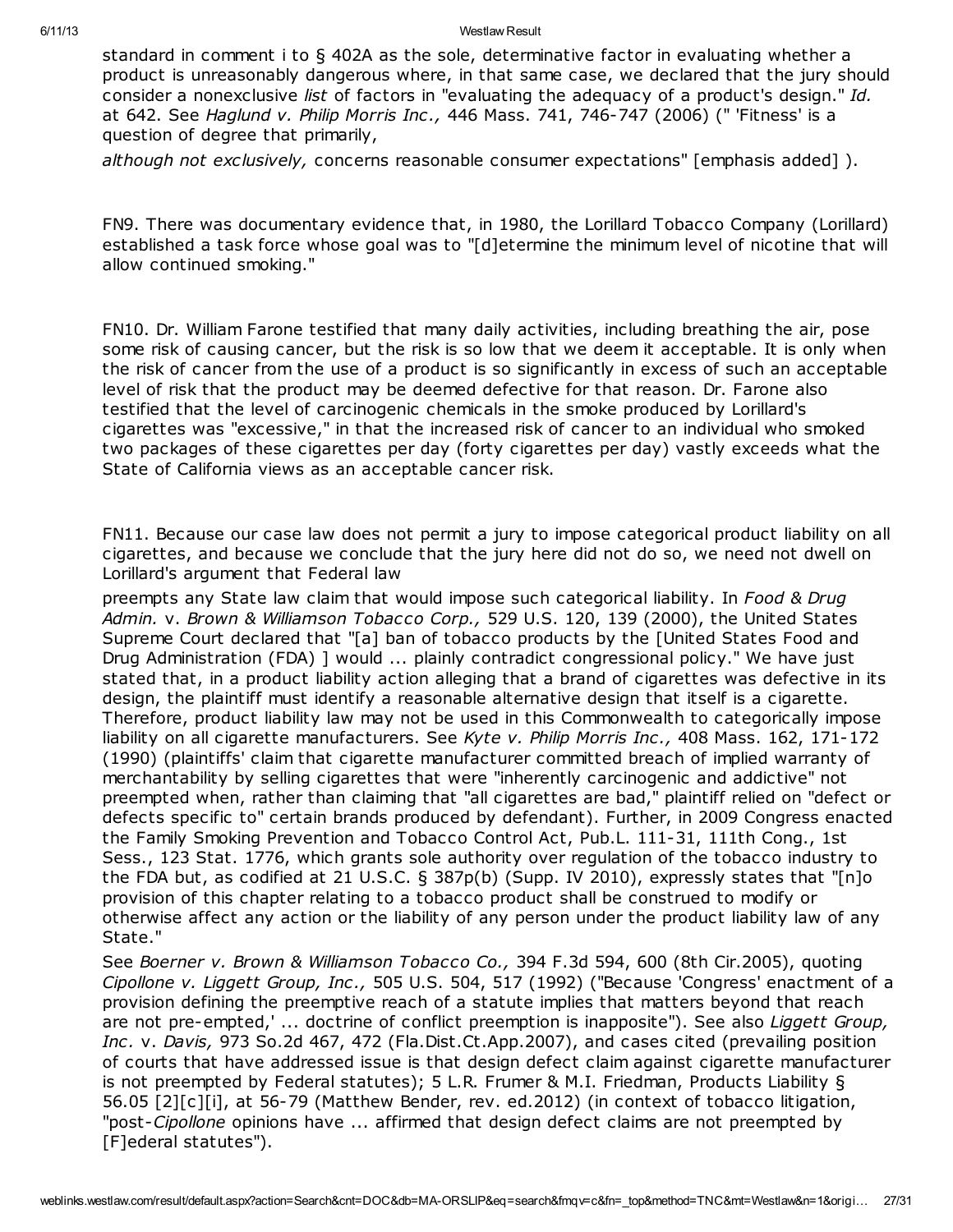FN12. While there was evidence that tar provides the flavor in a cigarette, there was no expert evidence that people choose whether to smoke or not to smoke for the flavor in the tar. Nor was there evidence that people smoke for menthol, even though some prefer cigarettes with menthol either because of the flavor it provides or because it reduces the harsh sensation in the mouth and throat caused by the nicotine and other alkaloids in the tobacco.

# FN13. Even Lorillard's expert on addiction, Dr. Kathleen Brady, agreed with

the statements that "in the year 2000 approximately 4.83 million premature deaths were attributed to smoking," and that "in the same year in the United States there were an estimated 435,000 smoking-related deaths, representing 18.1 percent of the total adult mortality." As recently as November 9, 2012, the United States Centers for Disease Control and Prevention announced that "[t]obacco use remains the single largest preventable cause of death and disease in the United States." Current Cigarette Smoking Among Adults--United States, 2011, 61 Morbidity & Mortality Weekly Report, Nov. 9, 2012, no. 44, at 1. Most notably, the Supreme Court observed in Food & Drug Admin. v. Brown & Williamson Tobacco Corp., 529 U.S. 120, 134-135 (2000), that as of 1996, the FDA had determined that " [t]obacco alone kills more people each year in the United States than acquired immunodeficiency syndrome (AIDS), car accidents, alcohol, homicides, illegal drugs, suicides, and fires, combined."

FN14. It is worthy of note that, while the New York Court of Appeals ordered the dismissal of the case in part because the plaintiffs had failed to prove the commercial viability of light cigarettes, Adamo v. Brown & Williamson Tobacco Corp., 11 N.Y.3d 545, 550 (2008), cert. denied., 130 S.Ct. 197 (2009), the trial judge had barred the admission of any evidence of commercial viability, concluding that evidence of commercial viability was irrelevant to the light cigarettes' "feasibility or functionality." Id. at 552 (Pigott,

J., dissenting).

FN15. While Lorillard stipulated overall that smoking caused the lung cancer that led to Marie's death, it did not stipulate that the specific levels of nicotine and tar consumed by Marie as a result of smoking its Newport cigarettes caused her death.

FN16. Congress again changed the required warning on cigarette packages in 1984, this time requiring that each cigarette package carry one of four warnings: "SURGEON GENERAL'S WARNING: Smoking Causes Lung Cancer, Heart Disease, Emphysema, And May Complicate Pregnancy"; "SURGEON GENERAL'S WARNING: Quitting Smoking Now Greatly Reduces Serious Risks to Your Health"; "SURGEON GENERAL'S WARNING: Smoking By Pregnant Women May Result in Fetal Injury, Premature Birth, And Low Birth Weight"; or "SURGEON GENERAL'S WARNING: Cigarette Smoke Contains Carbon Monoxide." Comprehensive Smoking Education Act, Pub.L. 98-474, § 4, 98th Cong., 2d Sess., 98 Stat. 2200, 2201- 2202. In 2009, these warnings were once again amended by Congress in the Family Smoking Prevention and Tobacco Control Act, Pub.L. 111-31, § 201, 111th Cong., 1st Sess., 123 Stat. 1776, 1842- 1846 (2009 Act), which requires that cigarette packages include one of nine possible warnings, including: "WARNING: Cigarettes are addictive"; and "WARNING: Cigarettes cause cancer."

FN17. We agree with the judge's factual finding in her decision under G.L. c. 93A that "no evidence was offered that smokers of menthol cigarettes are at any greater risk of disease or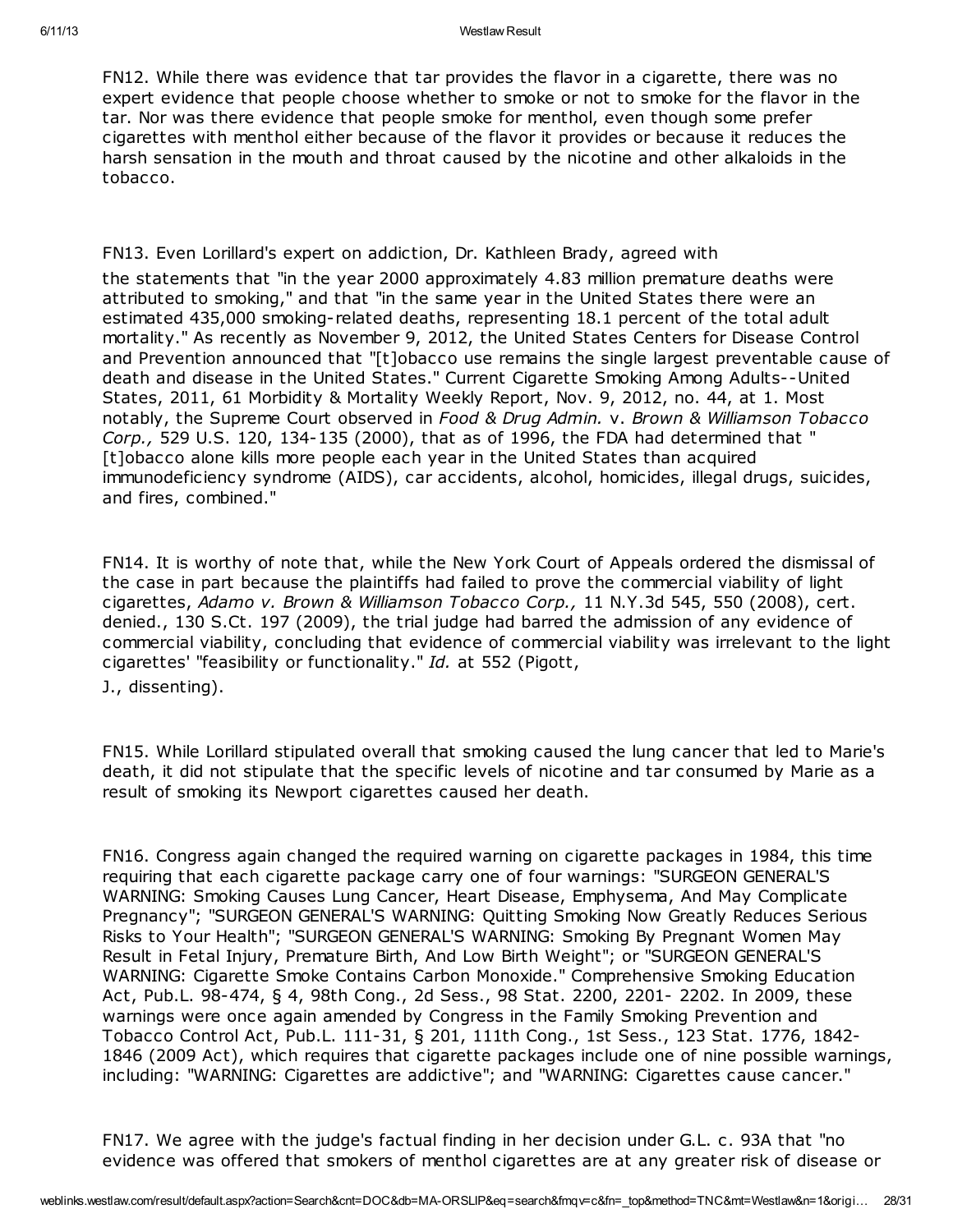become more addicted than smokers of nonmenthol cigarettes." While we conclude for this reason that the plaintiff failed to prove that the addition of menthol to Newport cigarettes is itself a defect, we also conclude that there is no reasonable possibility that the jury found that Lorillard violated the implied warranty of merchantability based solely on the addition of menthol.

FN18. Because we vacate the jury's award of punitive damages, we need not reach the various issues regarding the amount of such punitive damages, and the appropriateness of an award of interest on punitive damages.

FN19. The "discovery rule" applies to both negligence and products liability actions. Fidler v. E.M. Parker Co., 394 Mass. 534, 544-545 (1985).

FN20. In Commonwealth v. Sneed, 413 Mass. 387, 396 (1992), we stated:

"Admission in evidence of a statement from a treatise of the kind referred to in proposed rule 803(18), whose authenticity and reliability are shown, which was not written for use in litigation, and which expresses an expert opinion on

a subject relevant to the case on trial, will tend to enhance, rather than detract from, the truth-finding function."

FN21. We therefore need not resolve here whether the Noerr-Pennington doctrine applies to negligence and product liability torts.

FN22. Before trial, Lorillard specifically challenged the authenticity of two documents in a motion in limine, and the judge ruled that neither document could be referenced in opening statements, reflecting her understanding that the admissibility of these documents depended on evidence at trial demonstrating their authenticity.

FN23. Rule 41(a)(2) of the Massachusetts Rule of Civil Procedure, 365 Mass. 803 (1974), provides in relevant part that "an action shall not be dismissed at the plaintiff's instance save upon order of the court and upon such terms and conditions as the court deems proper." When viewed in context with Mass. R. Civ. P.  $41(a)(1)$ , 365 Mass. 803 (1974), which allows a plaintiff to dismiss his or her action "by filing a stipulation of dismissal signed by all parties who have appeared in the action," rule  $41(a)(2)$  is clearly intended to allow the plaintiff to dismiss his own claim despite a defendant's opposition to the dismissal.

FN24. We find similarly meritless Lorillard's argument that the judge coerced the jury to return with a verdict rather than a deadlock by instructing the jury:

"Before the jury sends me any more notes or asks me any more questions, I plan to take a partial verdict if, and only if, the jury [have] reached a final answer to any of the special verdict questions. So if you have reached a final answer by at least 12 out of the 14 of you on any of the special verdict questions, please so advise the court officer before you send me another note or any other question.

"Now, my advising you of my intention to take a partial verdict of any answers that you have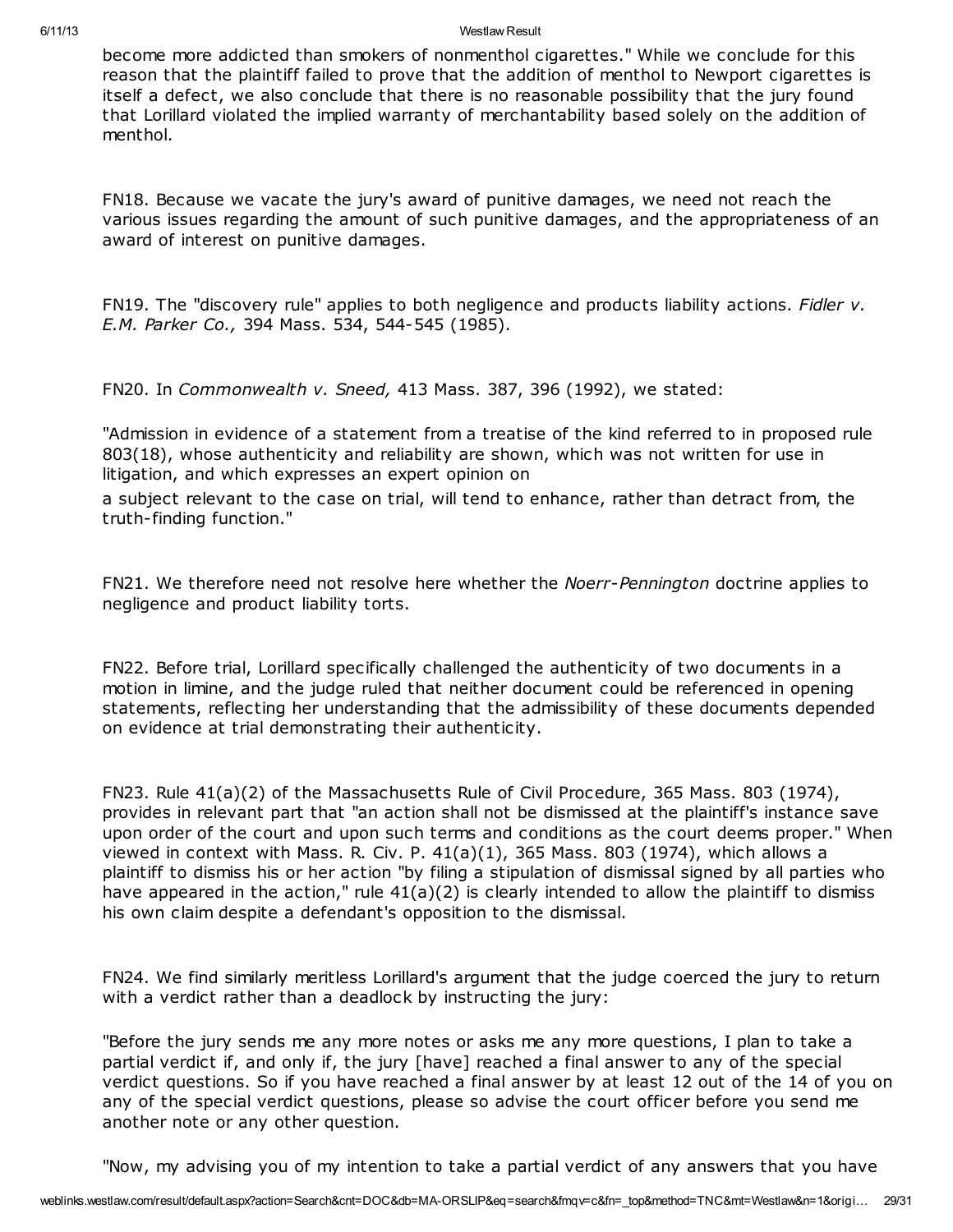reached a final decision on by 5/6 of you before you send me any more questions or notes is not intended in any way to influence your verdict or to signal whether or how you should decide this case" (emphasis added).

Reviewing this instruction in its entirety, it is clear that the judge was cognizant of the risk that her words could have a coercive effect on the jury, and she took precautions to address such a risk. Therefore, we conclude that the judge's instruction was not coercive and did not result in any prejudice to Lorillard.

FN25. In Maillet v. ATF-Davidson Co., 407 Mass. 185, 190 (1990), we concluded that joint findings of breach of the implied warranty of merchantability and negligence are legally sufficient to constitute a violation of G.L. c. 93A, § 2. Because we are remanding the case, we decline, as we did in *Maillet*, to decide whether liability should be "imposed automatically under G.L. c. 93A whenever a defendant has violated the warranty of merchantability," even where there is no finding of negligence. See id.

FN26. It is not clear from the judge's decision whether the adopted findings constitute a separate ground of liability under G.L. c. 93A or simply facts that support the other two grounds. The judge initially declared that these findings "furnish an independent basis for liability in this case," but later declared that she adopted these findings as "an additional basis in support of [her] conclusions of law."

The judge also adopted certain findings of the Florida Supreme Court in *Engle v. Liggett Group*, Inc., 945 So.2d 1246 (Fla.2006), but the judge later withdrew these findings from her decision regarding the G.L. c. 93A claim.

FN27. In addition, the judge did not address whether the findings she adopted were essential to the judgment in *United States v. Philip Morris USA, Inc.,* 449 F. Supp. 2d 1 (D. D. C. 2006), aff'd in part, rev'd in part, 566

F.3d 1095 (D.C.Cir.2009), cert. denied sub nom. Lorillard Tobacco Co. v. United States, 130 S.Ct. 3502 (2010). Where the Federal judge's decision in that case was over 900 pages in length, we cannot assume that the adopted findings were essential. Because we conclude that the offensive use of collateral estoppel was inappropriate here because there was no identity of the issues, we need not decide whether the adopted findings were essential to the racketeering conspiracy judgment.

FN28. We note that the plaintiff's claim under G.L. c. 93A, § 9, survives Marie's death under G.L. c. 228, § 1, because it is premised on a contractual claim (alleged breach of the implied warranty of merchantability) combined with a tort claim "that is substantively akin to the types of torts within the scope of G.L. c. 228, § 1" (negligence in design causing Marie's lung cancer and death). Klairmont v. Gainsboro Restaurant, Inc., ante 165, 179 (2013) (Klairmont). See Kraft Power Corp. v. Merrill, 464 Mass. 145, 150 (2013).

FN29. Because statutory wrongful death damages under G.L. c. 229, § 2, do not apply to actions brought under G.L. c. 93A, the judge may award compensatory damages to the plaintiff only in his capacity as executor of Marie's estate for injuries suffered by Marie that were caused by Lorillard's

actions in violation of c. 93A. See Klairmont, supra at 181. As in Klairmont, the plaintiff filed the instant action in his capacity as executor of his mother's estate and not in his individual capacity. Therefore, "[w]e do not address whether the plaintiff[ ] would have a claim under c.